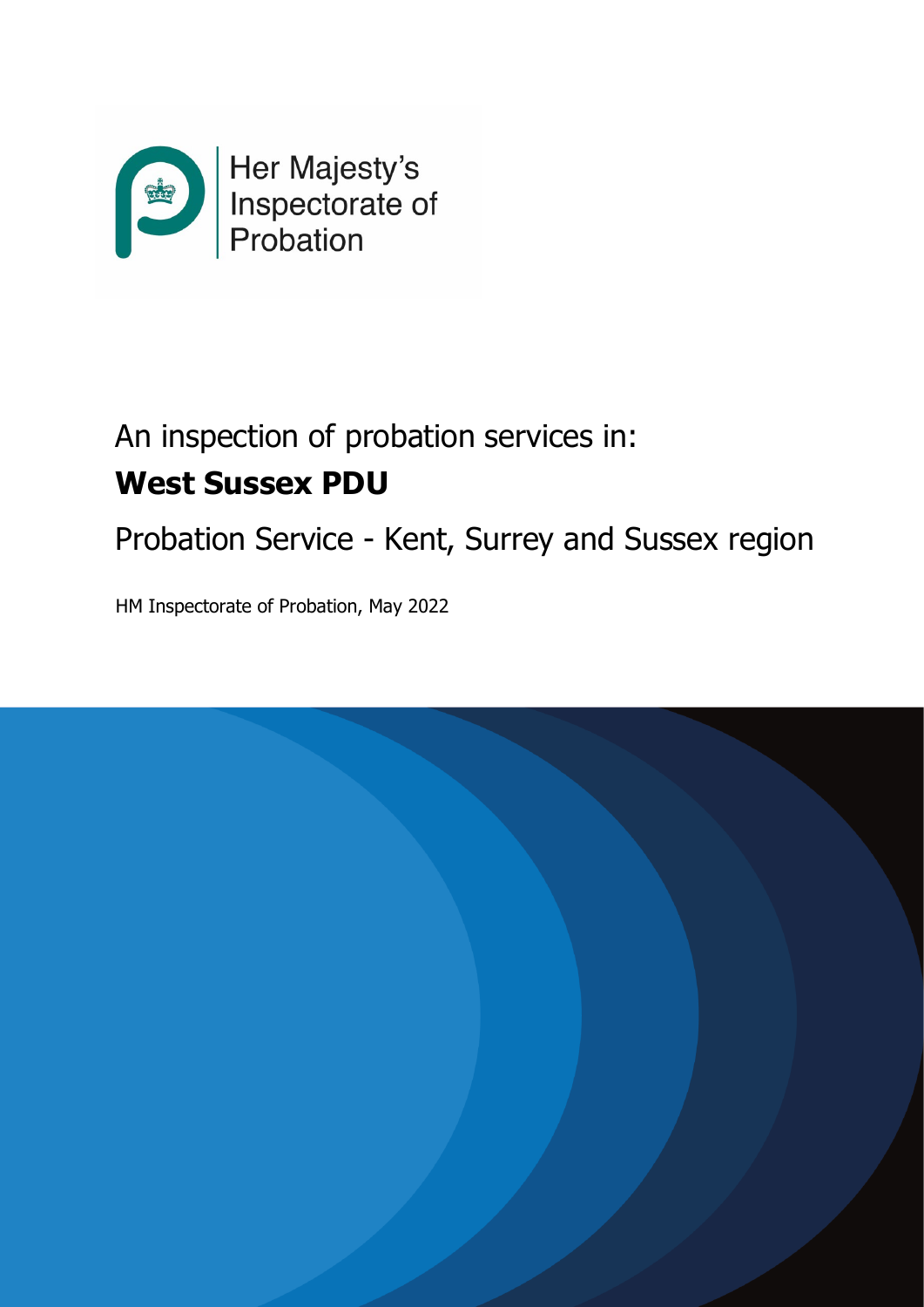# **Contents**

| Annexe one - Progress against previous recommendations31 |  |
|----------------------------------------------------------|--|
|                                                          |  |
|                                                          |  |
|                                                          |  |

### **Acknowledgements**

This inspection was led by HM Inspector Laura Frampton, supported by a team of inspectors and colleagues from across the Inspectorate. We would like to thank all those who participated in any way in this inspection. Without their help and cooperation, the inspection would not have been possible.

# **The role of HM Inspectorate of Probation**

HM Inspectorate of Probation is the independent inspector of youth offending and probation services in England and Wales. We report on the effectiveness of probation and youth offending service work with adults and children.

We inspect these services and publish inspection reports. We highlight good and poor practice, and use our data and information to encourage high-quality services. We are independent of government, and speak independently.

Please note that throughout the report the names in the practice examples have been changed to protect the individual's identity.

#### © Crown copyright 2022

You may re-use this information (excluding logos) free of charge in any format or medium, under the terms of the Open Government Licence. To view this licence, visit [www.nationalarchives.gov.uk/doc/open](http://www.nationalarchives.gov.uk/doc/open-government-licence)[government-licence](http://www.nationalarchives.gov.uk/doc/open-government-licence)

or email [psi@nationalarchives.gsi.gov.uk.](mailto:psi@nationalarchives.gsi.gov.uk)

This publication is available for download at: [www.justiceinspectorates.gov.uk/hmiprobation](http://www.justiceinspectorates.gov.uk/hmiprobation)

ISBN 978-1-914478-84-0

Published by:

HM Inspectorate of Probation 1st Floor Civil Justice Centre 1 Bridge Street West Manchester M3 3FX

Follow us on Twitter [@hmiprobation](https://twitter.com/HMIProbation)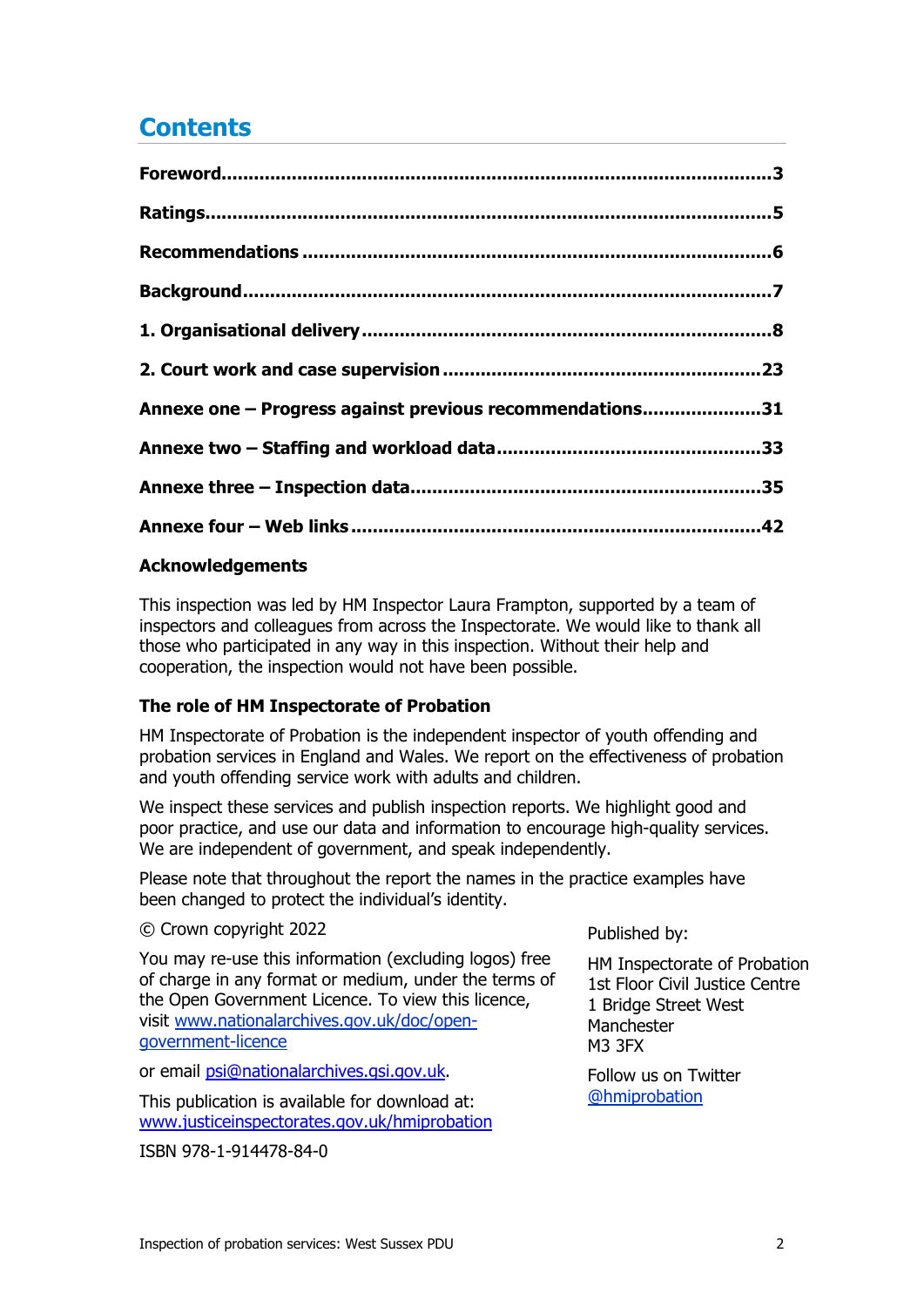# <span id="page-2-0"></span>**Foreword**

This is the second Probation Delivery Unit (PDU) in England to be inspected using our new methodology, which was developed following the integration of Community Rehabilitation Services (CRCs) and the National Probation Service (NPS) into a single unified probation service. The new methodology contains stronger links between our judgements on organisational delivery and casework. Poor scoring in casework limits the scores we are able to award for organisational delivery and we have seen this evidenced in the scores awarded in the inspection of West Sussex PDU with three out of five of case supervision standards being rated as 'Inadequate'. As a result, the overall rating for this service was also 'Inadequate'.

The unification of The Probation Service occurred, in England, on 26 June 2021. At that time, there were still national and local restrictions in place, associated with the ongoing Covid-19 pandemic. As a result, West Sussex PDU, which was newly formed following unification, continued to be impacted by limited access to offices, reduced face-to-face contact with people on probation, and reduced capacity in unpaid work, group work and interventions. In addition to this, they have had to manage severe staffing shortages which have also been felt acutely across The Probation Service more widely. The frequency and extent of the changes experienced across the service in the past year have been momentous and the nine months preceding this inspection were exceptionally turbulent. Yet, staff speak with enthusiasm and optimism about the future and, despite a multitude of challenges and competing priorities, they continue to be motivated by the important work they can do, given the correct resources, to change lives.

Strategic relationships in West Sussex have been changed as a result of unification, but there are positive messages about relationships growing, and, as the dust settles on unification, we hope to see these return to full strength. Due to the staffing challenges, a prioritising probation framework is in place across West Sussex PDU. Staff knew, without uncertainty, what they were being asked to prioritise and we praise the strength of leadership that this reflects. Unfortunately, despite this clarity, the casework we inspected demonstrates that there are deficits in the quality of work. Of particular concern are the shortfalls in work being undertaken to manage the potential risks of people on probation to the public. We expect to see work relating to risk of harm being prioritised, but we saw too many cases where this was not the case.

West Sussex PDU, as with all probation services across England and Wales, continues to have difficulties with delivery of accredited programmes, structured interventions and unpaid work as it recovers from the pandemic. While we are encouraged to hear that there are ongoing efforts to reduce backlogs and waiting lists, our case assessment findings demonstrate the importance of suitable alternatives to accredited programmes being used and appropriately quality assured to ensure that some service delivery does takes place.

We saw concerning evidence of cases assessed as posing a medium risk of serious harm scoring lower in our quality standards , than those assessed as a high or low risk. Given the number of serious further offences that are committed by individuals assessed as posing a medium risk of serious harm, we would like to see swift and appropriate action taken by the PDU to address this.

The PDU will undoubtedly be disappointed with the results of this inspection. Moving forward, the service needs to focus on the basics of probation service delivery, with a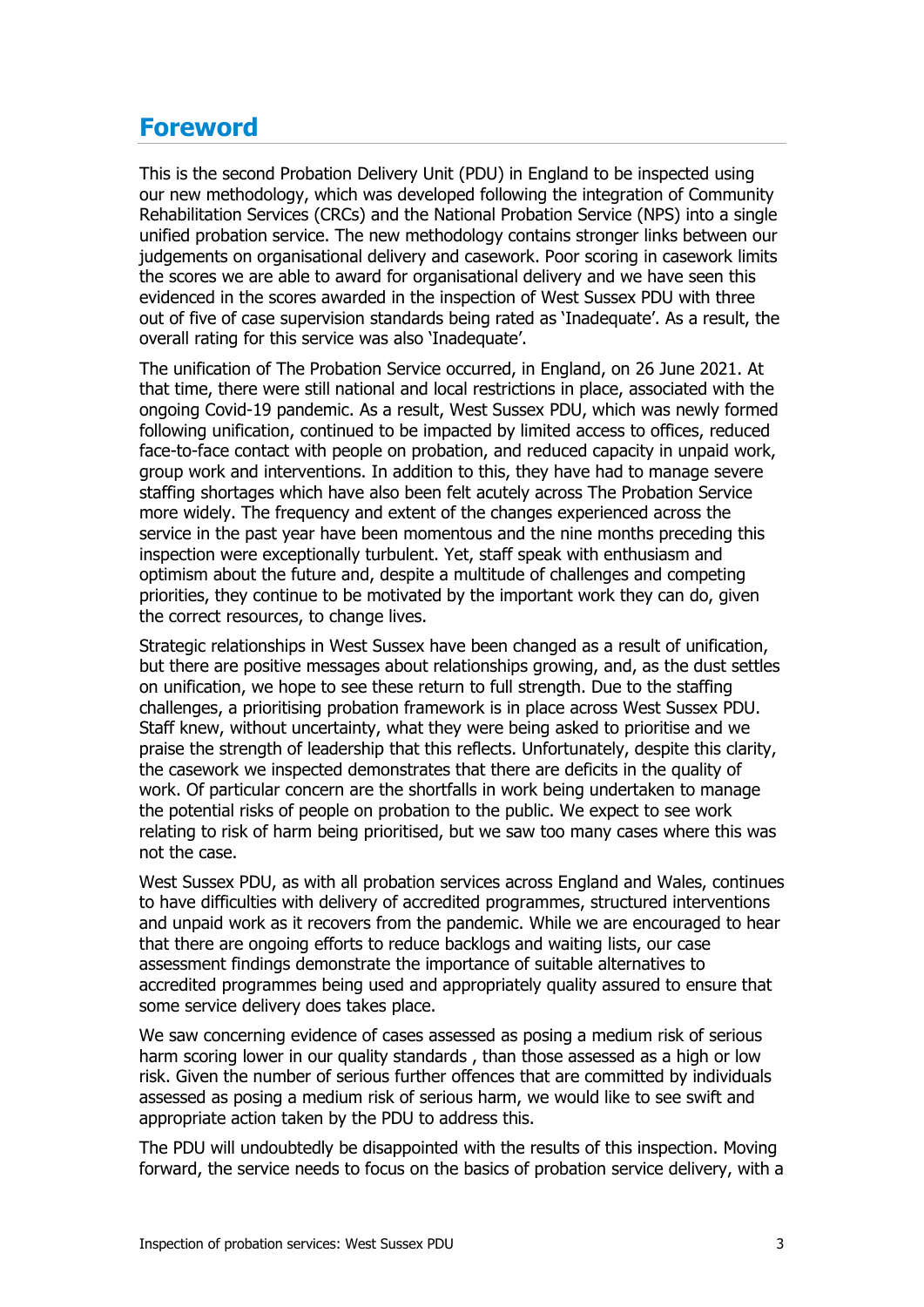clear plan of how to return to quality service delivery which sees impactful probation work being undertaken as a matter of routine. Ultimately, this cannot be achieved without more staff, and so we are keen to see the PDU receive the support it needs from both the regional and national teams to address staffing issues in West Sussex. This will allow the leadership team in the PDU to begin to work towards the promising plans that they have, and ensure the wider staff group are rewarded for their maintained enthusiasm and optimism.

 $920$ 

**Justin Russell** Chief Inspector of Probation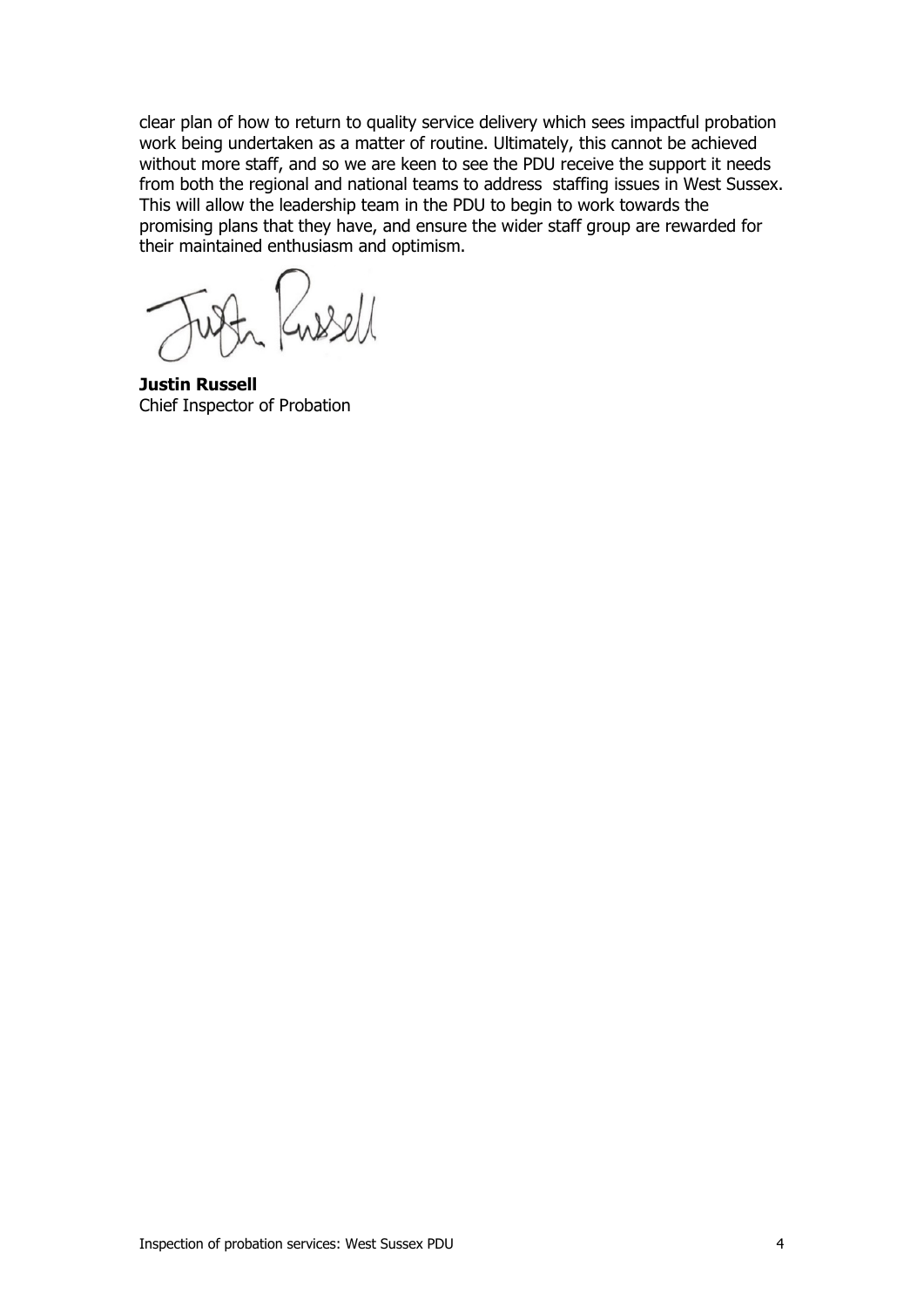# <span id="page-4-0"></span>**Ratings**

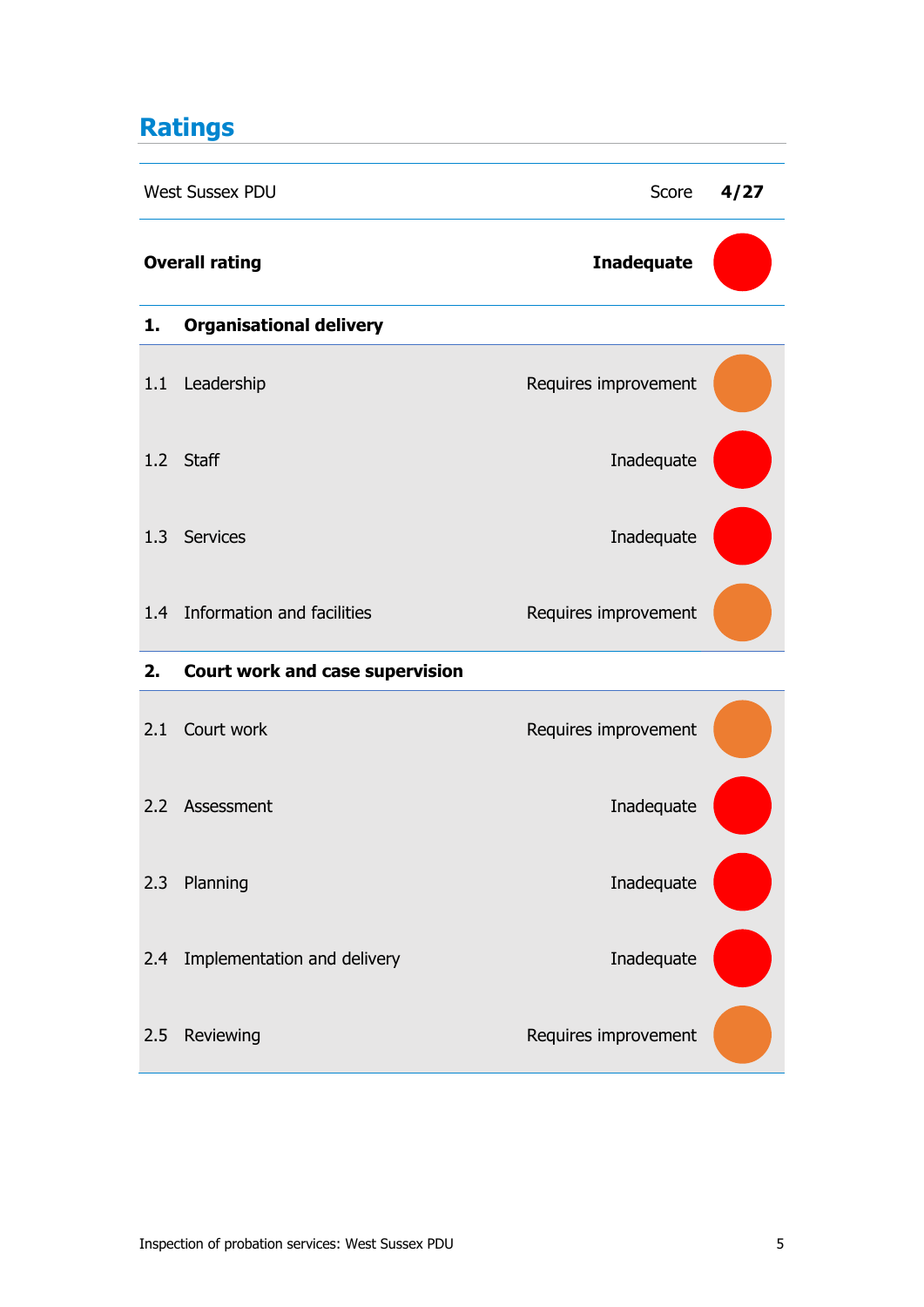# <span id="page-5-0"></span>**Recommendations**

As a result of our inspection findings we have made a number of recommendations that we believe, if implemented, will have a positive impact on the quality of probation services. [1](#page-5-1)

#### **West Sussex PDU should:**

- 1. prioritise all staff receiving the training required to move to mixed caseloads, and then roll-out the training promptly to ensure caseload allocations can be made more evenly across practitioners
- 2. ensure staff have the relevant training to use risk and safeguarding information, obtained from key stakeholders, to appropriately inform risk assessments and sentence plans
- 3. ensure that administrators receive training and support to better manage the changes to their workload, following unification.

#### **Kent, Surrey and Sussex region should:**

- 4. share the target staffing data with the PDU so they may undertake appropriate workforce planning and support the PDU to promptly improve staffing levels
- 5. engage with people on probation to inform service delivery.

#### **The Probation Service should:**

- 6. review the provision of services delivered by CRS providers by: giving CRS providers access to nDelius and the Offender Assessment System to ensure they have adequate access to risk and safeguarding information; ensuring CRS providers are adequately resourced for the volume of referrals being made; and ensuring CRS providers are accountable for quality service delivery
- 7. ensure that commissioned rehabilitative service (CRS) provision meets the needs of people on probation
- 8. address and significantly reduce the 20-week delay in vetting for both new and existing staff
- 9. consider whether the Touchpoints<sup>[2](#page-5-2)</sup> model is suitable for use in the new, unified probation service
- 10. consider the sequencing and priority of large-scale change projects and the impact upon staff welfare and service delivery.

<span id="page-5-1"></span> $1$  Progress against previous inspection recommendations for the relevant CRC or NPS Division are included in annexe one.

<span id="page-5-2"></span> $<sup>2</sup>$  The Touchpoints model supports decision-making around risks. Cases are discussed with line</sup> managers and robust risk management plans are developed. This includes a requirement to review risk management activity when issuing licence warnings and considering alternatives to recall.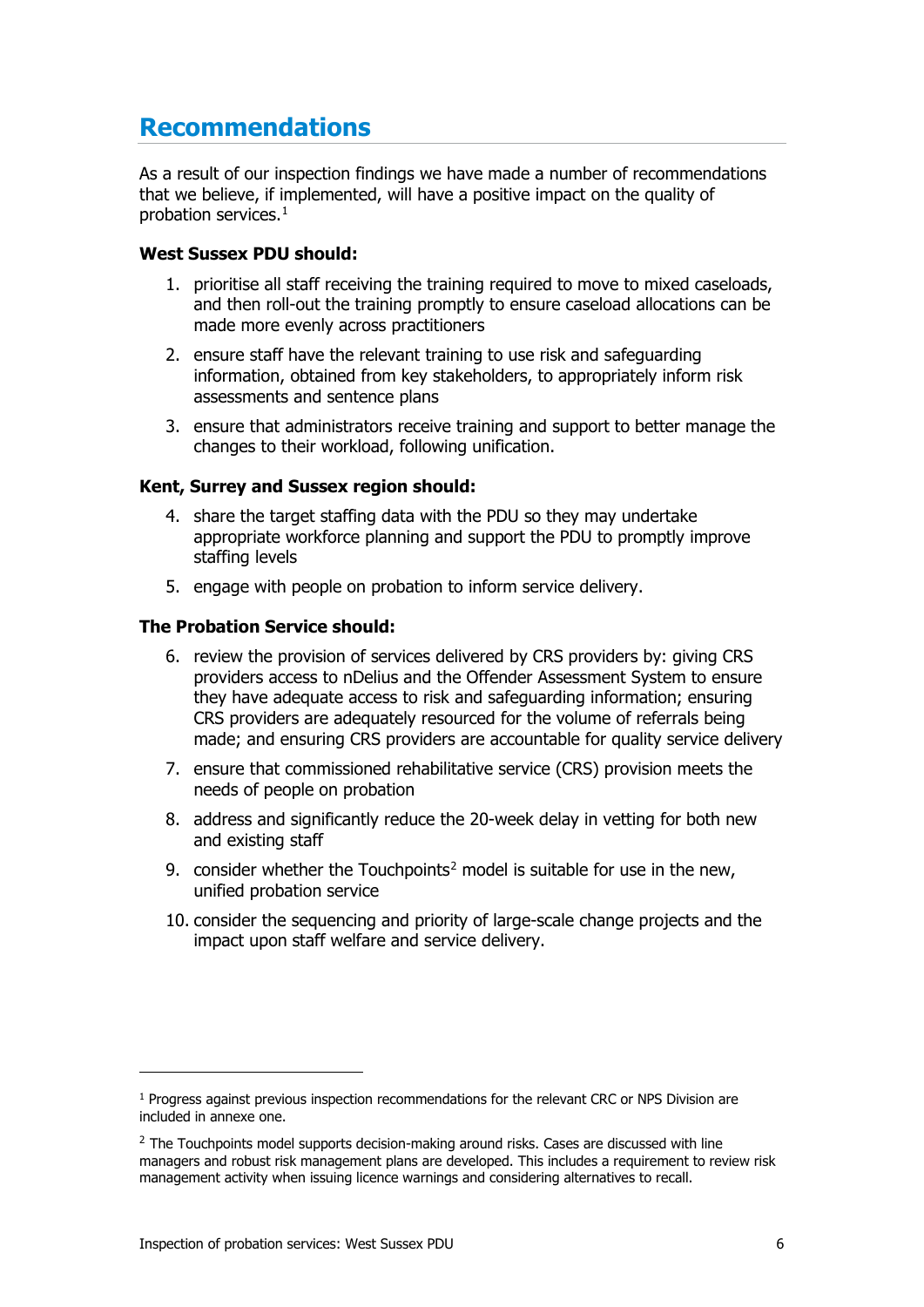# <span id="page-6-0"></span>**Background**

#### **West Sussex PDU**

West Sussex PDU is one of five PDUs within the wider Kent Surrey and Sussex (KSS) region, the others being East Kent, West Kent, Surrey and East Sussex.

West Sussex PDU covers five district council areas - Arun, Chichester, Crawley, Horsham and Mid Sussex – and includes one public-sector prison (HM Prison Ford). It is policed by Sussex Police, which serves East and West Sussex and the city of Brighton & Hove – an area of 3,780 square kilometres. The force covers a resident population of 1.65 million and has the added complexity of holidaymakers, students, seasonal workers and the 39 million passengers who travel through Gatwick Airport. The blend of policing ranges from urban areas, with day- and night-time economies, and more sparsely populated rural areas, with a range of alcohol and drug-related crime to wildlife crime.

As of January 2022, the KSS probation region had a total caseload of 14,780, including 10,516 under supervision in the community and 4,264 subject to pre-release supervision. West Sussex PDU's total caseload was 2,311, of which 555 are pre-release and 1,756 in the community. West Sussex is the smallest PDU in KSS, measured by caseload – 16 per cent of the total KSS caseload. As of January 2022, West Sussex had 471 high and very high-risk people on probation, which is 16 per cent of KSS's total.

<span id="page-6-1"></span>Since June 2021, and in line with the new target operating model, The Probation Service has commissioned external providers to deliver rehabilitative services. In West Sussex PDU, accommodation support is provided by Seetec (although they do not provide accommodation themselves), as is the education, training and employment provision. The Forward Trust provides wellbeing support to people on probation. Brighton Women's Centre (BWC) provides services for women. The case sample was drawn from cases which started supervision in the community in August and September 2021, meaning West Sussex PDU was operating under an exceptional delivery model to cope with the impact of the Covid-19 pandemic as well as the subsequent [prioritisation framework](https://justiceuk.sharepoint.com/:w:/s/SilverCOVID-19-EDMGuidance/EYzFo_VOQVtIqGKks63uGncBDge7fshmsWmzenHdfjV-KA?e=zXA87a&isSPOFile=1) which was introduced in January 2022. This framework allows regional probation directors to have flexibility to respond to ongoing demand management and capacity pressures.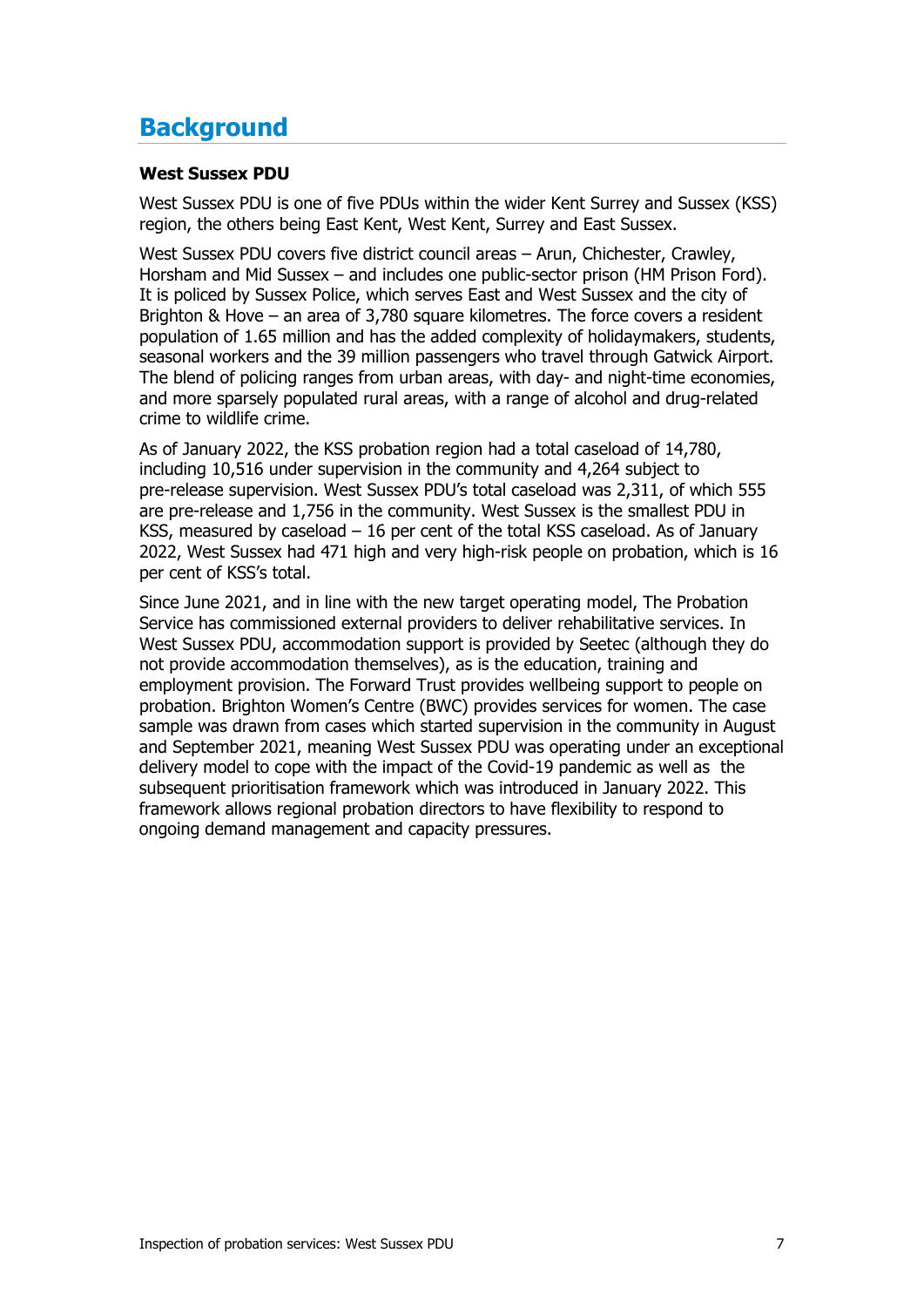# **1. Organisational delivery**

The head of West Sussex Probation Delivery Unit (PDU) is visible and approachable and there is an effective strategic link between the Kent, Surrey and Sussex (KSS) region and the PDU. The ongoing impact of the Covid-19 pandemic is evident across the PDU, and recovery has been hindered by disruptions related to unification and ongoing staffing shortages. Nevertheless, staff in West Sussex report feeling that the PDU has an open culture in which they feel safe to challenge.

Despite there being clear strengths in the leadership of West Sussex PDU, the domain two case management data demonstrates that the effectiveness of this leadership is yet to be seen in the form of impactful service delivery. In our case reviews, across three of the domain two standards – assessment, planning and implementation – fewer than half of cases we inspected were deemed to have had a sufficient focus on keeping people safe. In the remaining standard  $-$  reviewing  $-$  it was only just over half at 54 per cent. Furthermore, medium-risk cases consistently scored lower than low and high risk, and this is a serious concern.

While average caseloads across the PDU do not appear to be excessive when considering the workload measurement tool (WMT), in our probation practitioner interviews, 79 per cent of staff told us that their workload was "not so" or "not at all" manageable. This was echoed in our interviews with staff, some of whom described the situation as the "worst it's ever been". Nonetheless, other staff spoke with enthusiasm and passion about their work, and feel positive about the future.

Current staffing difficulties are significantly increasing the pressure on administrative staff. Whilst managers told us a training package had been provided, administrative staff we spoke to told us that they had received no training or additional support ahead of unification.

Senior probation officers (SPOs) have substantial workloads, reporting that they were having to undertake aspects of service delivery, such as undertaking breach reports and supervision sessions with people on probation, which should be undertaken by frontline practitioners. Nonetheless, case-focused and reflective supervision is happening regularly, and in our interviews, staff spoke highly of the support they get from SPOs. Unfortunately, management oversight on sentence management has suffered as a consequence of SPO workloads and we found in our review of cases for domain two that management oversight was deemed insufficient, ineffective or absent in 60 per cent of cases.

The views of people on probation are not routinely sought to help analyse, review and develop services. While early plans are in place to improve this, it is a significant gap. The arrangements for key aspects of service delivery, specifically the exchange of risk and safeguarding information, are working effectively with police and children's services, but not as well with commissioned rehabilitative service (CRS) providers.

#### **Strengths:**

- The head of the PDU is visible and approachable.
- Staff report feeling that the PDU has an open culture in which they feel safe to challenge.
- Staff at all grades report feeling well supported by their colleagues.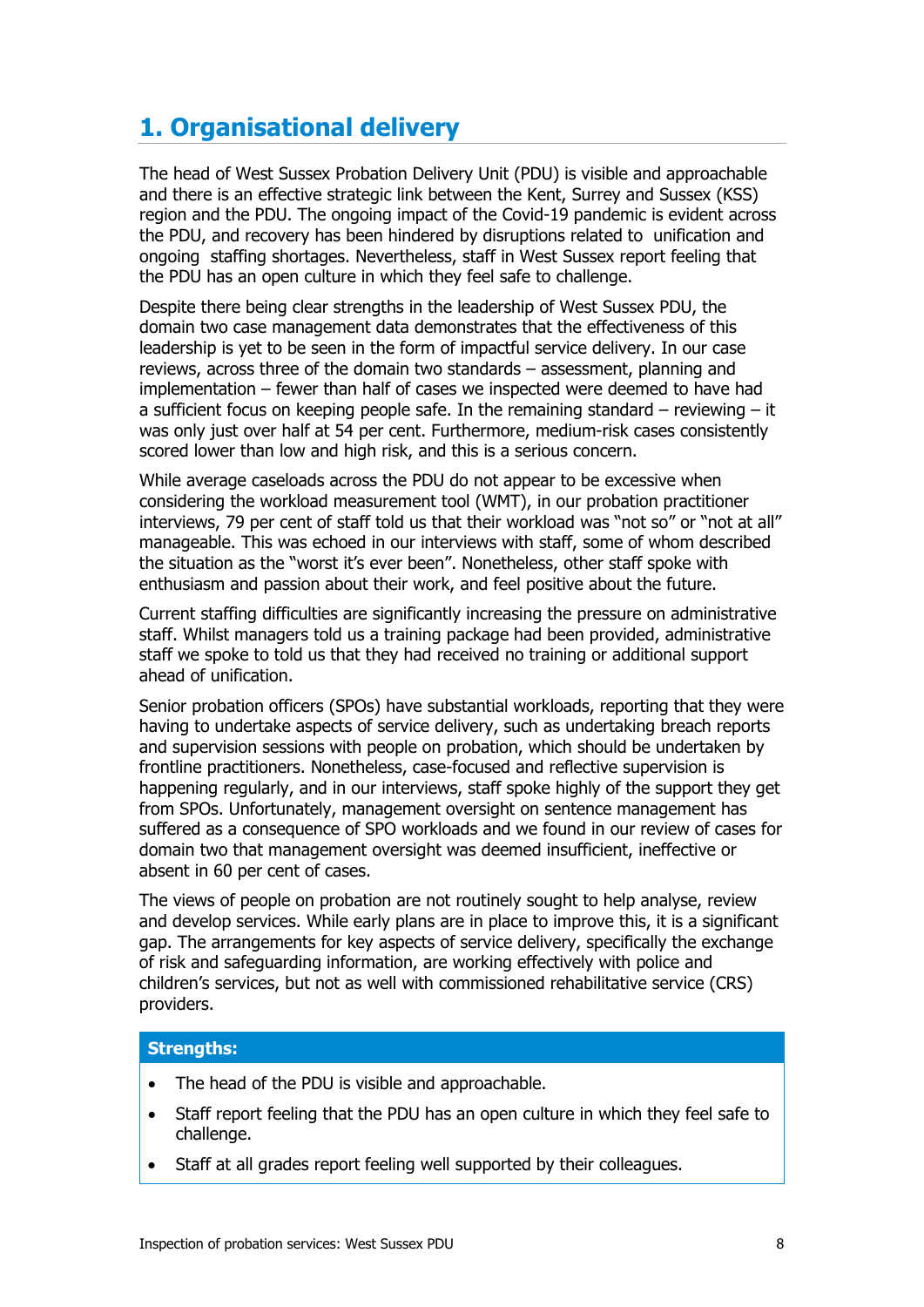- Staff are enthusiastic and passionate about their work; despite the multitude of challenges they currently face.
- Staff are clearly able to identify the areas of work they are being asked to prioritise and this creates a sense of security for staff.

#### **Areas for improvement:**

- The views of people on probation should be routinely sought to help analyse, review and develop services.
- Delivery plans should be better informed by people on probation.
- Staff should be supported to improve service delivery.
- Sharing of appropriate risk information with CRS providers should be improved.
- Feedback from practitioners showed that 79 per cent felt their workload was not manageable and further work should be undertaken to ensure staff feel their workloads are manageable.
- SPOs should be supported to ensure they are not having to hold cases in their own names.
- All cases should be allocated to a suitable probation practitioner.

#### **1.1. Leadership**



The leadership of the PDU enables delivery of a high-quality, personalised and responsive service for all people on probation. **Requires** improvement

In making a judgement about leadership, we take into account the answers to the following three questions together with the results of our review of cases against the domain two standards. A key element of leadership is the ability to deliver results in practice and therefore we operate a decision rule which means that if the results from each area of the domain two standard are inadequate or requires improvement then performance against the leadership standard can only be rated inadequate or requires improvement. For West Sussex PDU that decision rule is in operation which has resulted in a rating for leadership of 'Requires improvement'.

#### **Does the vision and strategy of the PDU leadership team drive effectively the delivery of high-quality services for all people on probation?**

It is clear that the head of the PDU is visible, approachable and well thought of by many staff. There is an effective strategic link between the KSS region and the PDU, although this does appear to be a 'command and control' approach passed nationally down to the region. In the short-term this may be viewed as necessary, given early pressures on the newly unified service, including the Covid-19 pandemic, staffing shortages and high workloads, but it gave the head of PDU very little autonomy over decision-making locally.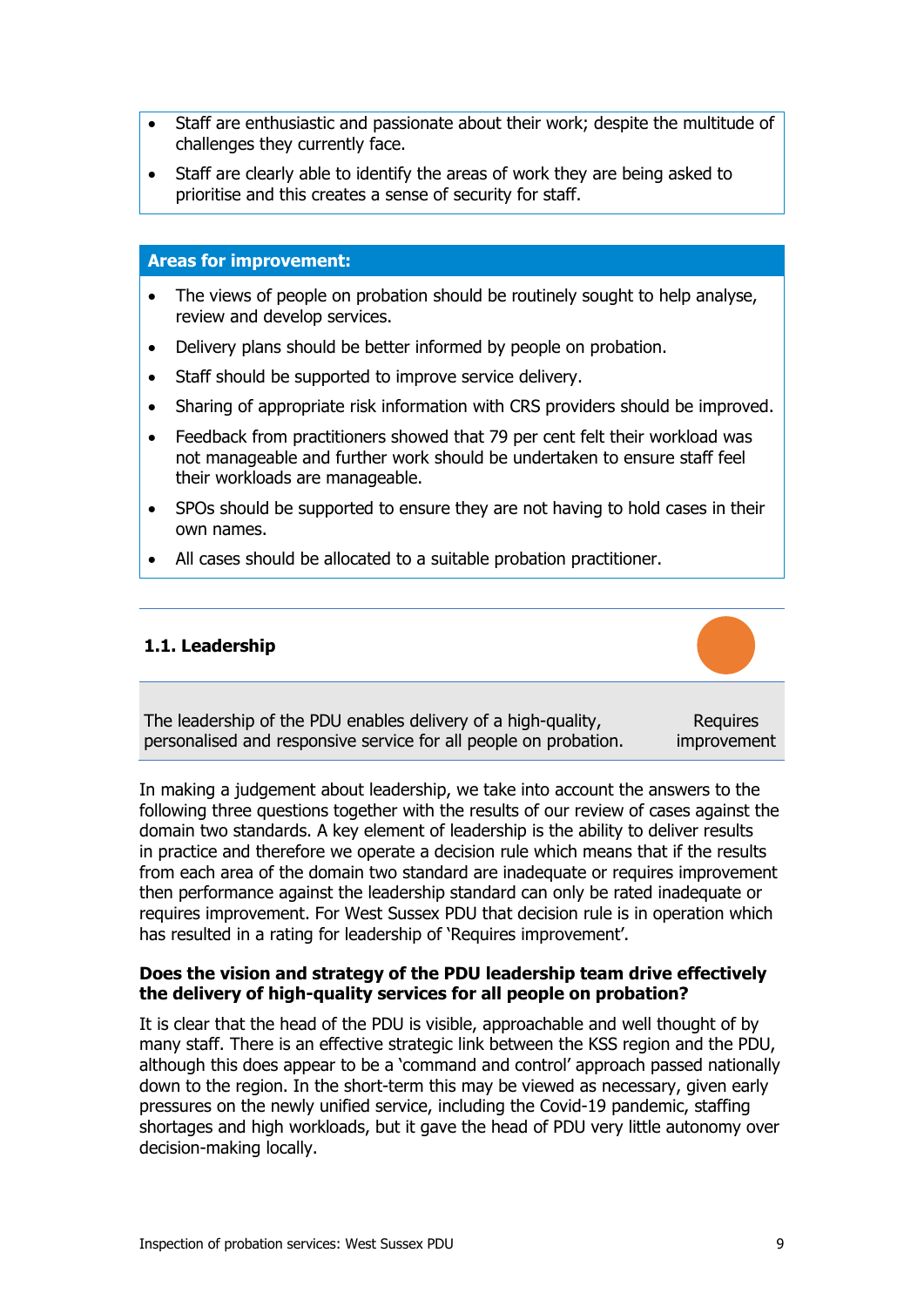Unsurprisingly, the impact of the Covid-19 pandemic is evident across the PDU. Recovery from the pandemic has been hindered by the demands of unification and continued staffing shortages. Nevertheless, staff reported feeling that the PDU has an open culture in which they feel safe to challenge. We found that staff across all grades remain enthusiastic and passionate about their work, despite the multitude of challenges they currently face. Staff at all grades were clear about what they need to prioritise and, while some did not agree with the specified priorities, clear and effective leadership has resulted in a staffing group that, surprisingly, appeared to be positive and optimistic about the future.

The vision and strategy to work together to protect the public and victims, improve services and reduce reoffending is set out in the KSS regional business plan. The plan commits the PDU to "enable people to be their best, promote an open learning culture, transform through partnerships and modernise estates and technology" as per the principles outlined in HM Prison and Probation Service's (HMPPS's) business plan. Evidence of the strategic link between West Sussex PDU and the wider KSS region can be seen in the West Sussex PDU mobilisation plan, within which activities across the PDU are allocated timeframes and are red, amber or green (RAG) rated.

Many of the policies, structures and procedures that are designed regionally have little or no consideration for the local adaptations that may be required in this PDU. However, the direction from the KSS region has been embraced by the PDU head, who recognises the benefits of this approach in the short-term, and has communicated this well to all other staff in the PDU. This was evident in staff being able to clearly outline the priorities in our interviews.

West Sussex PDU is currently adhering to a "prioritising probation framework" which prioritises the following areas of work: four-weekly contact for all cases, four-weekly, in person, contact for high and very high-risk cases, prioritising cases with safeguarding or domestic abuse concerns who do not have a contact recorded in the preceding three months, missing risk of harm registrations, Offender Assessment System (OASys) completions (initial assessments and cases which do not have a full layer three assessment that should have), outstanding enforcement, unflagged multi-agency public protection arrangement registration and reallocation of tier A and B (high and very high risk) cases who have been retired under the unified tiering model and are allocated to a probation service officer (PSO) or an officer holding the professional qualification in probation (PQiP).

The focus on quality and effective practice is not currently being realised. This, in part, is because there are only 2.8 Quality Development Officers (QDOs) in place across the whole KSS region. We heard that where QDO input had been provided to practitioners, the quality of assessments was much improved.

The head of the PDU is a strong advocate of The Probation Service and it is clear that there are both formal and informal engagement opportunities for staff to engage with him. The shared commitment to making improvements to service delivery is evident when speaking to staff and partner agencies. Partner agencies say they have good relationships with staff, albeit they recognise that these have changed as a result of unification. Nonetheless, we note that where in-person joint working between probation practitioners and partner agencies takes place, service provision is better both in terms of desistance and helping to reduce risk of serious harm, particularly in women's services.

The PDU does need to make improvements to information sharing around relevant risk and safeguarding information with CRS partners, who would benefit from having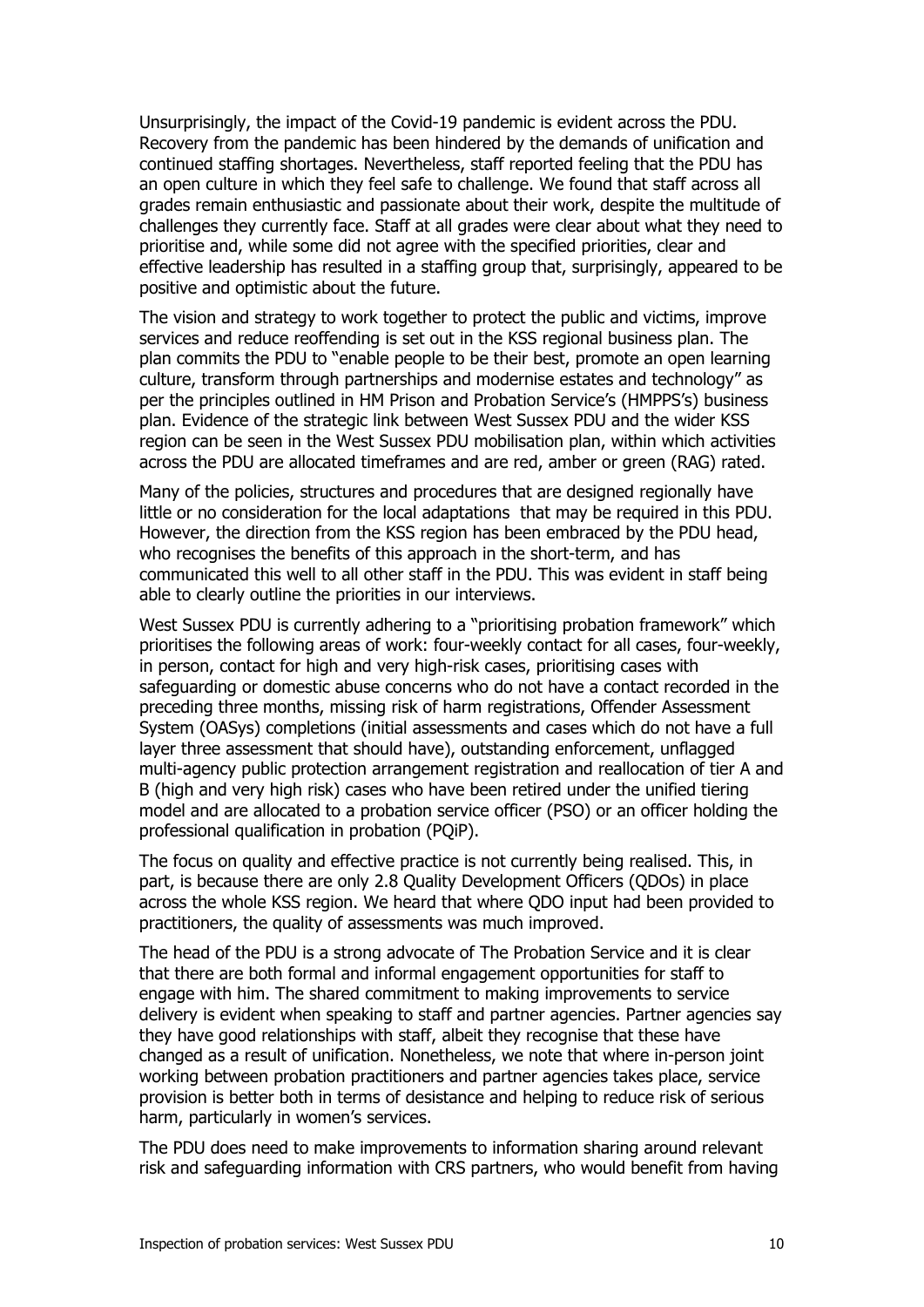more detail about offences and relevant information to support the person on probation's desistance. However, we are encouraged to see that risk and safeguarding information is being sought from other partners. For children's safeguarding, checks had been made in 67 per cent of cases. For domestic abuse, it was better, and checks were sought in 73 per cent of the cases we looked at. The PDU also effectively communicates with courts to support service delivery. They are influenced at a regional level through the wider HMPPS arrangements but there is evidence of local engagement via sentencer forums.

We saw no evidence that a strategic approach to meeting diverse needs is in place. Although we saw evidence of arrangements being made where needs were identified, such as enhanced women's services, this appeared to be a reactive response, rather than a proactive or strategic piece of work. Similarly, there is no evidence of PDU leadership being deliberately involved in work to diversify the workforce and ensure a diverse range of needs are being met. While regional diversity initiatives such as having diverse interview panels for recruitment are a good start, more work could be done at a local level to increase the emphasis on diversity.

There is a significant gap in work to address issues of equality, inclusion and engagement with people on probation. Again, we have heard the early plans to develop these aspects of work, but there is no time frame allocated for delivery.

Despite strong leadership in the PDU, our review of cases in domain two demonstrates that effective arrangements and clear local delivery plans have not translated the vision and strategy into frontline practice, particularly relating to keeping other people safe. In our case reviews, across assessment, planning, and implementation and delivery, over half of all cases inspected were deemed to not have had a sufficient focus on safety.

#### **Are potential risks to service delivery anticipated and planned for in advance?**

Transition to a unified service occurred in June 2021. Throughout this time, the service has been experiencing the ongoing impact of restrictions imposed due to the Covid-19 pandemic. Governance in the KSS region centres around six transitionrelated areas, and the regional risk register is used to manage and review progress. In West Sussex PDU, this is supported by a localised risk register which identifies key risks including: estates and facilities management, transition, performance and quality, people and information assurance.

Overall, risks to service delivery are well understood, and the mitigations and controls to manage service delivery are decided regionally. They are well executed by the PDU head, and we saw encouraging evidence of the head of PDU being proactive in workforce planning across his PDU, particularly in relation to staffing levels across offices. While it was clear that this did not act as a formal workforce planning tool, the information is used to help inform regional workforce planning.

The return to in-person service provision has been steadily increasing as Covid-19 restrictions have been easing. This is a welcome change and in our review of cases in domain two, 55 per cent of cases had the level and nature of contact offered that was sufficient to manage and minimise the risk of harm.

We heard that the PDU felt frustrated about the "fetish for immediacy" from centralised HMPPS directives, particularly when it came to changes to systems, processes or staffing. We share this frustration and have seen the impact of this on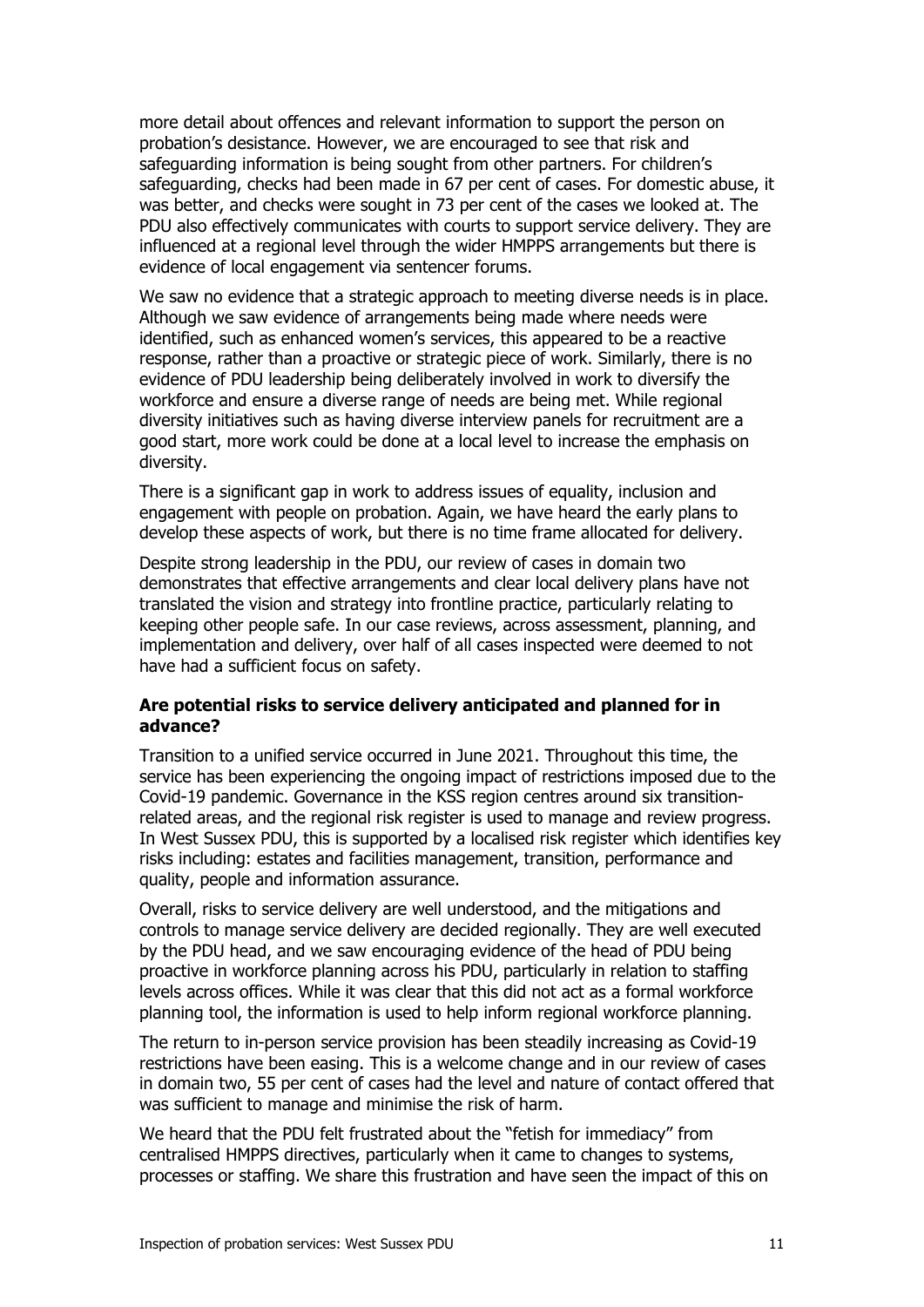local service delivery, particularly in relation to the workload of SPOs. This demonstrates the importance of undertaking proper impact analysis to ensure appropriate action is taken.

### **Does the PDU ensure the delivery model meets effectively the needs of all people on probation?**

Strategic relationships with key stakeholders and partners across the PDU's area have suffered due to the scale of change resulting from Covid-19 restrictions, unification and the introduction of the prioritising probation framework. It is acknowledged that much of this is outside of the control of West Sussex PDU, and we did see promising attempts to develop local relationships. For example, CRS providers told us they felt welcome and able to access probation offices across West Sussex PDU, for the purpose of being co-located with probation practitioners. We heard, for example, how the accommodation service provision, was much more effective for people on probation when CRS providers were able to work alongside probation practitioners in person.

Delivery plans in West Sussex PDU reflect the regional model, but we also saw a good example of a local initiative in the breakfast club. Probation service provision in West Sussex PDU is divided into four teams; however, this does not include the specialist teams that the PDU intend to implement eventually - linked to wider initiatives across the KSS region. We did not see evidence of plans to ensure these teams also reflect local needs.

Staff engagement events and briefings take place to promote staff understanding of what they are accountable for delivering. It was clear that staff understood what was required of them. Unfortunately, during the inspection, we saw no evidence that the PDU are taking account of the views of people on probation and delivery plans do not sufficiently take account of their views.

Our own consultation with people on probation showed that they feel their probation officer (PO) is accessible but are experiencing a revolving door of probation practitioners (PPs). They reported that effective signposting is dependent on a good probation practitioner, with half of people on probation feeling unsupported with access to services, and nobody we spoke to felt they had a say in the way probation is run. People on probation highlighted they wanted face-to-face contact, and also to feel safe in probation offices. While some of the feedback from people on probation is positive, it also highlights that there is work to be done around continuity of probation practitioners, and consultation with people on probation, to ensure their views are sought and utilised to inform service delivery in the PDU.

# **1.2. Staff**



Staff are enabled to deliver a high-quality, personalised and responsive service for all people on probation.

**Inadequate** 

In making a judgement about staffing, we take into account the answers to the following four questions. A key element of staffing is whether staff within the PDU are empowered to deliver a high-quality, personalised and responsive service for all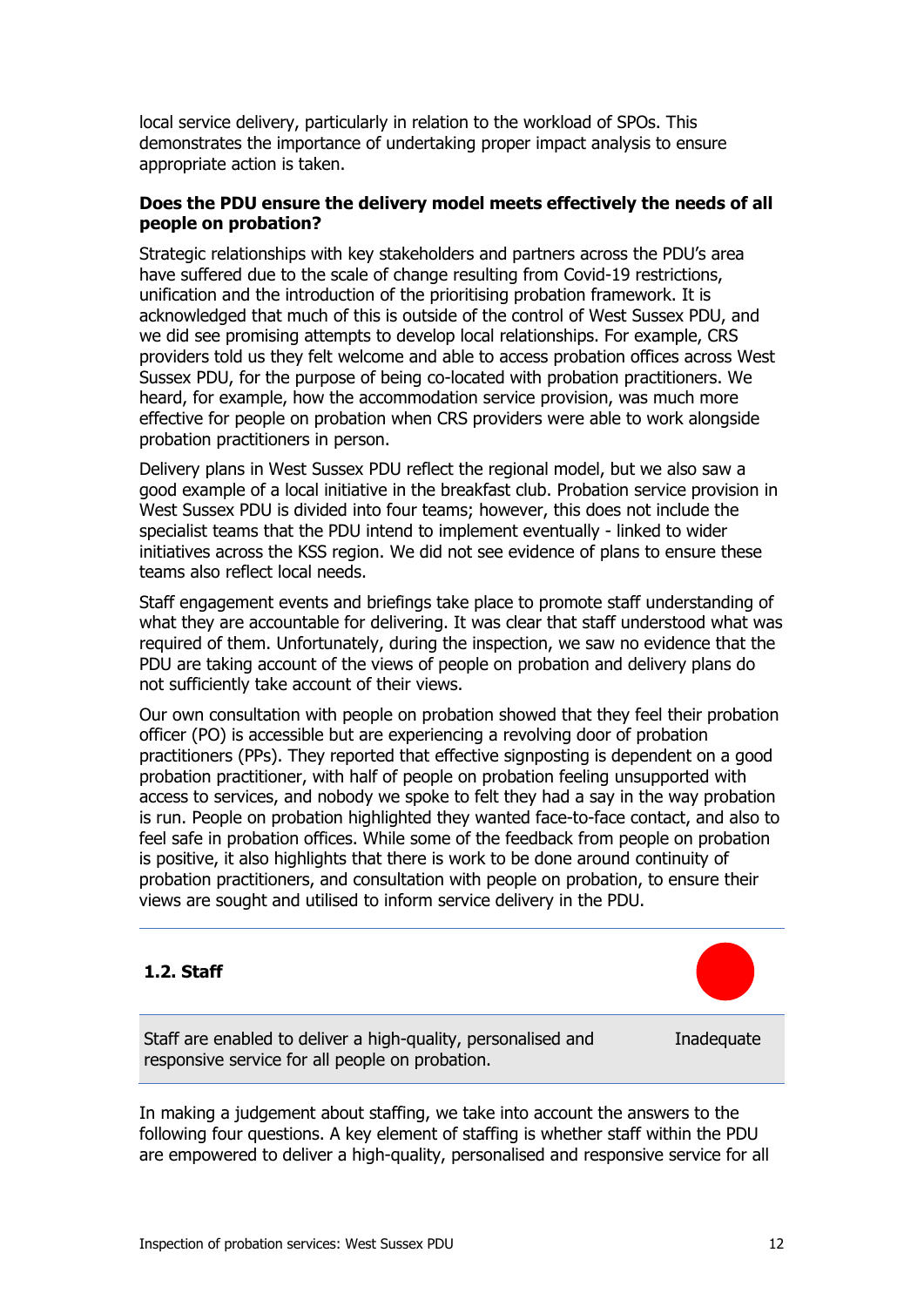people on probation. For West Sussex PDU, we have assessed this not to be the case which has resulted in a rating for staffing of 'Inadequate'.

#### **Do staffing and workload levels support the delivery of a high-quality service for all people on probation?**

The target staffing model is not currently known by the PDU, and this is having a clear impact on their ability to undertake appropriate workforce planning. It was clear that, as much as possible, PDU staffing levels are planned, reviewed and changes are made to meet demand, for example through the offer of overtime to staff and the prioritising probation framework. Nevertheless, there is a serious staffing issue across West Sussex PDU.

According to data provided by the PDU, the average caseload is 39 for POs (124 per cent according to the WMT) and 52 for PSOs (124 per cent according to WMT). Caseloads in the PDU are high and across the board, staff said that their caseloads were not manageable. In our probation practitioner interviews, 79 per cent of staff told us that their workload was "not so" or "not at all" manageable, and 42 per cent of staff told us they were responsible for 61+ cases.

We also heard that SPOs were holding large numbers of cases in their own names, which distorts the true workload figures shown in the WMT. While some staff described the situation as the "worst it's ever been", many also acknowledged the support from their colleagues, managers, and in some cases from the head of PDU. There is clearly a serious staffing issue, the gravity of which should not be underestimated, in terms of impact upon staff welfare and service delivery.

The current staffing difficulties are significantly increasing the pressure on administrative staff. Administration staff workloads were described as "massive" and were impacted both by the shortage of probation practitioners, and also by a recruitment freeze for band 1 staff. Currently, reception staff are not able to be recruited. The cumulative effect of these pressures is that administration staff are overwhelmed with their workloads and report struggling with the competing demands on their time. This may be exacerbated by the reported lack of training and/or preparation for them having to take on processes inherited either from legacy Community Rehabilitation Services (CRC) or legacy National Probation Service (NPS) workstreams. Administrators describe having no preparation for this, and having to self-manage the changes day by day.

Likewise, SPOs report having workloads that mean they are unable to provide the level of oversight to both staff and practice improvement that they would like. They report that this makes them anxious that "something could be missed". They do, however, feel well supported, and feel that the value of the work, their colleagues and their teams are the reasons they remain so positive, despite such challenging circumstances.

We were pleased to hear that three new staff are due to join the Worthing office. However, across Sussex there are 26 PSO vacancies and a 20-week (or four-month) wait for vetting. This includes vetting for a receptionist who has been successful in obtaining a PSO role. This is undoubtedly having an impact on the PDU's ability to retain staff to whom offers of employment have been made, and echoes findings from previous inspections which indicate the problem of vetting delay is not improving.

Alternative workload demand options are provided to PDUs as part of the prioritising probation framework and these are in place at West Sussex PDU. The priorities of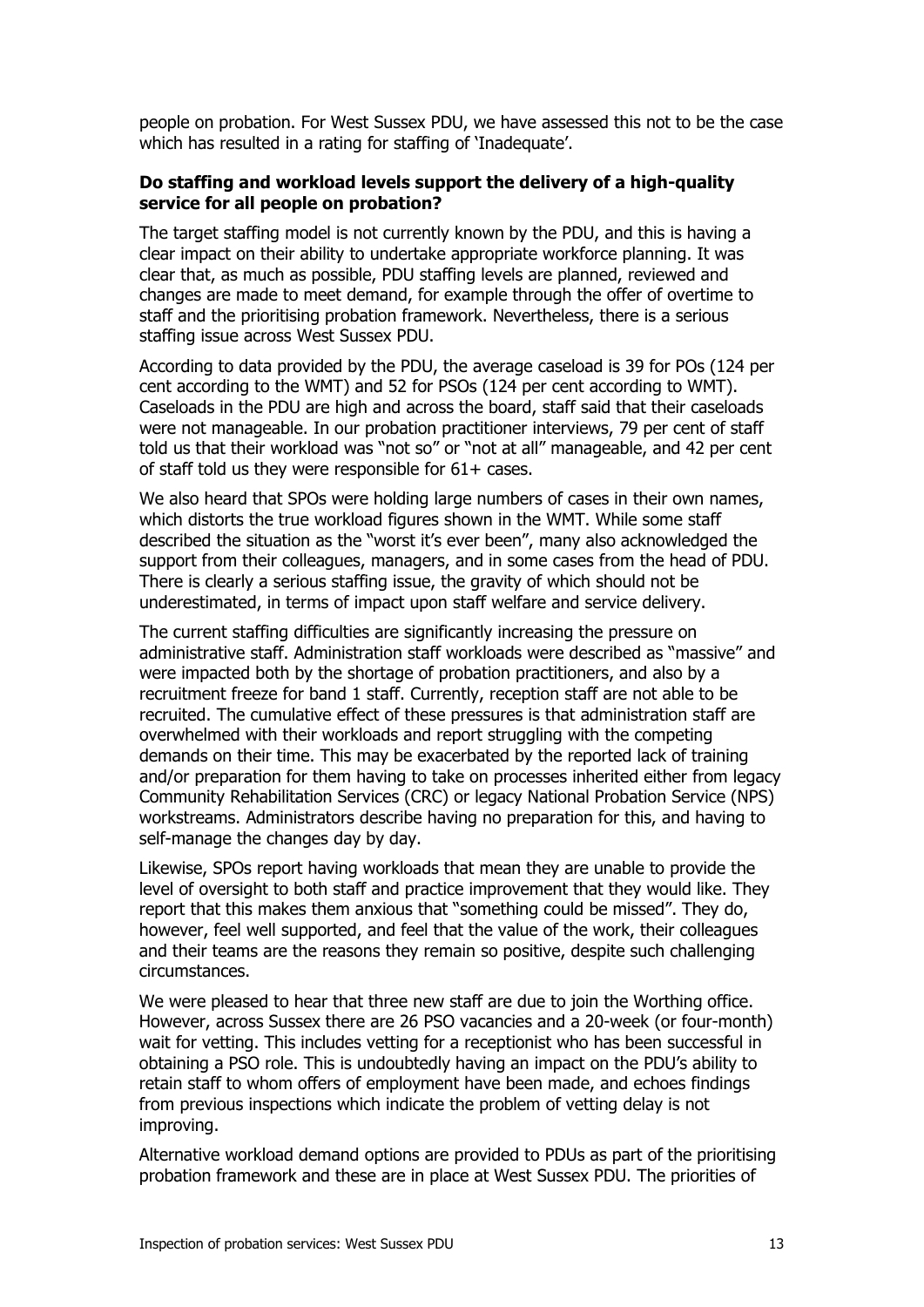the framework are to see people on probation for a timely initial contact and then at least monthly, and ensure risk assessments are being completed. Current staffing levels and the associated workloads do not allow for a suitable focus on the quality of this work.

#### **Do the skills and profile of staff support the delivery of a high-quality service for all people on probation?**

The workforce of West Sussex PDU does not reflect the local population. A disproportionate percentage of the workforce (86 per cent) are female, but 10 per cent are from a black, Asian and minority ethnic background compared with the non-white population in West Sussex which is estimated to be 6.2 per cent. In West Sussex PDU, the proportion of people on probation who are black, Asian or minority ethnic is 9.5 per cent.

Of the four teams across West Sussex PDU, there are currently no specialist teams, but there are plans for these to be implemented eventually. Specialist provision for women through women-only caseloads is currently available, and having a positive impact, although staff report that their caseloads are so high that any associated positive weighting to their workload on the workload management tool is meaningless in practice.

According to data provided by the PDU, the staff attrition rate is 12 per cent per year. However, we heard that the majority of this is made up of PSO-grade staff, many of whom have moved into PQiP roles. Currently there are 11 PQiPs in the PDU, which is good evidence of the PDU developing their staff. The overall vacancy rate is reported to be 16 per cent. The true figure is likely to be higher, but will not be known until updated staffing figures are provided to the PDU.

There has been an attempt to maintain staff training, with online platforms being utilised to deliver this throughout the pandemic. However, progress on mandatory training post-unification to enable mixed caseloads, has been slow, with only one third of staff having been 'signed off' on this training. In our probation practitioner interviews, 53 per cent of respondents felt that they always had the necessary skills, experience and knowledge to supervise the case in question.

There is a KSS regional 'equalities roadmap' and within that there is a section on 'Creating a Diverse Workforce'. It outlines attempts to build a more diverse recruitment panel. While there are also diversity champions across the region, it is not clear what the PDU is doing to actively promote more diversity within the workforce. The primary focus for the PDU currently is filling posts that are vacant and not prioritising diversity.

Volunteers had been used to promote women-only services via the User Voice provision, and this had been an important part of advocating and securing womenonly services. We would encourage further use of volunteers within the PDU to promote local links.

#### **Does the oversight of work support high-quality delivery and professional development?**

A culture of learning and continuous improvement has been hampered by the staffing shortages being felt across the PDU. However, there are encouraging examples of staff being promoted into other roles, for instance from receptionist to administrator and from probation practitioner to SPO. There are also internal training opportunities available.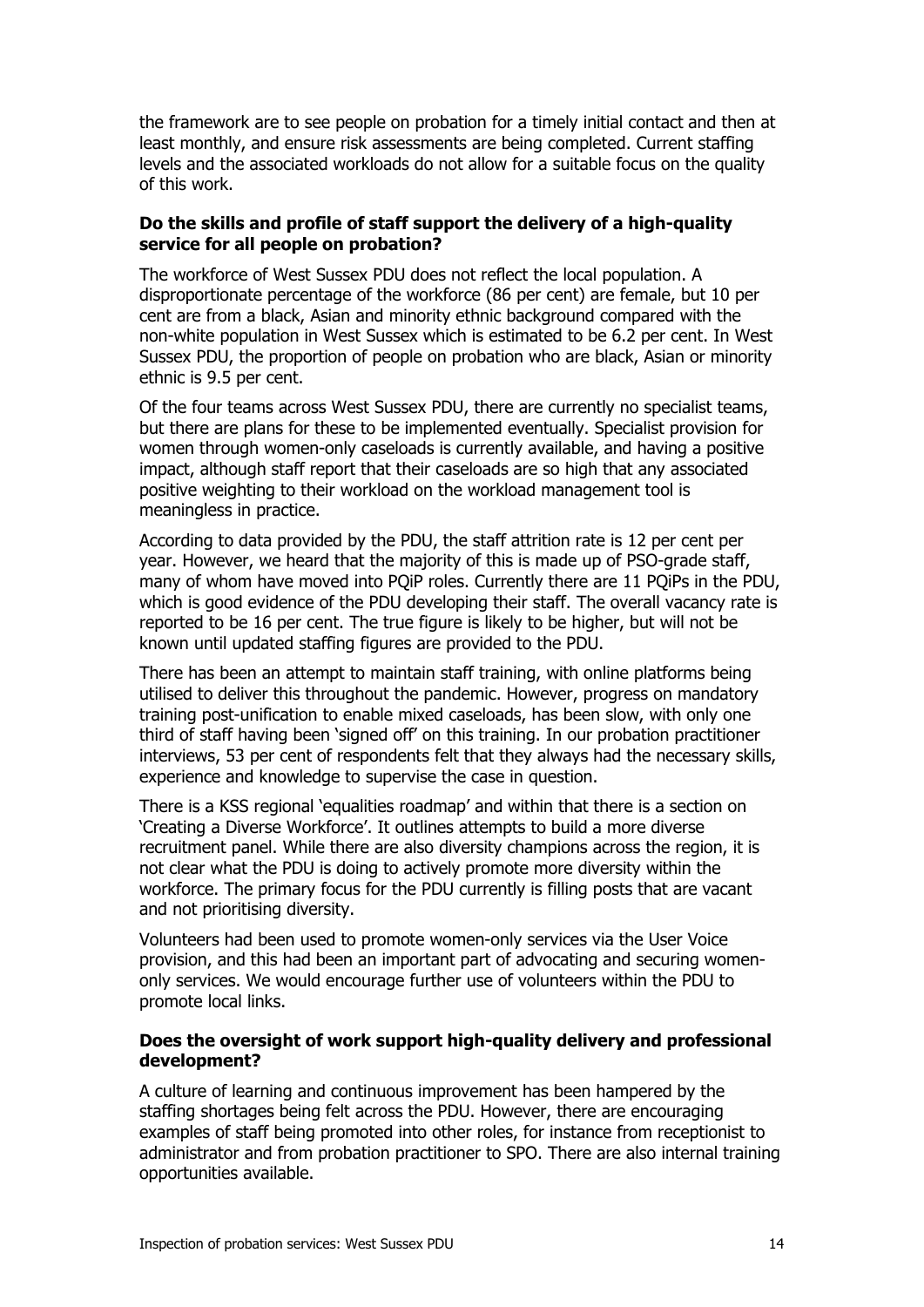Despite the pressure on SPO resource, staff describe receiving effective case-focused supervision that addresses both their welfare and their practice. SPOs have raised concerns about the use of the 'touchpoints' supervision model, which was developed in the former National Probation Service (NPS), and they felt it is no longer relevant in the unified service due to the length and complexity of it. A possible consequence of this is that in our review of cases for domain two, management oversight was deemed insufficient, ineffective or absent in 60 per cent of cases. We would encourage a review of the suitability of this model, to ensure its relevance given the structure and mixed workloads within the new service. Staff development and appraisal policies are in place at a regional level, and some wider opportunities for development do exist, for example through QDO roles. These roles should be filled, as we saw QDO oversight of probation practitioner work having a positive impact upon quality. There are also encouraging stories of promotion-centred mentoring being available to black, Asian and minority ethnic staff.

Access to in-service training has been partly suspended due to the prioritising probation framework being implemented. We have not seen any evidence of training provision being made for administrative staff, to prepare them for mixed caseloads and the changes to the associated administrative processes.

The strategy to ensure that all staff have equitable access to promotion opportunities is not yet fully implemented. The Ministry of Justice's talent and capability strategy commits services to leadership and capability development. A competency-based framework is being introduced in April 2022 to support staff to move up their pay band each year. The core quality management framework is a national framework, supporting regional quality management activity.

#### **Do managers pay sufficient attention to staff engagement?**

Whilst reward and recognition may be being used, we have not seen evidence of exceptional work regularly being recognised by managers. However, we do see that staff are motivated to deliver a high-quality service and are engaged in the wider vision of the PDU. Given their current workloads and the associated impact upon welfare, this is surprising.

Some PQiPs within the PDU are from the existing PSO staff group and a number of those vacancies have subsequently been filled by staff from administrative teams. While positive in terms of staff development opportunities, this has added to the staffing pressure across the PDU, which is compounded by the reported 20-week wait to complete the vetting process for both new and existing staff.

There is a focus on staff well-being and engagement, via a Microsoft Teams channel, team-bonding initiatives, wellbeing rooms and resources such as table tennis tables purchased for the PDU's offices. However, some staff feel that these measures are tokenistic, and the real issue is their workload. As such, many of the initiatives are ineffective in terms of the positive impact they are having on staff wellbeing. This is in equal part because staff must manage their workloads, but also, to their credit, because they feel unable to deliver the high-quality service that they want to.

Staff report to being afforded reasonable adjustments if they are required.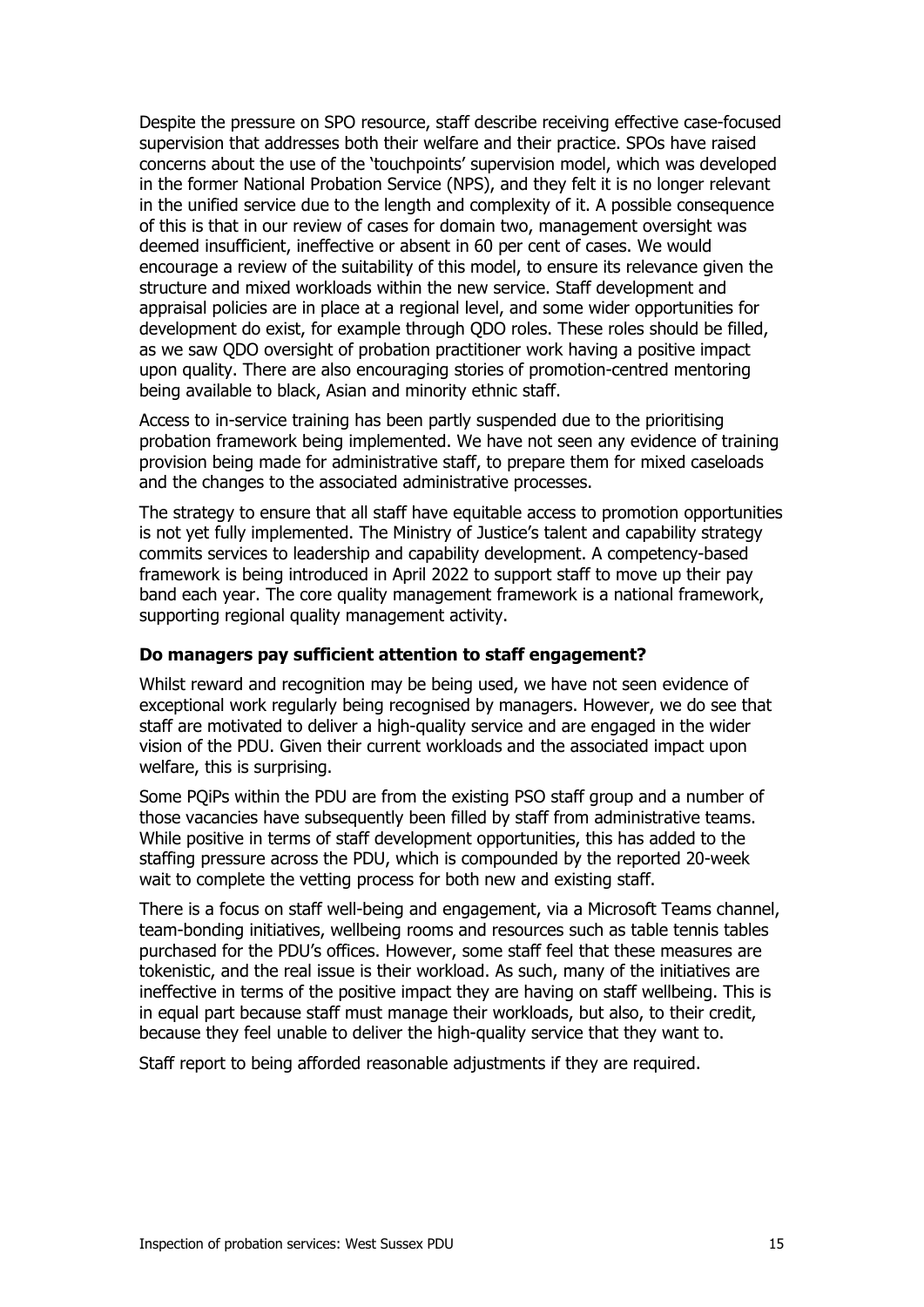# **1.3. Services**



Inadequate

A comprehensive range of high-quality services is in place, supporting a tailored and responsive service for all people on probation.

In making a judgement about services, we take into account both the answers to the following three questions and also the rating given to implementation and delivery in the domain two cases reviews. Services have been rated 'Inadequate' because the range and quality of services do not support a tailored and responsive service for all people on probation, and the majority of the ratings in our domain two case reviews were also 'Inadequate'.

### **Are the right volume, range and quality of services in place to meet the needs of people on probation?**

| Characteristics of inspected cases $3$                                                                                              |            |
|-------------------------------------------------------------------------------------------------------------------------------------|------------|
| Percentage of caseload who are female                                                                                               | 14%        |
| Percentage of inspected cases who are black, Asian or minority<br>ethnic                                                            | 8%         |
| Percentage of inspected cases with a disability                                                                                     | 49%        |
| Number of inspected cases where inspectors identified drug misuse<br>problems                                                       | 18         |
| Number of inspected cases where inspectors identified alcohol<br>misuse problems                                                    | 26         |
| Number of accredited programme requirements for individuals<br>convicted of a sexual offence that have not commenced <sup>4</sup>   | 27         |
| Number of accredited programme requirements that have not<br>commenced, other than for individuals convicted of a sexual<br>offence | 138        |
| Average waiting time before commencing a rehabilitation activity<br>requirement (RAR)                                               | 10.7 weeks |
| Percentage of unpaid work requirements with hours outstanding<br>beyond 12 months                                                   | 28%        |

<span id="page-15-0"></span><sup>&</sup>lt;sup>3</sup> HM Inspectorate of Probation inspection data.

<span id="page-15-1"></span><sup>4</sup> Data supplied by The Probation Service.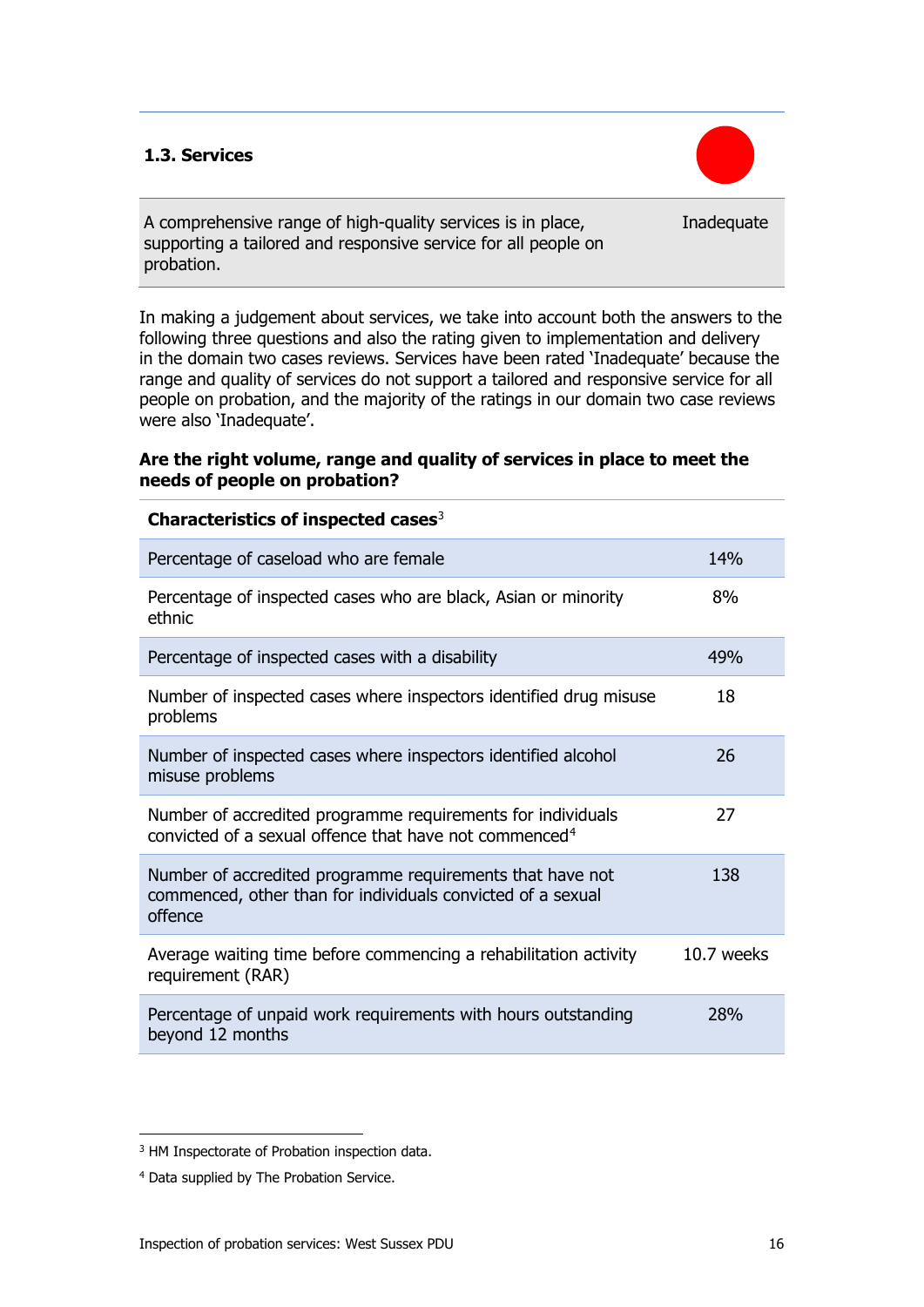Unpaid work (UPW) continues to be a challenge, but there were reassuring advances in the delivery and completion of UPW requirements in our case assessments. We were encouraged to hear that attendee numbers on UPW projects will increase to eight per supervisor, however due to staffing shortages, this cannot yet be achieved. At the time of the inspection announcement, there were 547 cases with a UPW requirement. In 152 of those, the requirement had been imposed more than 12 months ago. The average UPW stand-down rate was four per cent.

The restrictions associated with the Covid-19 pandemic continue to have a significant impact on the delivery of accredited programmes, but the critical issue is the waiting lists. While commendable efforts are being made to deliver to as many people as possible, there are substantial waiting lists. We were again encouraged to hear that group sizes will be increased from three participants to five at the end of March 2022. Successful completion rates for accredited programmes is 41 per cent. We recognise that significant waiting lists are not a West Sussex PDU-specific issue; where accredited programmes cannot be delivered because individuals do not meet the HMPPS prioritisation criteria, the work is returned to the probation practitioner and the use of toolkits<sup>[5](#page-16-0)</sup> is encouraged.

Probation practitioners report insufficient time to deliver any meaningful one-to-one work themselves, and there is an 11-week wait for commencement of RAR work. The cumulative effect is that little to no meaningful reducing re-offending work is being delivered and this is evidenced in the domain two data. Once again, management oversight regarding delivery and quality assurance of one-to-one work is lacking. Some practitioners report not feeling confident in delivering toolkits due to a lack of training. The PDU head outlines that the toolkits are designed to be used by practitioners with no further toolkit-specific training required.

Services commissioned under the newly established CRS are developing well, but remain in the early stages, and continue to be hampered by restrictions associated with the Covid-19 pandemic. CRS providers report that while the quality of referrals have been steadily improving since transition in June 2021, they remain concerned about the lack of access to risk information. This had been hampered by their loss (in most cases) of access to nDelius and OASys following transition to the unified service.

CRS providers report that the number of referrals to their services are, in some cases, 150-200 per cent higher than projected. The result of this is waiting lists and financial penalties for not being able to offer an initial appointment within 10 days of referral as per the service level target. CRS providers have service level targets based on timeliness of the first and then a follow-up appointment. They have no targets regarding outcomes or quality, although we heard that in some instances, these areas have a more informal oversight arrangement by contract managers. We have seen no evidence of targeted service provision based on the profile of people on probation; increasing the use of volunteers may be a way of addressing this.

Services and support for the additional needs associated with protected characteristics is limited; not all diversity factors or issues of disproportionality are

<span id="page-16-0"></span><sup>5</sup> An Approved Suite of Probation Practitioner Toolkits (ASPPT) can be delivered as standalone resources and in addition to other intervention offers via Rehabilitation Activity Requirement (RAR), licence conditions and some sentence management appointment activities.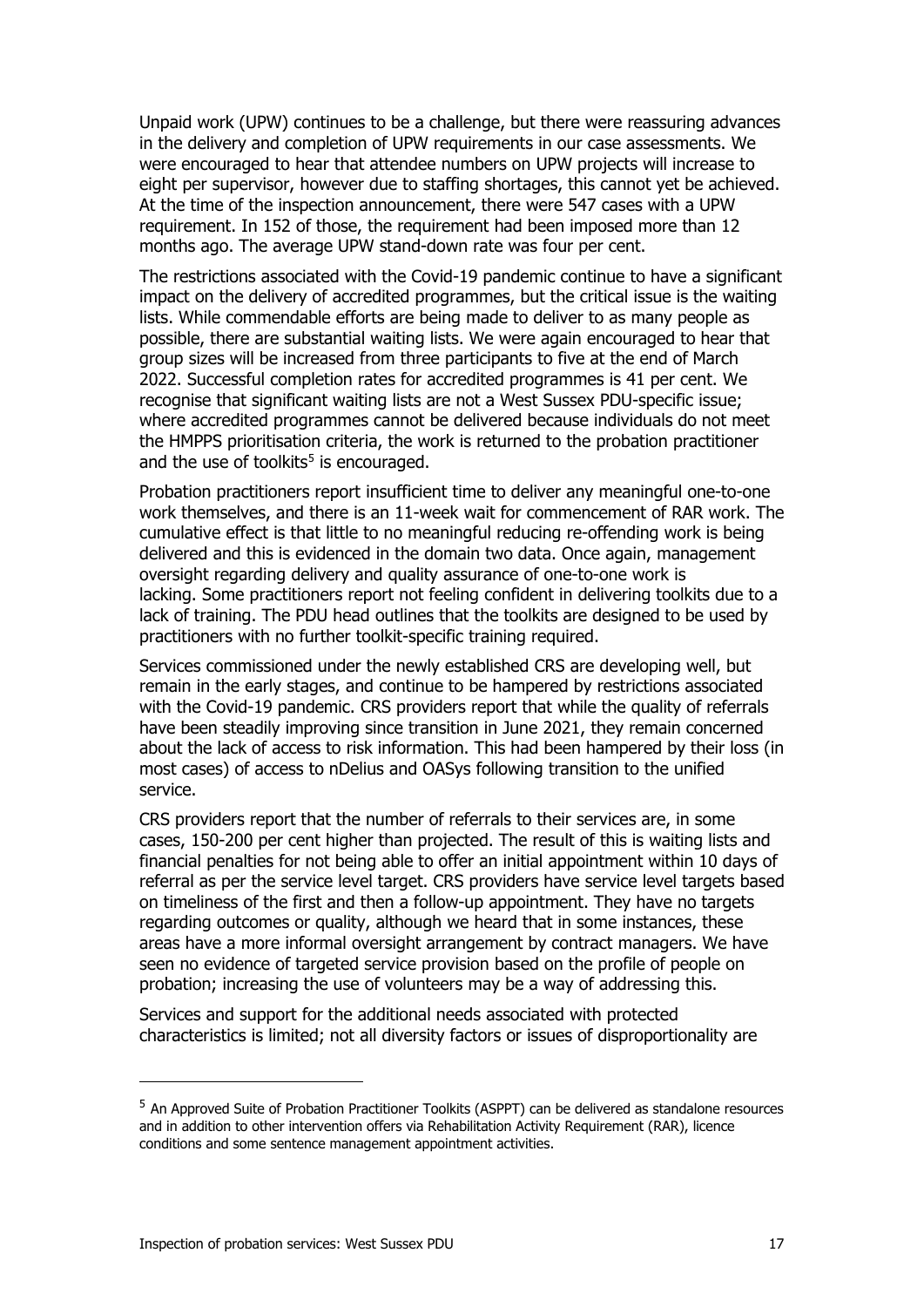sufficiently identified or addressed. While there is some unique and specialised intervention for women in the Inspire model, the focus on addressing race inequalities is less clear. The people on probation we spoke to report a varied experience with signposting. Those surveyed by text reported much better access to services and in general a better experience with signposting than those who were interviewed in person, by User Voice, on our behalf.

In our review of cases for domain two, the implementation and delivery of services did not support the person on probation's desistance in 42 per cent of cases. Similarly, local services to engage, support and sustain desistance during the sentence were only used in 30 per cent of the cases that were assessed. Encouragingly, in our interviews with probation practitioners, 91 per cent of respondents indicated that, for the case in question, they always or most of the time had access to an appropriate range of services to meet the needs and risks of the person on probation.

#### **Are relationships with providers and other agencies established, maintained and used effectively to deliver high-quality services to people on probation?**

Relationships with both police and safeguarding services are clearly effective – this can be seen in the domain two data. Encouragingly, risk information is being sought regarding domestic abuse checks; these had been undertaken in 73 per cent of the cases we looked at. For children's safeguarding, checks had been undertaken in 67 per cent of cases. Unfortunately, the information gained from these checks is not always used to inform the person on probation's risk assessment or sentence plans.

In interviews, staff tell us that they do not have time to deliver interventions in supervision and are often directed to complete appointments within 15 minutes. Many staff feel disappointed and disheartened by this, and they describe situations where they choose to go against this instruction in order to undertake meaningful work with those most in need. We found that in the cases we assessed, 52 per cent had services delivered that are not those most likely to reduce reoffending and support desistance, which may be evidence of probation practitioners' lack of time to deliver interventions.

Two out of the three sentencers we surveyed said that courts were kept up to date with the outcomes of work undertaken by The Probation Service very well. While courts are happy with the service provision in courts, they also reported wanting information about the efficacy and outcomes of sentences imposed, and more information regarding completion rates, particularly in regard to unpaid work and accredited programmes. Probation court staff report that while they are aware of waiting times for accredited programmes, they have been encouraged not to make reference to these to sentencers and to recommend programmes as usual, despite knowing there will be a likelihood of non-completion.

# **Resettlement**

The offender management in custody (OMiC) model, designed for those serving longer-term sentences, remains problematic and the perception of staff is that there is a complex relationship between the resettlement and OMiC models which they reported having little or no time to get to understand. Consequently, those with longer sentences are less likely to receive the service they should expect from the OMiC model.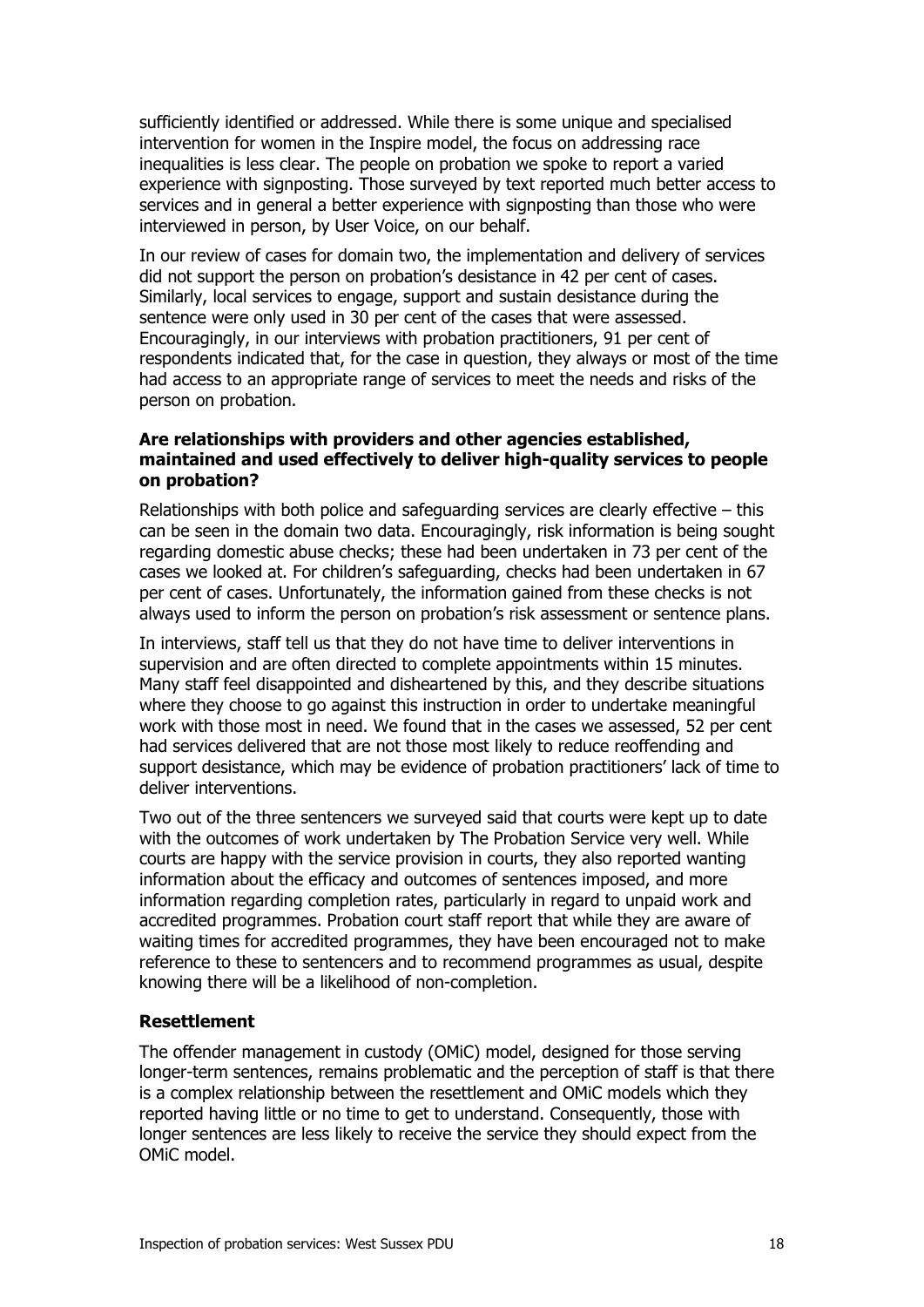Given the challenges of unification and the Covid-19 pandemic both to resettlement and to service delivery more widely, it is perhaps not surprising that improvement is required in this area. In only 42 per cent of the post-release cases we assessed, was the community probation practitioner deemed to have ensured a proportionate level of contact with the prisoner before release. Further, in only 42 per cent of cases had the community probation practitioner addressed key risk of harm needs before release. More encouragingly though, we were pleased to see that in 67 per cent of cases, the community probation practitioner was assessed to have addressed the key resettlement or desistance needs before release.

#### **1.4. Information and facilities**

Timely and relevant information is available and appropriate facilities are in place to support a high-quality, personalised and responsive approach for all people on probation.

Requires improvement

In making a judgement about information and facilities, we take into account the answers to the following four questions. We have assessed that information and facilities sufficiently support a high-quality, personalised and responsive approach for all people on probation and have therefore rated this as 'Requires improvement'.

#### **Are analysis, evidence and learning used effectively to drive improvement?**

HMPPS's performance and quality strategy outlines the regional structure in PDUs across England. The West Sussex performance priority assurance document provides PDU performance information on agreements made under the prioritising probation framework. Dashboard data provides information regarding targets and completions, which in many areas is RAG-rated red. There is a lack of information available regarding the quality or effectiveness of service delivery.

Learning is communicated in a range of ways, including but not limited to, regular 'huddle' meetings, Microsoft Teams channels, video briefings from the PDU head and online training events. Staff report a desire to return to in-person training and briefing events and feel fatigued by the number of online events. The results of the cases reviewed for domain two are not demonstrative of effective learning being embedded and translating into frontline practice; this may be a consequence of the reported feelings of fatigue.

The views of CRS providers are obtained both informally via conversations between staff, and also formally via contract managers. However, it is not clear what impact this is having on making improvements to service delivery and there are frustrated messages from CRS providers about contractual information and clarity from the centre being slow, or in some cases, non-existent. The views of people on probation are not routinely sought to help analyse, review and develop services, while they have been in the past, this is currently a significant gap.

There is strong evidence of service improvement plans covering both the PDU and the region, but these are wholly reliant on stable staffing levels being achieved and, as a result, lack meaningful timelines. Our concern is that, if staffing levels do not improve, the plans for service delivery enhancements cannot and will not be realised.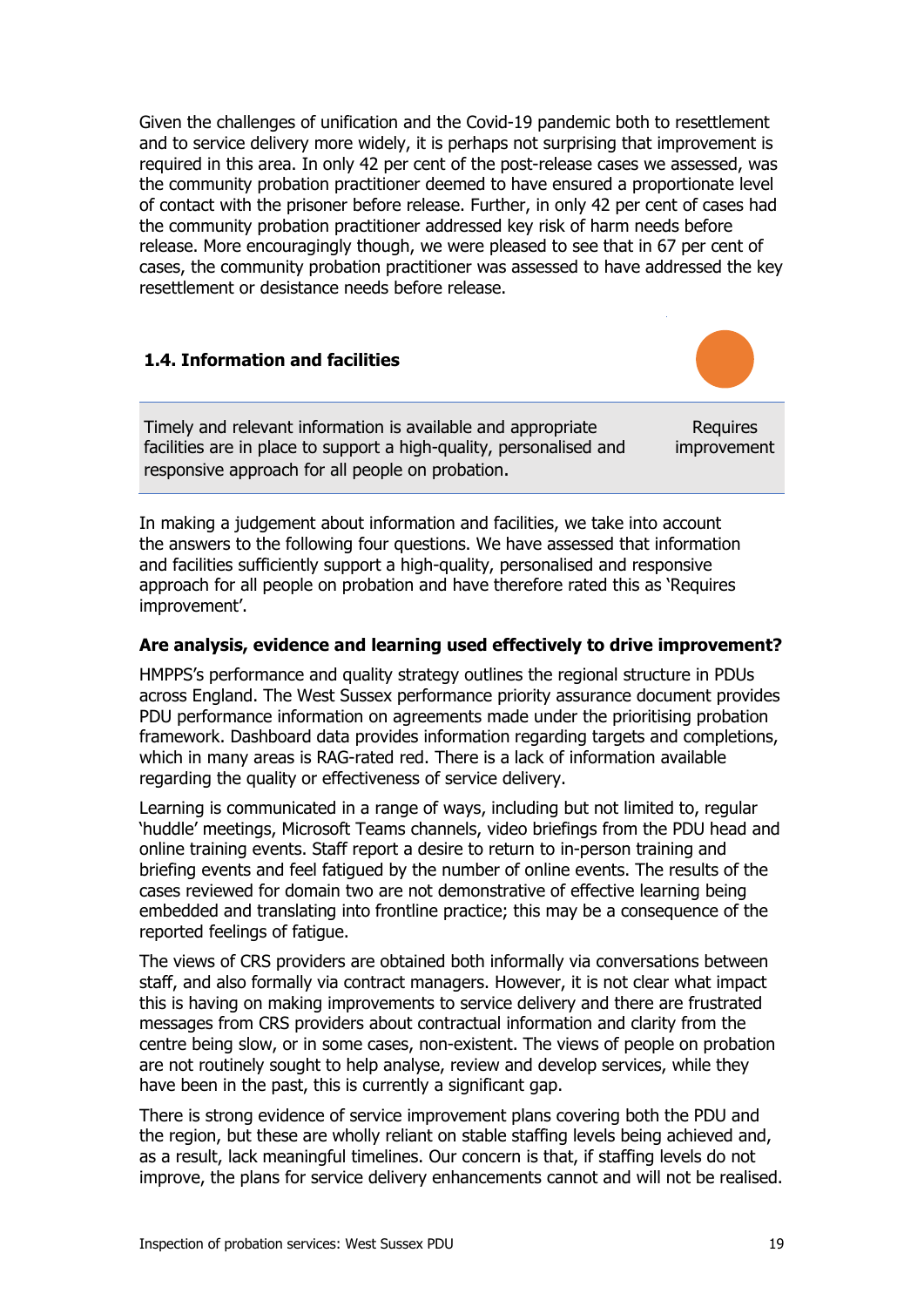This will undoubtedly have a significant impact on PDU leaders, staff and people on probation.

### **Do the policies and guidance in place enable staff to deliver a high-quality service, meeting the needs of all people on probation?**

Policies and guidance are primarily set at a national or regional level, and communicated to all staff through EQuiP (education and quality in practice) and regular email updates. There was no evidence of a service directory or localised policies and guidance regarding the full range of locally commissioned services, their suitability for individual people on probation and the referral processes which would help probation practitioners to understand which services may be suitable to refer to, and which not. This would avoid unsuitable referrals being received and returned by CRS providers.

Diversity information is collected at a regional rather than PDU level, but there is diversity information relating to people on probation contained within the PDU organisational data; it was unclear whether the PDU does anything with this data.

There are regular briefings for all staff across the PDU, but staff also feel that they are able to approach their line managers and senior managers, about issues or concerns they have. The feedback regarding the blended approach to work, termed the smarter working initiative, is mixed. The availability of Microsoft Teams has clearly helped improve attendance at meetings and made all staff events easier for staff to attend. Previously, these types of events would have involved a significant amount of travel for many, given the geography of West Sussex PDU. However, staff also make frequent reference to having reached 'saturation' point in terms of the number of emails about policies, procedures and organisational change; to the extent that many people have stopped reading them all together.

#### **Do the premises and offices enable staff to deliver a quality service, meeting the needs of all people on probation?**

There is evidence of a strategic approach to ensuring offices are safe and a clear attempt at maximising the engagement of staff via staff awaydays and regular 'huddle' meetings. Where there is positive feedback about blended working, it is that the use of Microsoft Teams has increased the ability for staff shortages across courts to be better managed. Overwhelmingly though, staff want to return to offices, and to face-to-face training and team meetings.

Premises within West Sussex PDU are accessible for all staff and people on probation. Those that are not are due to close imminently. Feedback from people on probation shows they felt safe in probation offices and they feel they can have private conversations within them.

Our concern relating to offices is that staff located within them do not have a shared probation service function. Instead they are referred to, still, as CRC and NPS buildings and this appears to be hampering the development of a one-service culture across the PDU.

#### **Do the information and communication technology (ICT) systems enable staff to deliver a high-quality service, meeting the needs of all people on probation?**

Performance information is collected and analysed at both a regional and PDU level, and the PDU head demonstrates a clear understanding of the nuances relating to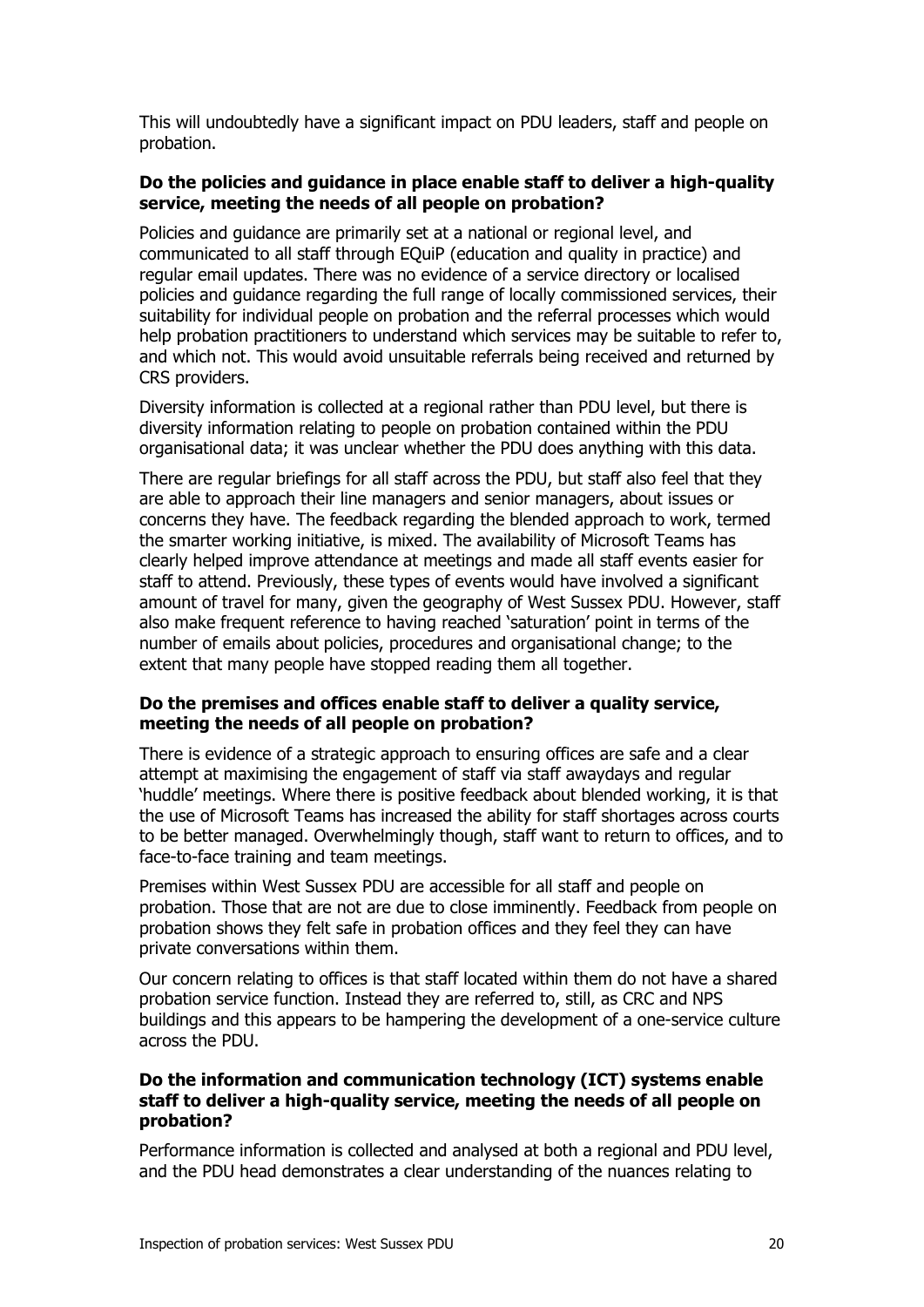performance. Performance data is collected via the dashboard, and is presented by individual PDU. The purpose of this is to track performance against targets, and comparisons are made between the PDUs which make up the wider KSS region. ICT systems are able to generate appropriate management information which can be broken down to inform PDU leads about the performance of teams and even an individual's performance.

Management information includes some data regarding protected characteristics, but this is limited to women and those with a black, Asian or minority ethnic background.

Learning obtained via serious further offences appeared to be well understood. However, there are examples of staff feeling isolated and unsupported by senior managers in the process of being interviewed for, and implementing learning from, these incidents.

The roll-out of, and access to, the Violent and Sex Offender Register (ViSOR) to probation staff has been delayed and this again, appears to be due to delays in vetting. Long delays are being experienced, particularly since Warwickshire Police have been awarded the contract to undertake ViSOR vetting for the KSS region. However, all POs and PSOs have both laptops and mobile phones. Staff feel that this is sufficient to facilitate their work.

#### **Feedback from people on probation**

For the purpose of this inspection, we undertook surveys (conducted via text message) and interviews with people on probation in the West Sussex area. In general, the experiences of people on probation who were interviewed on our behalf by User Voice greatly contrasted with the responses from the survey. It is important to note that the research sample did not reach a wide variety of people on probation. Most notably, the entire sample was 96 per cent white and did not include anybody under the age of 30, with two in three being over 50.

A high turnover of probation practitioners affected the experience of people on probation negatively. A good handover is therefore essential when practitioners are changed. Of those who answered our survey, 48 per cent stated their 'relationship with their probation practitioner' when asked 'what has been good about your probation experience?' In general, people in West Sussex have a positive experience with their practitioner. However, 20 per cent of the interviewees had a distinctly negative experience.

Probation practitioner performance is 'make or break' for people on probation's experience and rehabilitation. Continuity and active support are key and people on probation mainly want face-to-face contact. However, this also depends on individual preference and areas that impact their life, such as social anxiety. The frequency of contact wanted depended on the individual, though most wanted monthly appointments.

What people get out of their appointment is dependent on the level of support they need. Those that are more independent and have fewer support needs want less contact. When asked, 88 per cent of people on probation agreed that appointments are within a reasonable travelling distance. This may have been impacted by Covid-19 restrictions and subsequent phone appointments.

People interviewed had a varied experience with signposting to services. Those responding to our survey said they had much better access to services and in general a better experience with signposting and found the services to be both accessible and relevant to their personal needs. Those interviewed had more varied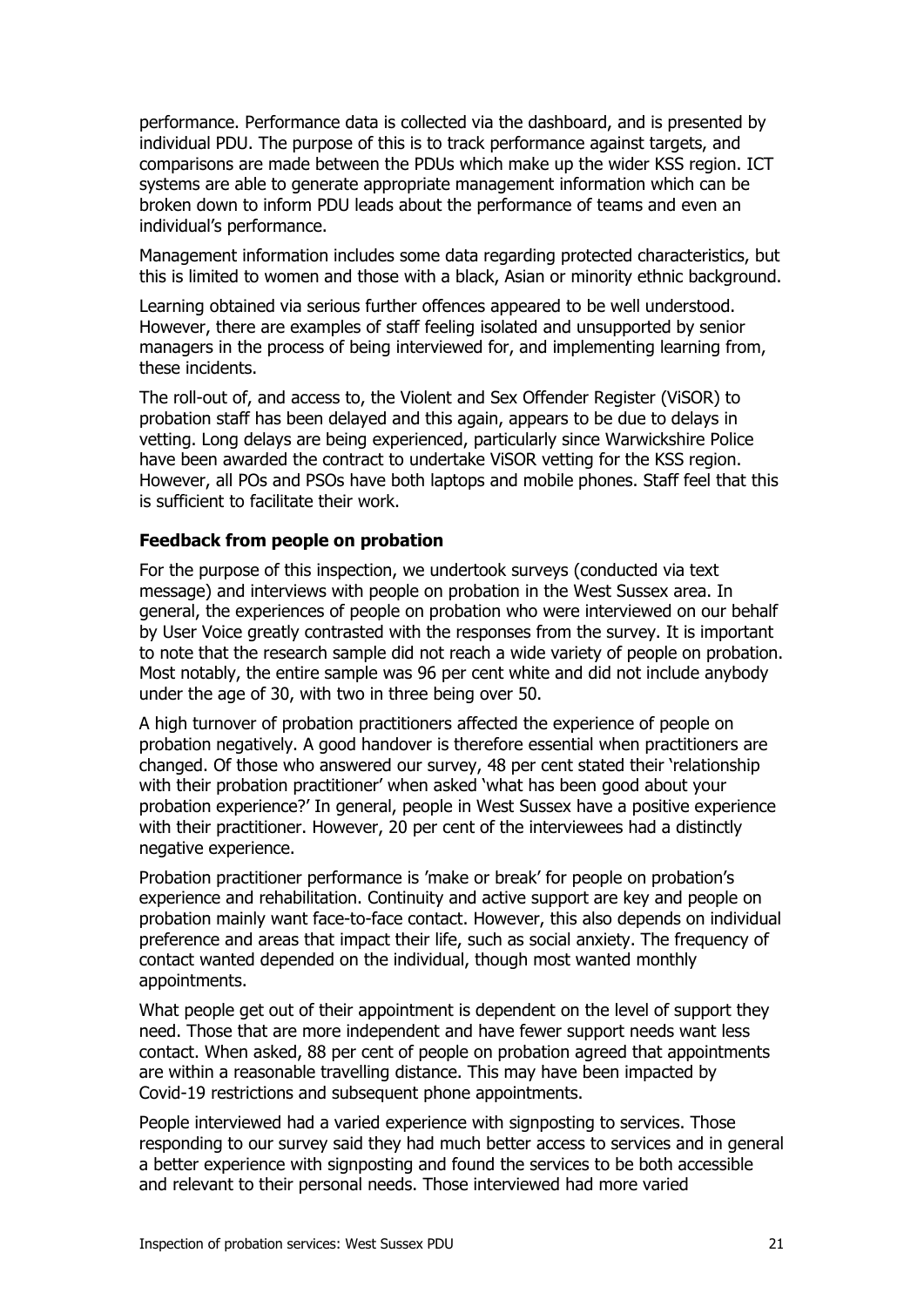experiences; some interviewees found that their needs have not been met, specifically with housing.

The majority of those interviewed were not required to attend UPW as part of their order; when they did, interviewees had generally negative experiences with UPW. No person on probation interviewed said that they felt like they have a say in how probation is run. However, 84 per cent of survey respondents stated that probation had asked for their views about being on supervision.

Over 50 per cent of people on probation interviewed stated that nothing has been positive with their experience on probation, whereas five per cent of those surveyed stated they had no positive experiences. Of those surveyed, 91 per cent stated they were happy with the support they received from probation. Good support and relevant signposting can be the catalyst that allows an individual to 'change their life' (User Voice, PoP Report, March 2022).

The overall feedback from people on probation in West Sussex is therefore mixed and highlights the necessity for the PDU to begin to engage with people on probation to inform high-quality and localised service delivery.

#### **Diversity and inclusion**

Diversity information is collected at a regional rather than PDU level, but there is comprehensive diversity information relating to people on probation contained within the PDU performance reports. There is limited evidence to demonstrate the extent to which PDU leadership is deliberately involved in work around diversifying the workforce and ensuring a diverse range of needs are being met.

While regional diversity initiatives such as having diverse interview panels for recruitment are a good start, more work needs to be done at a local level to increase the emphasis on diversity. There is a regional 'equalities roadmap' and within that there is a section on 'Creating a Diverse Workforce'. It outlines attempts to build a more diverse recruitment panel and, while there are also diversity champions across the region, it is again not clear what the PDU is doing to actively promote more diversity.

Given the way recruitment is undertaken. prioritising diversity is more within the remit of the region than the PDU, Services and support for protected characteristics is limited and not all diversity factors or issues of disproportionality are sufficiently identified or addressed. While there is a unique and specialised intervention for women in the Inspire model, there is less of a focus on addressing race inequalities.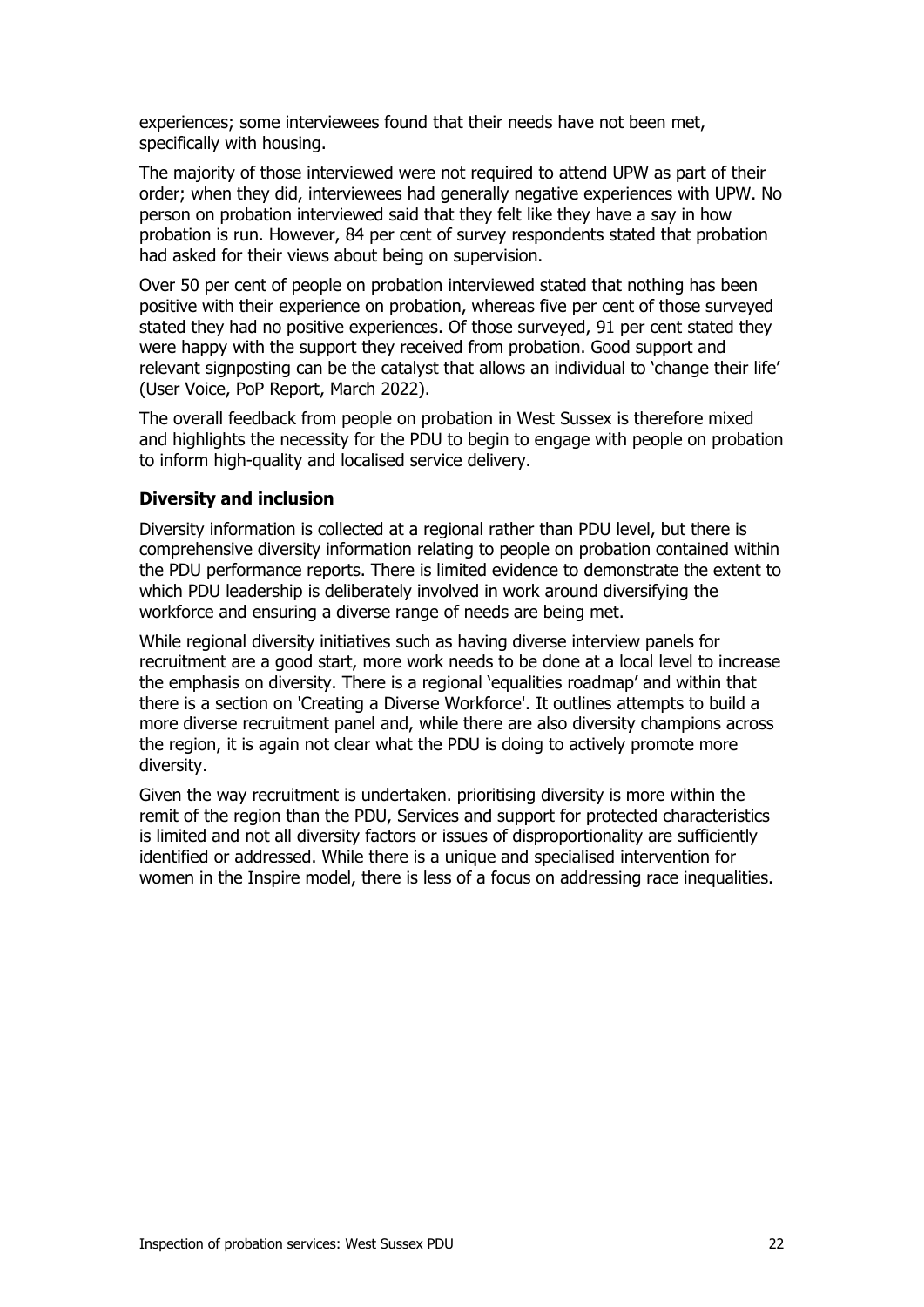# <span id="page-22-0"></span>**2. Court work and case supervision**

We inspected 40 community sentence cases and 12 post-release supervision cases, who started supervision in the community in August and September 2021. We inspected 18 relevant court reports arising from those cases. We examined the quality of assessment, planning, implementation and delivery, and reviewing in each case. Each of these elements was inspected in respect of engaging the person on probation and addressing issues relevant to offending and desistance. The quality of work undertaken in relation to each element of case supervision needs to be above a specific threshold for it to be rated as satisfactory. We also inspected the outcomes achieved for people on probation and, while we do not provide a judgement, we do provide data on these results.

In three elements – assessment, implementation and delivery, and planning, we found that questions about the management of risk of harm and keeping other people safe scored poorly. Despite there being signs of positive practice in other areas such as engaging the person on probation and supporting desistance, as a consequence of low scoring in the aforementioned, all three of these elements were rated as 'Iinadequate'. In reviewing, the score for keeping other people safe was better and as such this element was rated as 'Requires improvement'.

Across West Sussex Probation Delivery Unit (PDU) 67 per cent of all cases, and 73 per cent of the community sentence cases at the time of the inspection, were assessed as a medium risk of harm. Of the cases we inspected, nine per cent of community cases and one per cent of post-release cases were assessed as low risk. 15 per cent of community cases and 45 per cent of post-release cases were assessed as high risk of harm. None of the cases we reviewed were assessed as posing a very high risk of serious harm.

In addition to this, we looked at twelve multi-agency public protection arrangement (MAPPA) registered cases. Of these, four were category two eligible cases and they were all post-release. The eight MAPPA category one cases we reviewed were a mix of seven subject to a community order and one post-release. The four cases subject to integrated offender management were also a mix, with three community and one post-release case. Due to the low numbers, it is not possible to say conclusively whether multi-agency work resulted in cases being managed more effectively.

#### **Key data**

Case supervision

#### **Strengths:**

- The reports provided to the court to aid decision-making are of good quality.
- Safeguarding and domestic abuse checks are routinely undertaken.
- Reviewing of cases is the strongest element of case work.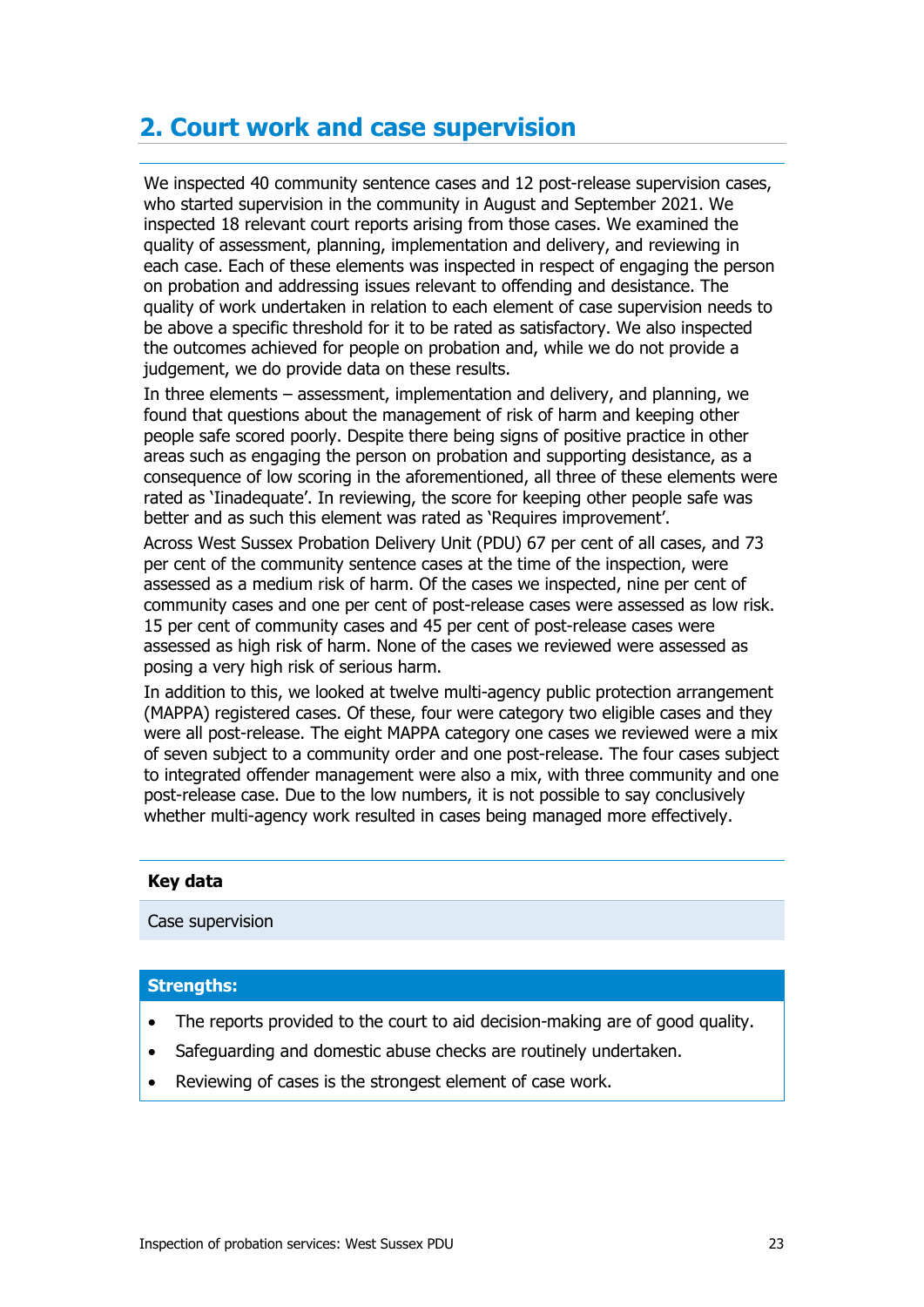#### **Areas for improvement:**

- Management of medium-risk cases needs to be improved.
- Information obtained from domestic abuse and safeguarding checks is not routinely used to inform risk management plans so these should be improved to include this information.
- Contact with people on probation prior to release from custody is poor and the level of contact made pre-release should be improved.

### **2.1 Court work**

The pre-sentence information and advice provided to court supports its decision-making.

Requires improvement

Our rating for court work is based on the percentage of cases we inspected being judged satisfactory against the key question:

| <b>Key question</b>                                                                                                                                                                 | <b>Score</b> |
|-------------------------------------------------------------------------------------------------------------------------------------------------------------------------------------|--------------|
| Is the pre-sentence information and advice provided to<br>court sufficiently analytical and personalised to the<br>individual, supporting the court's decision-making? <sup>6</sup> | 59%          |

West Sussex PDU was rated as 'Requires improvement' for court work. As part of our inspection of court work, we assessed 18 court reports, 37 per cent of which were short-format written reports without an Offender Assessment System (OASys) assessment. Of these, five were assessed as medium risk of serious harm, two as high and none as low. We also assessed 11 oral reports with a written record on file. Of these, 10 were assessed as medium risk of harm and one as low.

Work in the following areas was the strongest that we saw. Firstly, in 89 per cent of the cases we reviewed, the individual was involved meaningfully in the preparation of the report, and their views were considered. Secondly, in 83 per cent of the cases we reviewed, the advice considered factors related to the likelihood of reoffending and related to risk of harm. Finally, we found that in 83 per cent of the cases we reviewed, there was a sufficient record of the advice given, and the reasons for it.

However, we do have concerns about safeguarding and police checks in court work. In 56 per cent of the cases we assessed, the information and advice provided did not sufficiently draw on available sources of information, including child safeguarding and domestic abuse information. Further, in 44 per cent of the cases we assessed, there was evidence that enquiries were not made to children's services when they should have been. In 53 per cent of cases, domestic abuse checks were not made.

Despite this, we were encouraged by the number of cases (83 per cent) in which we assessed that the advice did consider factors related to risk of harm. At the time of

<span id="page-23-0"></span> $6$  The rating for the standard is driven by the score for the key question, which is placed in a rating band.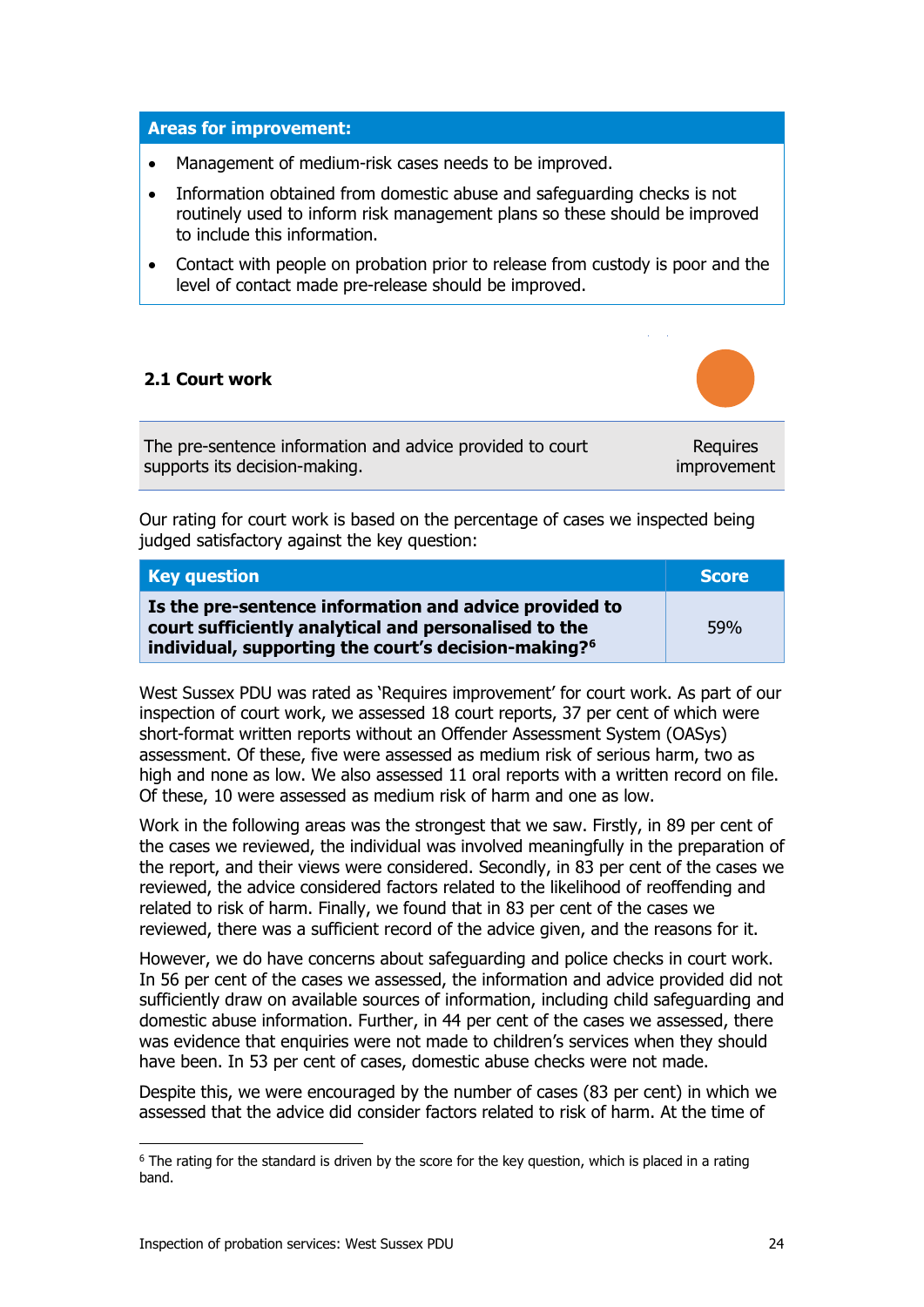the inspection, questions relating to police and safeguarding checks fall into the 'information only' category of our assessment and as such, the impact of this has not necessarily been reflected in the scores related to court work. Nonetheless, it is critical that work is done across the PDU to ensure police and safeguarding checks are undertaken as a matter of routine, and that information is appropriately used to inform court work, assessment, planning, implementation and delivery, and reviewing.

#### **2.2. Assessment**



Assessment is well-informed, analytical and personalised, actively involving the person on probation. Inadequate

Our rating<sup>[7](#page-24-0)</sup> for assessment is based on the percentage of cases we inspected being judged satisfactory against three key questions:

| <b>Key question</b>                                                                      | <b>Percentage</b><br>'Yes' |
|------------------------------------------------------------------------------------------|----------------------------|
| Does assessment focus sufficiently on engaging the person<br>on probation?               | 63%                        |
| Does assessment focus sufficiently on the factors linked to<br>offending and desistance? | 61%                        |
| Does assessment focus sufficiently on keeping other<br>people safe?                      | 47%                        |

The lowest score for the key questions was 47 per cent; this relates to whether assessment focuses sufficiently on keeping other people safe. As a result, the score falls within the 'Inadequate' ratings band and the PDU has been rated as 'Inadequate' overall for assessment.

A good risk assessment is evidence based and uses statistical evidence, informed by research, into likely risk factors for the type of offending. It is also individualised. In terms of engaging the person on probation, and linking offending to desistance, the domain two data indicated that over 60 per cent were satisfactory. However, assessment is a critical element of being able to keep people safe and forms the foundations of a risk management plan that uses supportive and restrictive processes to reduce the risk and impact of further harm. Therefore, it is critically important that a risk assessment sufficiently focuses on keeping other people safe.

The cases that scored higher in this area were those assessments that identified the strengths and protective factors of the person on probation and those assessments in which the person on probation was meaningfully involved in their assessment and their views taken into account. Reassuringly, safeguarding checks and domestic abuse checks were regularly being undertaken. For domestic abuse checks, these

<span id="page-24-0"></span> $7$  The rating for the standard is driven by the lowest score on each of the key questions, which is placed in a rating band, indicated in bold in the table.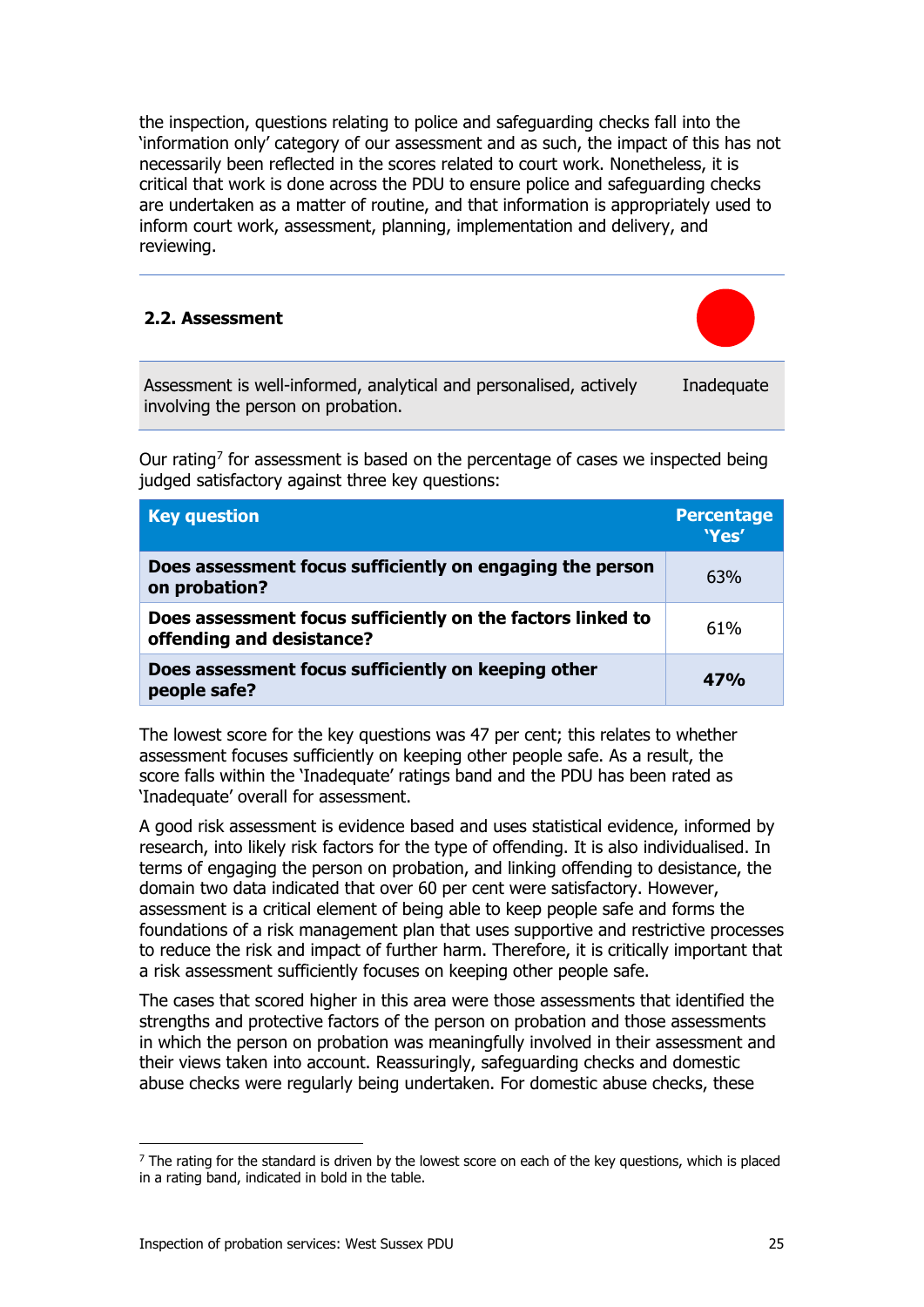were sought in 73 per cent of the cases we looked at. For children's safeguarding, checks were made in 67 per cent of cases.

Our primary concern regarding assessment of risk relates to those cases assessed as posing a medium risk of serious harm. In our 2020 Thematic Inspection regarding serious further offences (SFOs), we identified that in 2018/19, the majority of SFO notifications for murder were being managed at a medium level of risk of serious harm. It is therefore concerning that, in all three of the summary judgement questions relating to assessment, cases assessed as posing a medium risk of serious harm scored lower than those assessed as low or high risk.

# **2.3. Planning**



Planning is well-informed, holistic and personalised, actively involving the person on probation. Inadequate

Our rating<sup>[8](#page-25-0)</sup> for planning is based on the percentage of cases we inspected being judged satisfactory against three key questions:

| <b>Key question</b>                                                                    | <b>Percentage</b><br>"Yes" |
|----------------------------------------------------------------------------------------|----------------------------|
| Does planning focus sufficiently on engaging the person on<br>probation?               | 57 <sub>%</sub>            |
| Does planning focus sufficiently on reducing reoffending<br>and supporting desistance? | 63%                        |
| Does planning focus sufficiently on keeping other people<br>safe?                      | 43%                        |

The lowest score for the key questions was 43 per cent and this again relates to whether planning focuses sufficiently on keeping people safe. As a result, the score falls within the 'Inadequate' ratings band and the PDU has been rated as 'Inadequate' overall for planning.

Concerningly, in our review of cases, we found that the focus on sufficiently engaging individuals on probation in planning only happened in just over half of cases. However, we were pleased to see that in 69 per cent of cases, planning took sufficient account of the personal circumstances of the individual which may affect engagement and compliance. Also, in 65 per cent of cases, planning took sufficient account of the readiness and motivation of the person on probation to change.

Perhaps unsurprisingly, given the concerns raised in assessment, risk of harm was an area of concern in terms of planning. We found that only 41 per cent of cases sufficiently addressed risk of harm factors and prioritised those which were most critical in the plans. This suggests that information being sought from other agencies to inform assessment is not routinely being used to inform planning.

<span id="page-25-0"></span><sup>&</sup>lt;sup>8</sup> The rating for the standard is driven by the lowest score on each of the key questions, which is placed in a rating band, indicated in bold in the table.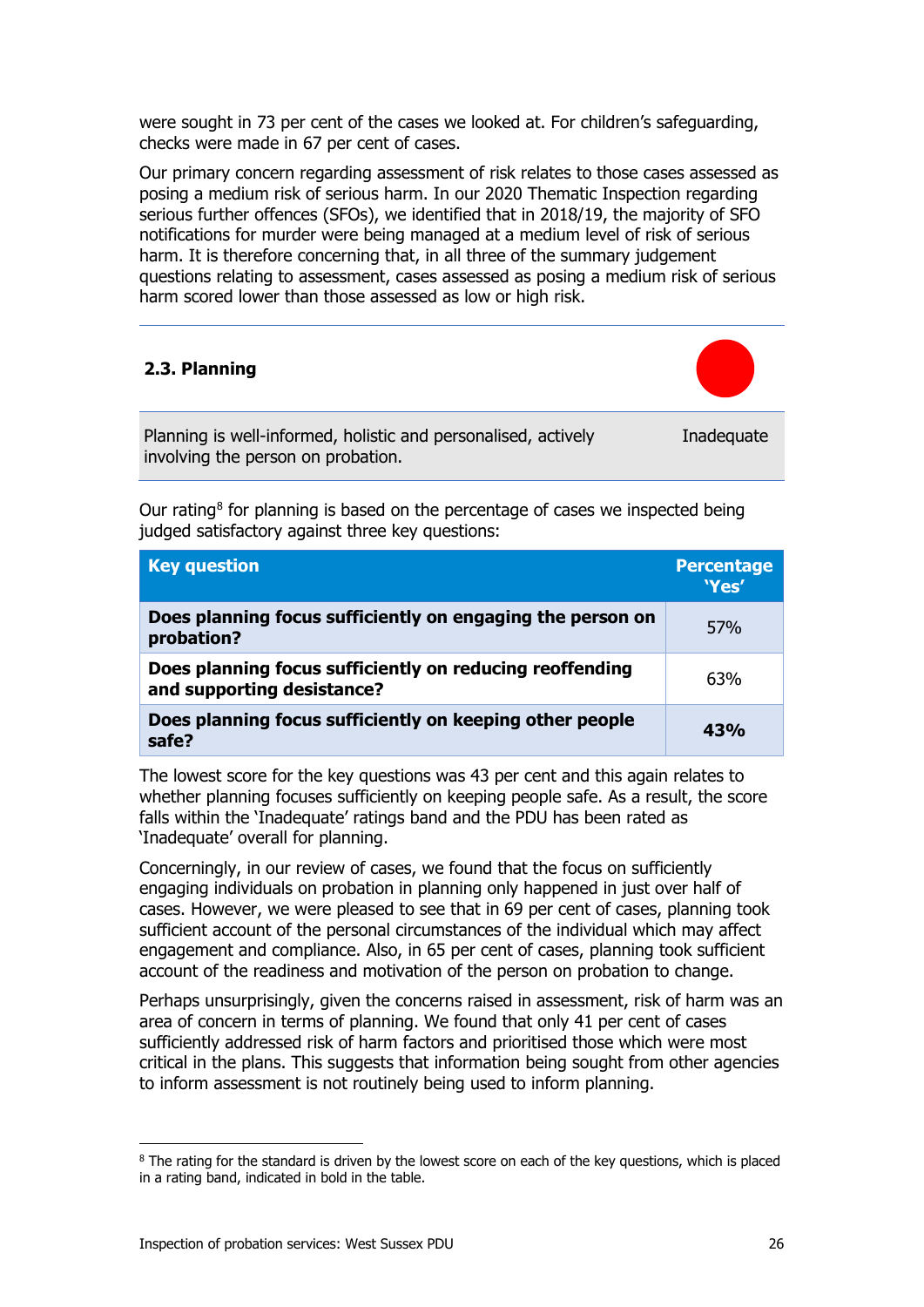Plans in relation to services most likely to reduce reoffending and support desistance in planning was also good. We saw a number of cases where sentence plan objectives were reasonable, achievable and informed by the person on probation. We saw examples of where planning for an unpaid work placement took account of diversity needs and personal circumstances, both in terms of the location of the placement and the frequency of hours, which we highlight as an example of good practice.

Despite the priorities of the PDU set out in the prioritising probation framework, we saw a number of cases in which no initial sentence plan had been undertaken. This is likely to be a consequence of the workload pressures for staff and the frequency of staff changes, although this could be a contributing factor in all elements of domain two and is not limited to planning. It is also likely that timeliness for an initial appointment is having an impact here; for community sentences in January 2022, timeliness of the initial appointment was 65 per cent. The result was that, according to the same performance data, in January 2022 only 70 per cent of cases had a timely sentence plan.

### **2.4. Implementation and delivery**



High-quality well-focused, personalised and coordinated services are Inadequate delivered, engaging the person on probation.

Our rating<sup>[9](#page-26-0)</sup> for implementation and delivery is based on the percentage of cases we inspected being judged satisfactory against three key questions:

| <b>Key question</b>                                                                                                    | <b>Percentage</b><br>'Yes' |
|------------------------------------------------------------------------------------------------------------------------|----------------------------|
| Is the sentence or post-custody period implemented<br>effectively with a focus on engaging the person on<br>probation? | 77%                        |
| Does the implementation and delivery of services<br>effectively support desistance?                                    | 58%                        |
| Does the implementation and delivery of services<br>effectively support the safety of other people?                    | 39%                        |

The lowest score for the key questions was 39 per cent; this relates to implementation and delivery supporting desistance and keeping other people safe. As a result, the PDU has been rated as 'Inadequate' overall for implementation and delivery.

We recognise that there are a number of external factors such as the Covid-19 pandemic, unification and the significant staffing issues across West Sussex PDU that will have undoubtedly had an impact on the service's ability to implement and deliver. However, the introduction of the prioritising probation framework is

<span id="page-26-0"></span><sup>&</sup>lt;sup>9</sup> The rating for the standard is driven by the lowest score on each of the key questions, which is placed in a rating band, indicated in bold in the table.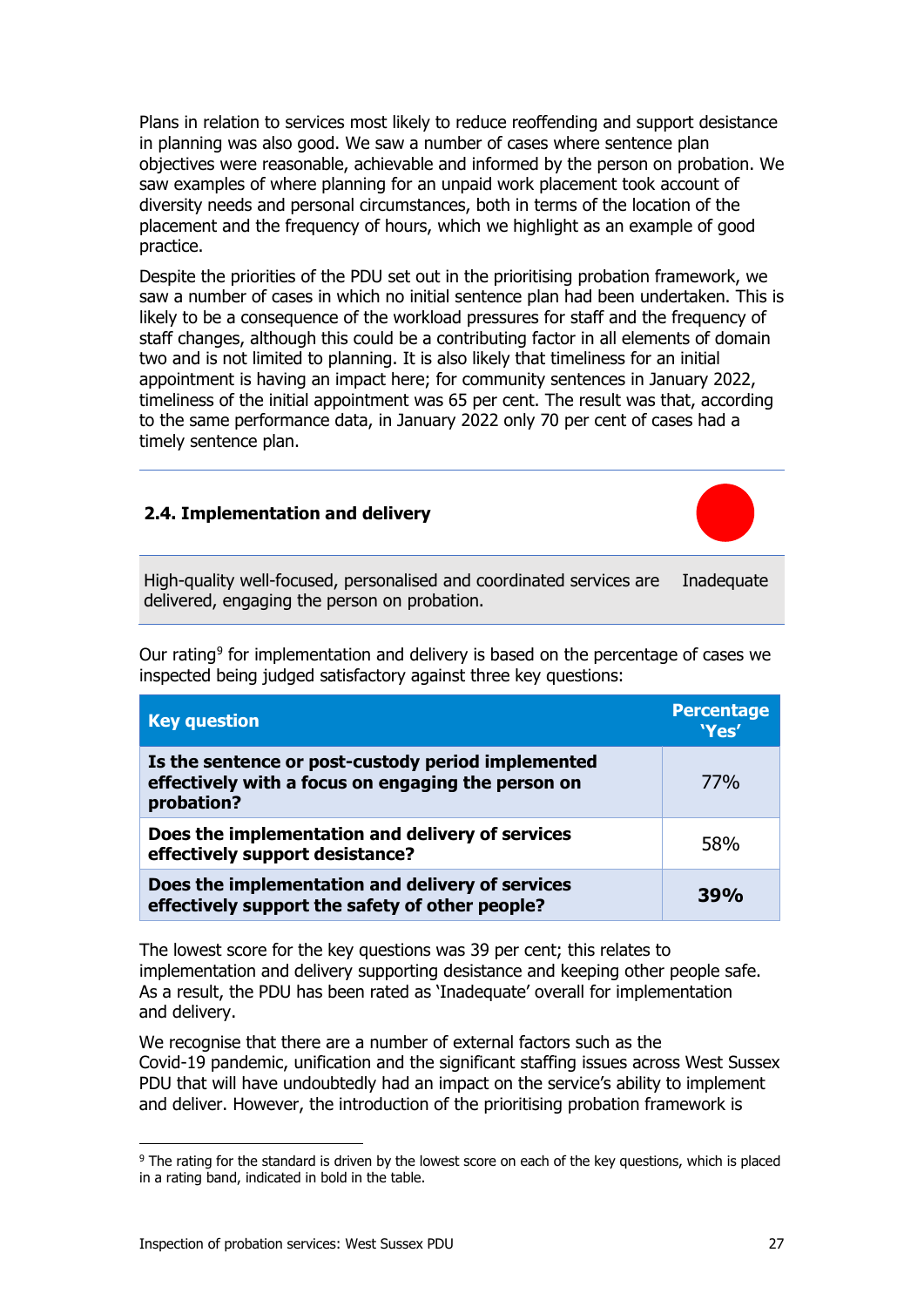intended to emphasise the importance of sticking to the fundamentals of probation service delivery. That, combined with using partner agencies to assist in promoting desistance and managing risk of harm, should see implementation and delivery maintained, even in the most challenging circumstances. We heard probation practitioners reporting insufficient time to deliver any meaningful one-to-one work themselves. Add to that the 11-week wait for commencement of rehabilitation activity requirement work due to the huge number of referrals to commissioned rehabilitative service (CRS) providers, the cumulative effect is that little to no meaningful work is being delivered.

Cases that scored higher in implementation and delivery were those where positive engagement with people on probation was undertaken. We assessed that in 77 per cent of cases, the sentence or post-custody period was implemented effectively in relation to engagement with the person on probation. Additionally, in 84 per cent of cases, sufficient focus was given to maintaining an effective working relationship with the person on probation, taking into account their diversity needs. Even more encouragingly, in 94 per cent of cases, sufficient efforts were made to enable the individual to complete their sentence, including flexibility to take appropriate account of their personal circumstances. This is further evidence of the desire of probation practitioners in West Sussex to remain focused on engaging people on probation and reflects what they told us in interview, that quality work is important to them.

There were three main areas of concern within implementation and delivery – home visits, coordination of agencies involved in managing and minimising harm and victim work. In 49 per cent of cases, home visits were not undertaken where necessary to support the effective management of risk of harm. In 45 per cent of cases, involvement of agencies in managing and minimising the risk of harm was not sufficiently coordinated. In 47 per cent of cases sufficient attention was not given to protecting actual and potential victims. These areas have all contributed to 61 per cent of cases we inspected not having implementation and delivery of services to effectively support the safety of other people.

Again, it is likely that the restrictions related to the Covid-19 pandemic will have impacted upon the frequency of home visiting and engagement with victims. However, these areas are both fundamental to the ability of the PDU to keep people safe and, as such, when considered alongside the quality of assessment, raises concerns about whether the work of the PDU is adequate to effectively manage risk of harm and keep people safe.

In many of the cases we reviewed we found that there had been insufficient contact with the person on probation. This was particularly stark for pre-release contact. In cases where the level of contact had been sufficient, often the nature of the contact was lacking structure and impact, and while we accept there are reasons for this, there has inevitably been an impact on implementation and delivery.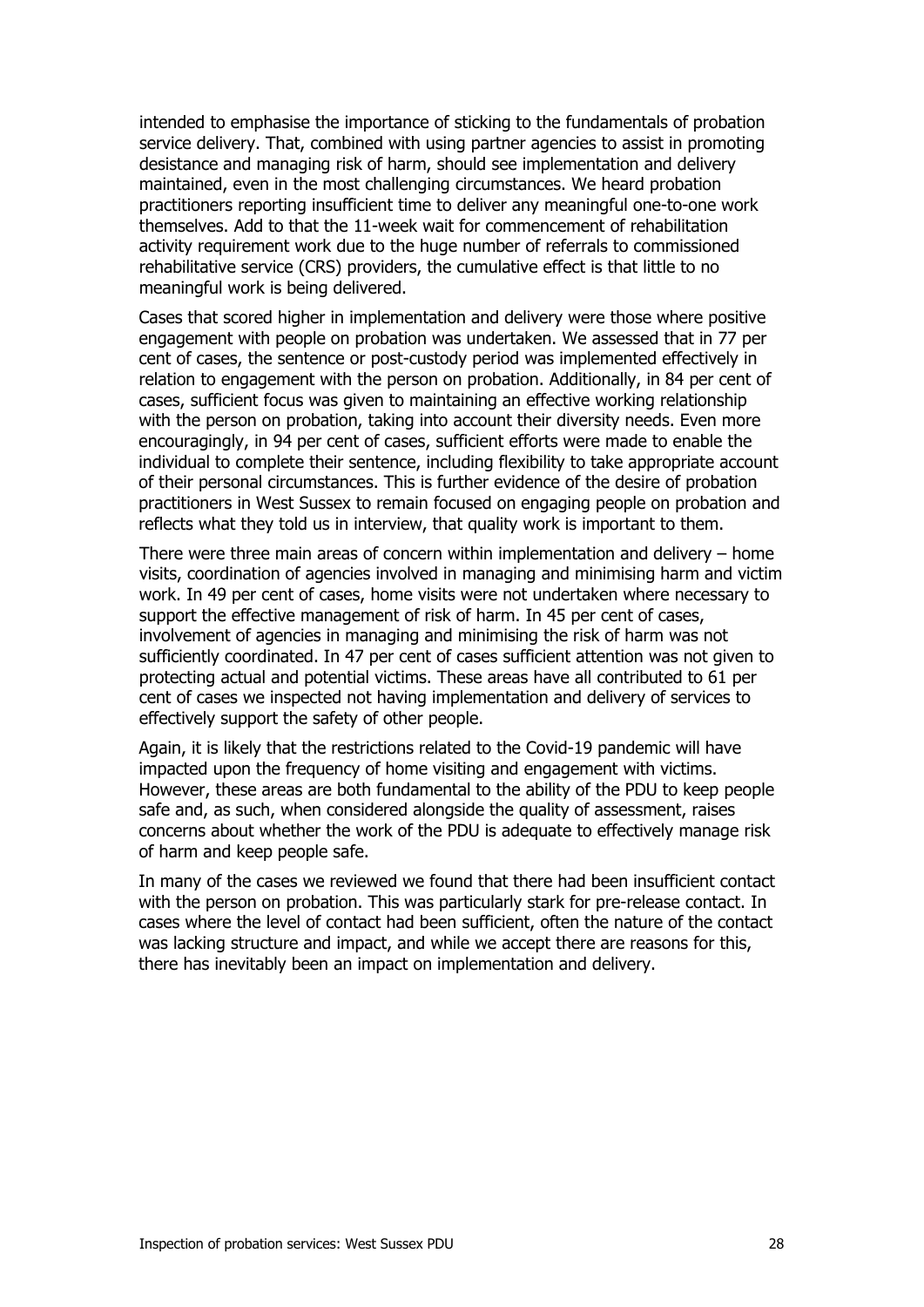# **2.5. Reviewing**



Reviewing of progress is well-informed, analytical and personalised, actively involving the person on probation.

Requires improvement

Our rating<sup>[10](#page-28-0)</sup> for reviewing is based on the percentage of cases we inspected being judged satisfactory against three key questions:

| <b>Key question</b>                                                                                          | <b>Percentage</b><br>'Yes' |
|--------------------------------------------------------------------------------------------------------------|----------------------------|
| Does reviewing focus sufficiently on supporting the<br>compliance and engagement of the person on probation? | 62%                        |
| Does reviewing focus sufficiently on supporting<br>desistance?                                               | 56%                        |
| Does reviewing focus sufficiently on keeping other people<br>safe?                                           | 54%                        |

The lowest score for the key questions was 54 per cent; this relates to whether reviewing focuses sufficiently on keeping other people safe. As a result, the score falls within the 'Requires improvement' ratings band and the PDU has been rated as 'Requires improvement' overall for reviewing.

The overall picture in reviewing is better than in assessment, planning and implementation and delivery. A case should be reviewed following a significant change in circumstances or a significant event. This currently does not feature in the prioritising probation framework being adhered to by West Sussex PDU. As such, in many of the cases we reviewed, we found that while no formal review had been undertaken in OASys, ongoing reviews had been undertaken dynamically and appropriately recorded elsewhere. Cases that scored highly in reviewing had also taken account of input from other agencies (such as police and CRS providers) who were also involved in supporting the person on probation, as demonstrated in this good practice example:

# **Good practice example**

Information regarding Simon's progress and the subsequent reviews are informed by regular feedback from the Integrated Offender Management Officer. The substance misuse service – Change Grow Live – also provides regular updates regarding Simon's progress with addressing his substance misuse. Simon is provided with positive reinforcement by his probation practitioner when progress has been made and this is clearly recorded.

<span id="page-28-0"></span> $10$  The rating for the standard is driven by the lowest score on each of the key questions, which is placed in a rating band, indicated in bold in the table.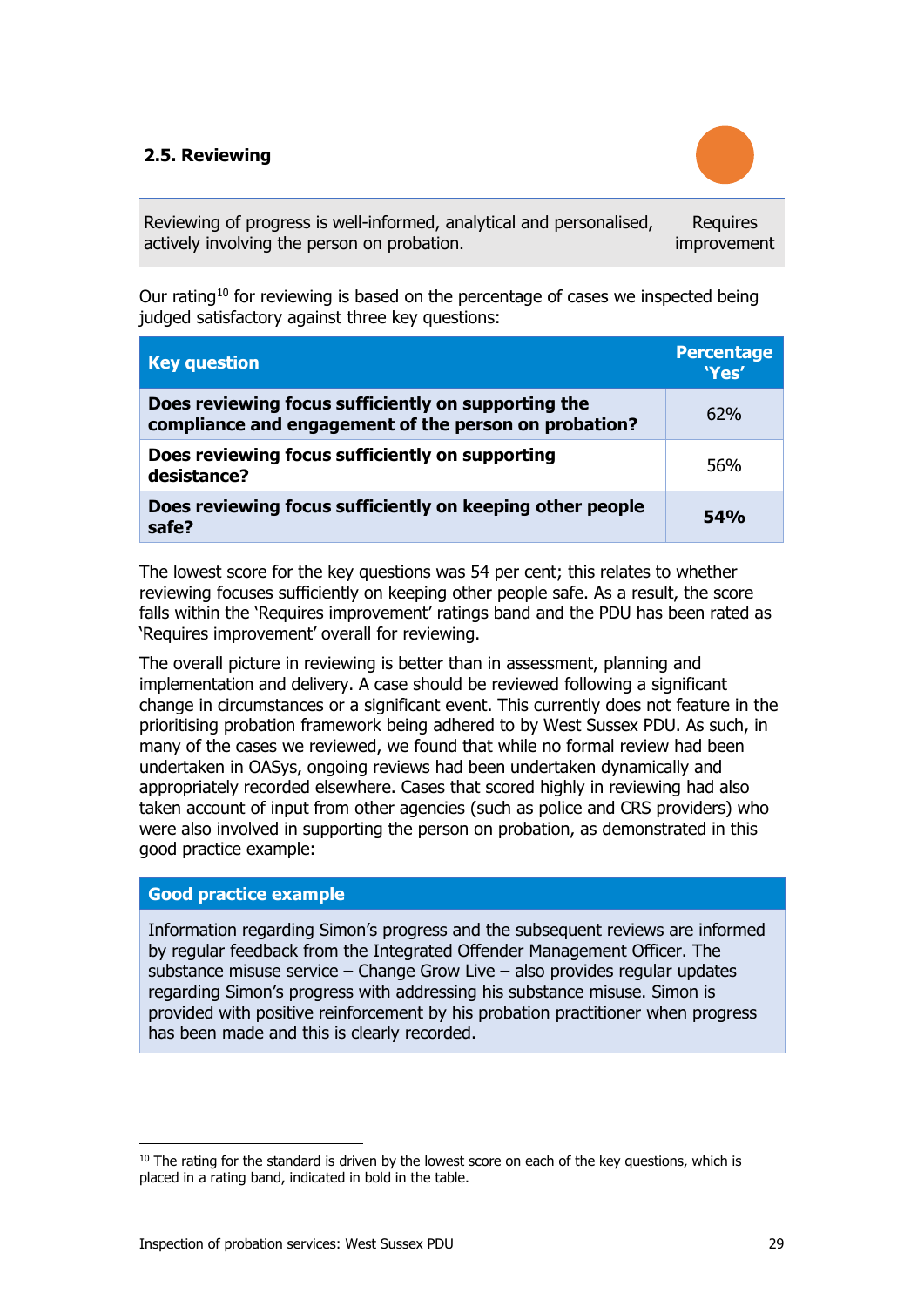### **2.6. Outcomes**

Early outcomes are positive, demonstrating reasonable progress for the person on probation.

| <b>Outcomes</b>                                                                                                                             | <b>Percentage</b><br>'Yes' |
|---------------------------------------------------------------------------------------------------------------------------------------------|----------------------------|
| Do early outcomes demonstrate that reasonable progress<br>has been made, in line with the personalised needs of the<br>person on probation? | 43%                        |

We do not currently rate the outcomes standard but provide this data for information and benchmarking purposes only. Clearly, where services and interventions are not being delivered, outcomes will not be seen, and that has been the case in this inspection. Further data on outcomes can be found at annexe three, page 41.

In some of the cases we reviewed, service delivery and the resulting progress was being made because of the involvement of CRS providers. This was not due to an unwillingness of probation practitioners to complete the work, rather pressures on their time. However, CRS providers had in the region of 150-200 per cent more referrals than they were resourced for, the result being, in many of the cases we reviewed, there having been no interventions delivered at all.

Undoubtedly, this is a result of unification, the restrictions imposed as a result of the Covid-19 pandemic, the underestimation of the required resources for CRS providers and widespread staffing issues. As such, while this may not be a West Sussexspecific issue, it must be recognised that the rate and scale of change being felt by The Probation Service currently, is having a catastrophic effect on what is being delivered to people on probation. In West Sussex, we saw that the practitioners themselves were disheartened and disappointed by this. They described the meaningful interactions with people on probation as the reason they joined the service and, in many cases, the hope of an eventual return to having these, was the reason they stayed.

Nine months on from unification, there remains a significant amount of work to do in continuing to address unpaid work backlogs and waiting lists for accredited programmes, upskilling staff so that they feel confident in delivering toolkits themselves, and managing the number and quality of referrals to CRS providers. There is, among other things, a necessity for the centre to consider whether CRS providers are adequately resourced to deliver the volume of services required by the PDUs.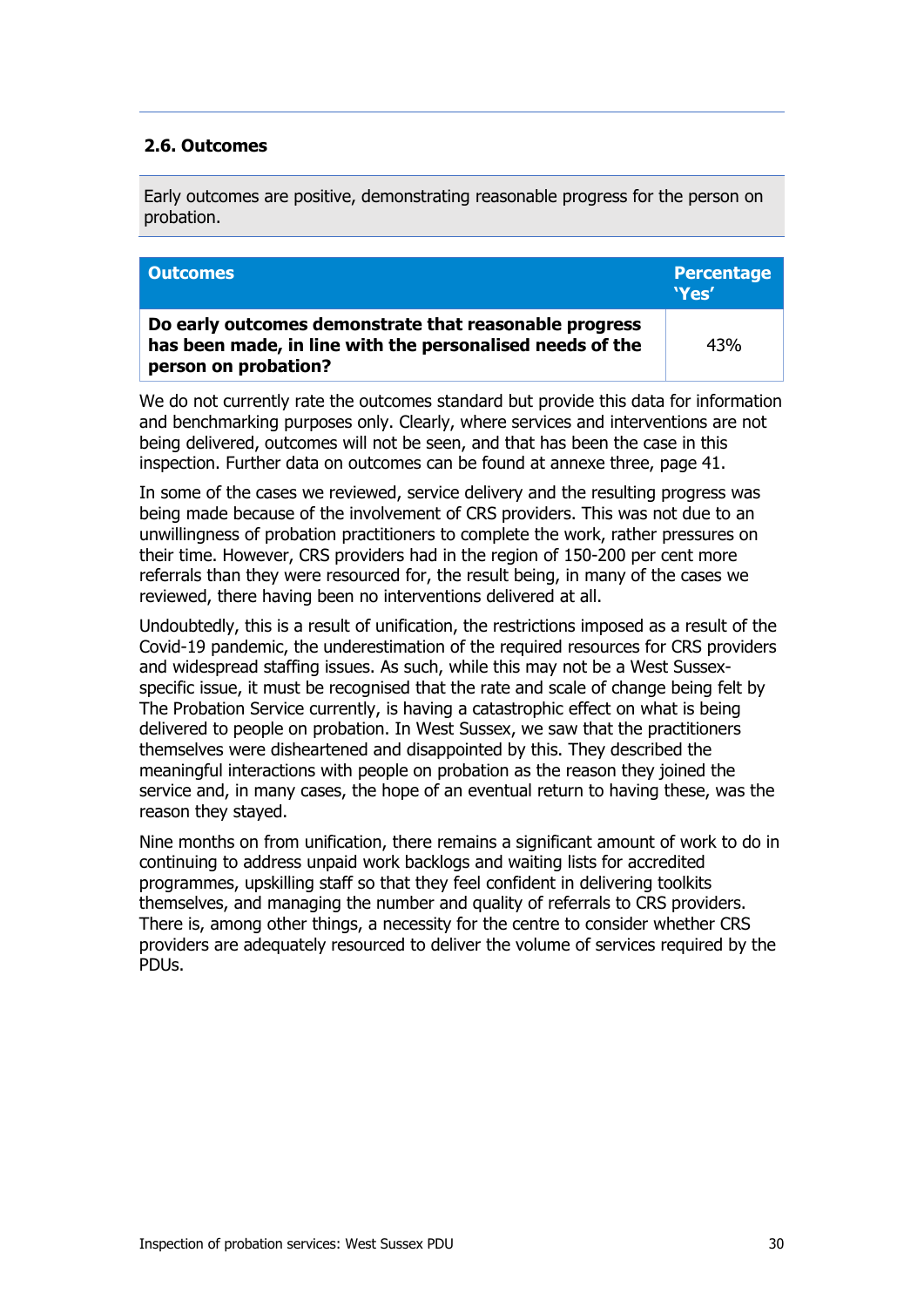# <span id="page-30-0"></span>**Annexe one – Progress against previous recommendations**

HM Inspectorate of Probation has made recommendations for the former Community Rehabilitation Services and National Probation Service divisions in Kent, Surrey and Sussex (KSS) region, arising from core and thematic inspections. Since the unification of The Probation Service, we have expected The Probation Service to continue to implement these recommendations. Below are our findings from the inspection of West Sussex PDU in respect of the relevant recommendations:

### **Recommendation from an inspection of KSS CRC, June 2019:**

Improve the quality of assessment, planning, service delivery and reviewing to help keep actual and potential victims safe

In our review of cases, the domain two data clearly demonstrates that work around planning to address risk of harm and safeguarding is poor. Whilst we were encouraged to see a high number of checks being undertaken for domestic abuse and children's safeguarding, the information from these checks were not routinely being utilised to properly inform assessments or plans. This has not been helped by the suspension of quality assurance work in the PDU.

### **Inspection findings: No progress**

#### **Recommendation from an inspection of KSS CRC, June 2019:**

Equip all staff with the skills and knowledge necessary to carry out effective work to keep other people safe.

Since this recommendation was made, The Probation Service has undergone reunification and, in doing so, West Sussex PDU has been newly formed. As a result, there is a focus on ensuring all staff undertake relevant training to allow 'mixed' caseloads. It is estimated that around one third of the staff in the PDU have completed this training. Concerningly, we heard instances of staff not understanding how to use the Offender Assessment System, and other examples where staff were unsure of how to assess risk. This was demonstrated, in places, by poor assessments being completed. Staff have reported being too busy to prioritise any training, and also feeling fatigued by both e-learning and training facilitated using [Microsoft] Teams. Many staff that we spoke to report a desire to return to both face-to-face training, and back to offices more frequently, so that training could be more engaging and shared across colleagues within an office environment. **Inspection findings: Some progress**

#### **Recommendation from an inspection of KSS CRC, June 2019:**

Make sure that management oversight and supervision are consistent and effective in supporting responsible officers to manage public protection and safeguarding concerns. Workloads for middle managers are concerning.

We heard examples of middle managers holding high numbers of cases in their name, conducting supervision appointments with people on probation and undertaking breach reports in the evenings. This, in addition to managing their staff and undertaking all of the tasks associated with this. We were encouraged to hear the workload of middle managers is accepted to be one of the most pressing concerns and regular 'huddle' meetings are taking place to ensure middle managers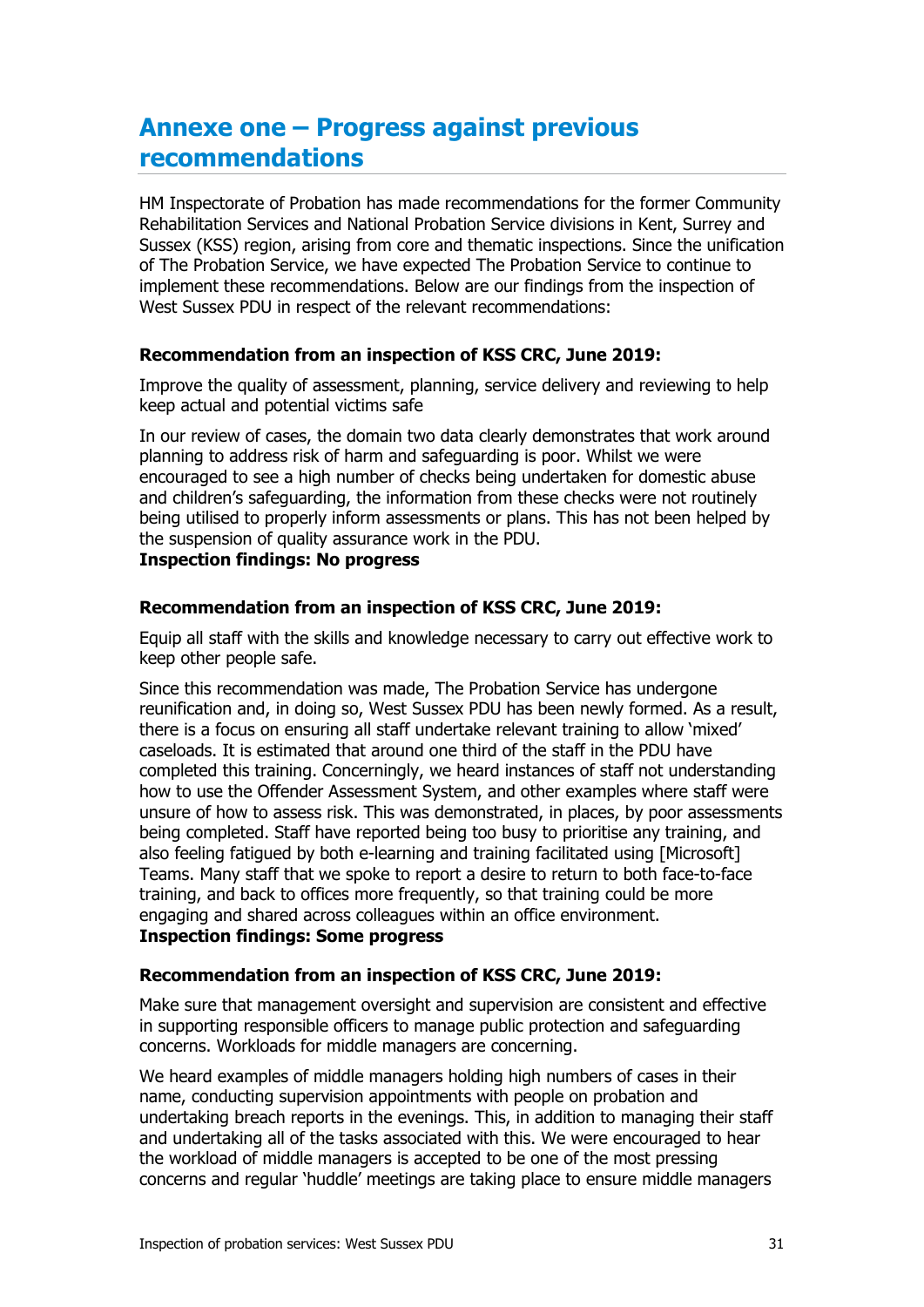feel supported in their work. As a consequence of workloads and staff shortages, there has been a local suspension to quality assurance work, in West Sussex, this is exacerbated by their being only 2.8 quality development officers shared across the entire KSS region. Managers we spoke to did not feel they have sufficient oversight of practice and expressed anxiety about the potential for things to be missed. **Inspection findings: No progress**

#### **Recommendation from an inspection of KSS CRC, June 2019:**

Enhance the delivery and coordination of resettlement activity provided to those released from custody.

In our review of cases, the domain two data highlights the deficits in coordination of resettlement activity. This is not helped by the prioritising probation framework that is currently in place across the PDU as resettlement activity does not feature as a priority.

#### **Inspection findings: No progress**

#### **Recommendation from an inspection of KSS CRC, June 2019:**

Reassure itself that the range of interventions, both accredited and non-accredited, are consistently available and are being provided to individuals subject to supervision by the CRC.

Since this recommendation was made, The Probation Service has undergone reunification and, in doing so, West Sussex PDU has been newly formed and CRCs superseded by the new national Probation Service**.** In addition to this, restrictions associated with the global Covid-19 pandemic have severely hampered the availability of both accredited and non-accredited interventions. **Inspection findings: No progress**

### **Recommendation from an inspection of NPS South East & Eastern, September 2019:**

Ensure that risk of serious harm screening is undertaken at court and identifies all known risk factors and potential victims**.**

<span id="page-31-0"></span>There remain concerns about safeguarding and police checks in court work. In 56 per cent of the cases we assessed, the information and advice provided did not sufficiently draw on available sources of information, including child safeguarding and domestic abuse information. Further, in 44 per cent of the cases we assessed, there was evidence that enquiries were not made to children's services when they should have been. In 53 per cent of cases, domestic abuse checks were not made. **Inspection findings: Some progress.**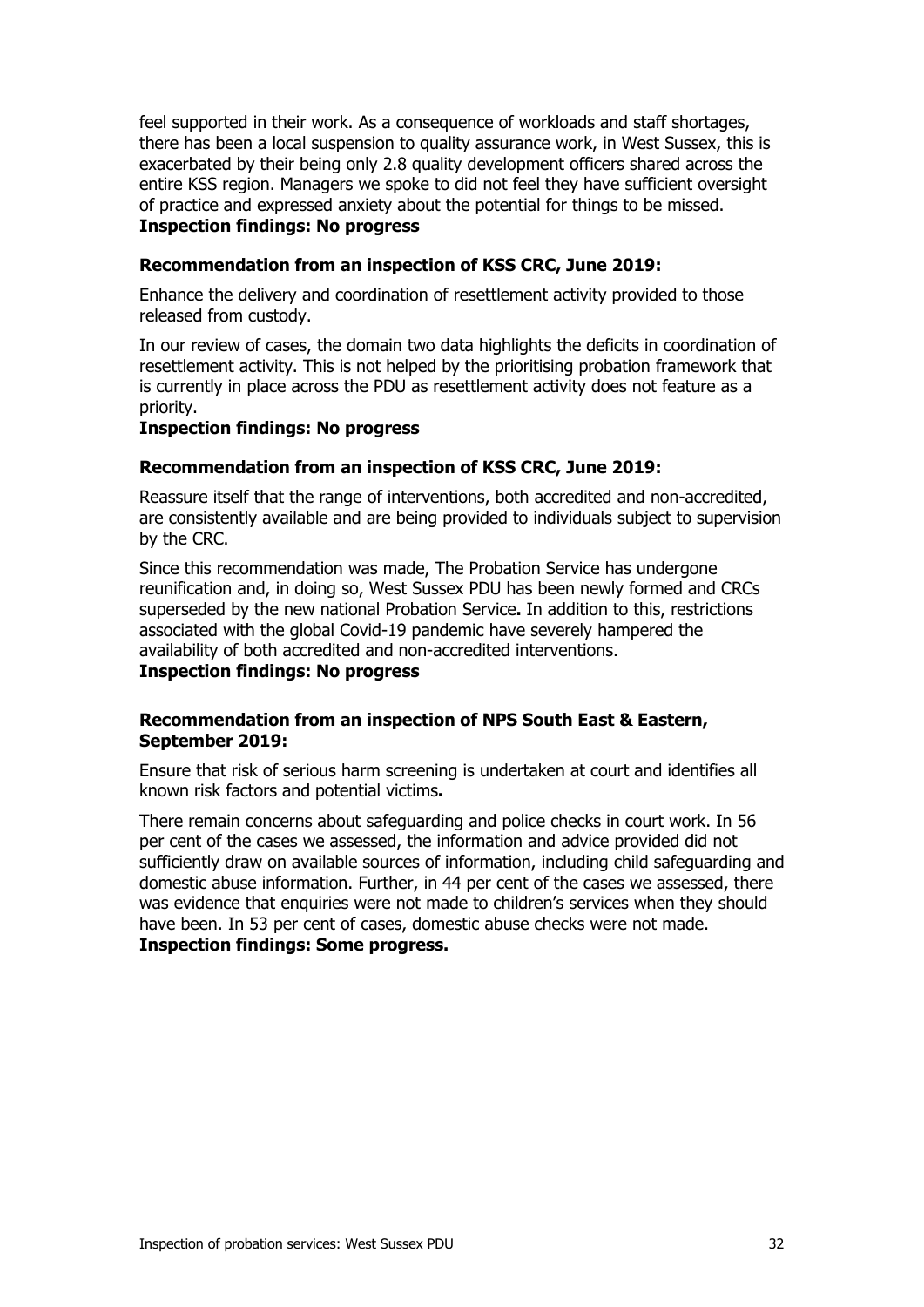# **Annexe two – Staffing and workload data**

Data in this section is largely provided by The Probation Service. We cannot confirm its reliability, although where possible it has been verified using internal workforce planning information.

# <span id="page-32-1"></span>**Key staffing data[11](#page-32-0)**

| Total staff headcount (full-time equivalent) (FTE))                                                                      | 126       |
|--------------------------------------------------------------------------------------------------------------------------|-----------|
| Total number of senior probation officers (SPOs)                                                                         | 11        |
| Vacancy rate of SPO grade only (total number of unfilled posts<br>as a percentage of total number of required SPO posts) | 43%       |
| Staff attrition SPO grade only (percentage of all SPO-grade<br>staff leaving in 12-month period)                         | Not known |
| Total number of probation officers (POs) (FTE)                                                                           | 39        |
| Vacancy rate of PO grade only (total number of unfilled posts<br>as a percentage of total number of required PO posts)   | 22%       |
| Staff attrition PO grade only (percentage of all PO-grade staff<br>leaving in 12-month period)                           | Not known |
| Total number of probation service officers (PSOs) (FTE)                                                                  | 41        |
| Vacancy rate of PSO grade only (total number of unfilled posts<br>as a percentage of total number of required PSO posts) | 44%       |
| Staff attrition PSO grade only (percentage of all PSO-grade<br>staff leaving in 12-month period)                         | Not known |
| Vacancy rate (total number of unfilled posts as a percentage of<br>total staff headcount)                                | 0%        |
| Sickness absence rate (average days lost in previous 12<br>months for all staff)                                         | Not known |
| Staff attrition (percentage of all staff leaving in 12-month<br>period)                                                  | 10%       |

<span id="page-32-0"></span><sup>&</sup>lt;sup>11</sup> Data supplied by The Probation Service.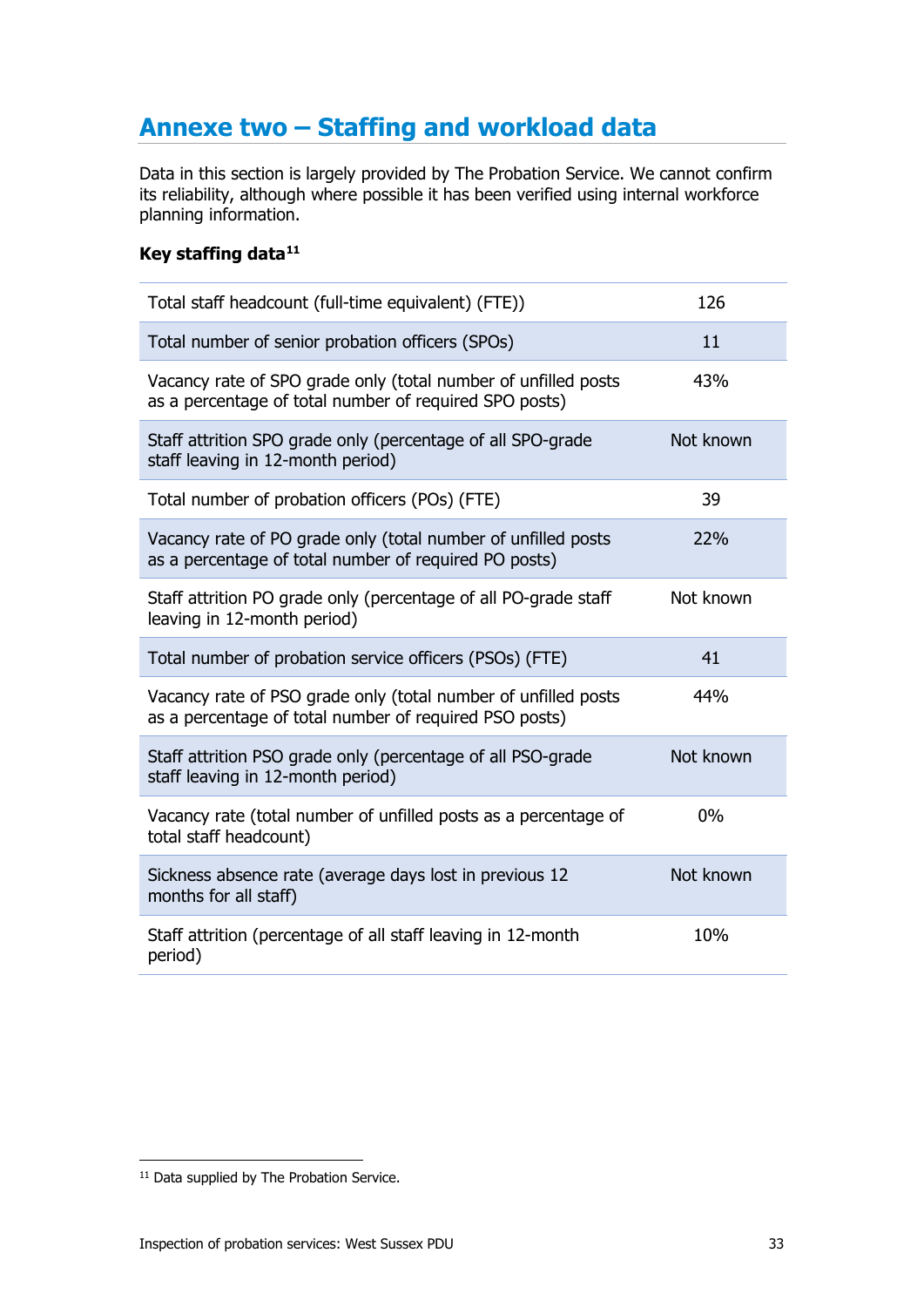| Caseload and workload data <sup>11</sup>                                              |      |
|---------------------------------------------------------------------------------------|------|
| Average caseload per PO (FTE)                                                         | 39   |
| Average caseload per PSO (FTE)                                                        | 52   |
| Workload management tool (WMT) average per PO                                         | 124% |
| WMT average per PSO                                                                   | 124% |
| Inspection workload data <sup>12</sup>                                                |      |
| Proportion of POs (or equivalent) in this PDU describing<br>workload as unmanageable  | 69%  |
| Proportion of PSOs (or equivalent) in this PDU describing<br>workload as unmanageable | 88%  |
|                                                                                       |      |

<span id="page-33-0"></span><sup>12</sup> HM Inspectorate of Probation inspection data.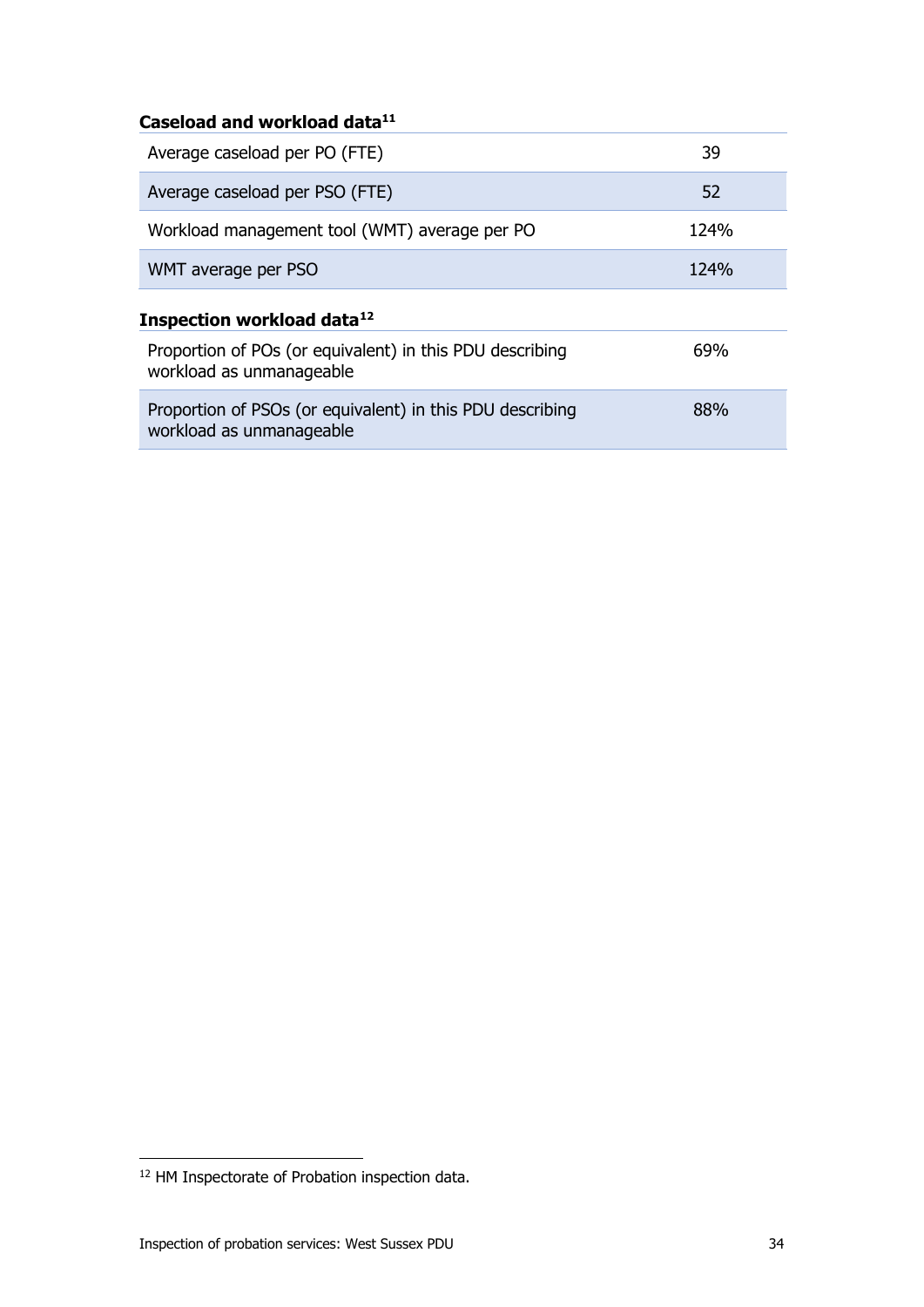# <span id="page-34-0"></span>**Annexe three – Inspection data**

In this section, questions marked \* do not apply in unpaid work only cases, and questions marked \*\* do not apply in every case. Only the positive answers are reported in these tables, which do not include cases where the question is not applicable.

| 2.1 Court work                                                                                                                                                                       | % "Yes" |
|--------------------------------------------------------------------------------------------------------------------------------------------------------------------------------------|---------|
| Is the pre-sentence information and advice provided to<br>court sufficiently analytical and personalised to the<br>individual, supporting the court's decision-making? <sup>13</sup> |         |
| Does the information and advice draw sufficiently on available<br>sources of information including child safeguarding and domestic<br>abuse information?                             | 44%     |
| Is the individual meaningfully involved in the preparation of the<br>report, and are their views considered?                                                                         | 89%     |
| Does the advice consider factors related to the likelihood of<br>reoffending?                                                                                                        | 83%     |
| Does the advice consider factors related to risk of harm? **                                                                                                                         | 83%     |
| Does the advice consider the individual's motivation and readiness<br>to change?                                                                                                     | 72%     |
| Does the advice consider the individual's diversity and personal<br>circumstances?                                                                                                   | 78%     |
| Does the advice consider the impact of the offence on known or<br>identifiable victims?                                                                                              | 61%     |
| Is an appropriate proposal made to court? **                                                                                                                                         | 72%     |
| Is there a sufficient record of the advice given, and the reasons for<br>it?                                                                                                         | 83%     |

Questions marked \*\* do not apply in every case. Only positive answers are reported in this data.

<span id="page-34-1"></span> $13$  This question is only answered where the PDU has prepared a court report in the 12 month period before the inspection fieldwork.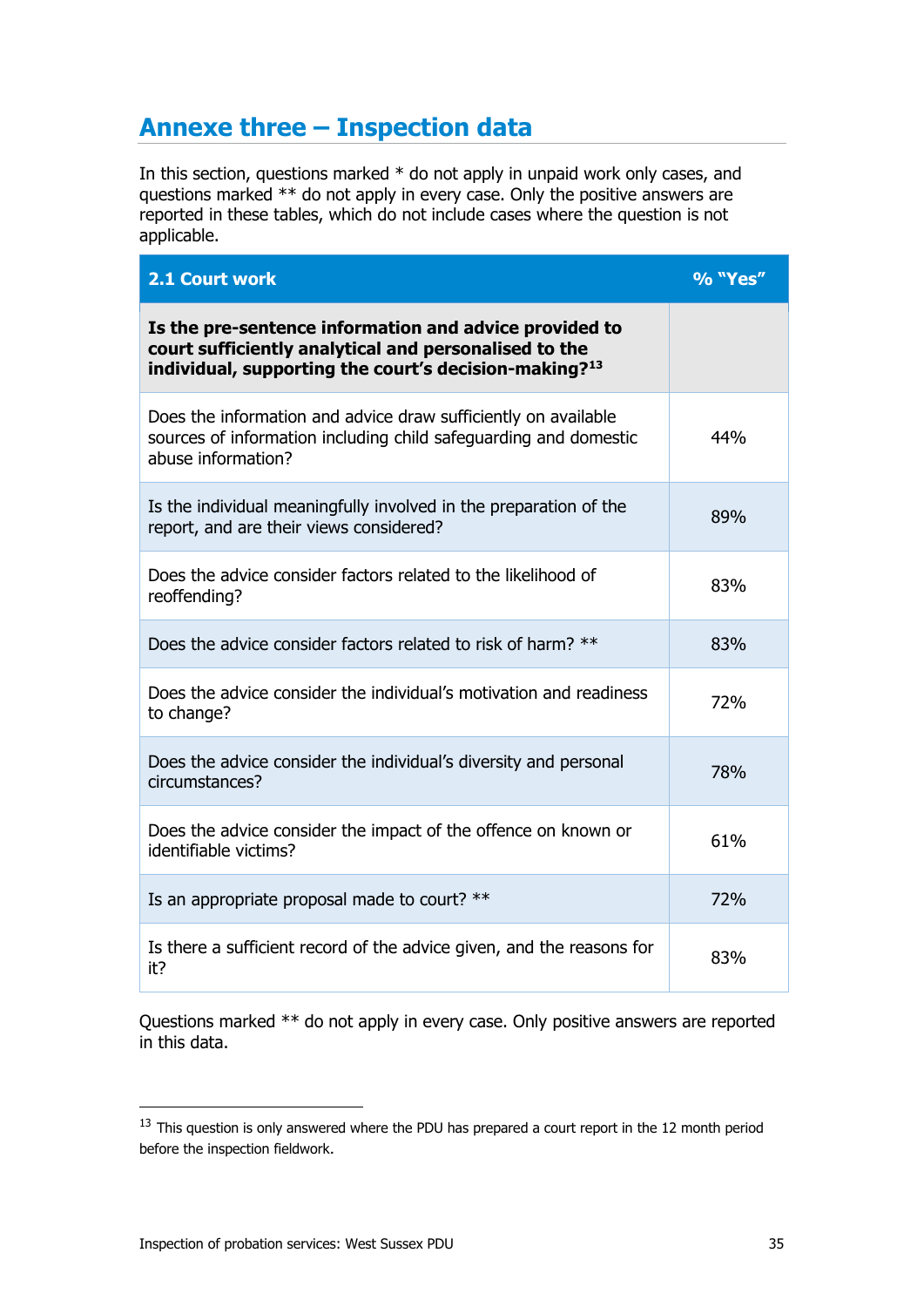| 2.2. Assessment                                                                                                                                                               | % 'Yes' |
|-------------------------------------------------------------------------------------------------------------------------------------------------------------------------------|---------|
| Does assessment focus sufficiently on engaging the person on<br>probation?                                                                                                    |         |
| Does assessment analyse the motivation and readiness of the person on<br>probation to engage and comply with the sentence?                                                    | 67%     |
| Does assessment analyse the protected characteristics of the individual<br>and consider the impact these have on their ability to comply and engage<br>with service delivery? | 57%     |
| Does assessment analyse the personal circumstances of the individual,<br>and consider the impact these have on their ability to comply and engage<br>with service delivery?   | 71%     |
| Is the person on probation meaningfully involved in their assessment,<br>and are their views taken into account?                                                              | 61%     |
| Does assessment focus sufficiently on the factors linked to<br>offending and desistance?                                                                                      |         |
| Does assessment identify and analyse offending-related factors?                                                                                                               | 67%     |
| Does assessment identify the strengths and protective factors of the<br>person on probation? **                                                                               | 53%     |
| Does assessment draw sufficiently on available sources of information?                                                                                                        | 67%     |
| Does assessment focus sufficiently on keeping other people<br>safe?                                                                                                           |         |
| Does assessment clearly identify and analyse any risk of harm to others,<br>including identifying who is at risk and the nature of that risk?                                 | 57%     |
| Does assessment draw sufficiently on available sources of information,<br>including past behaviour and convictions, and involve other agencies<br>where appropriate?          | 51%     |
| Does assessment analyse any specific concerns and risks related to<br>actual and potential victims? **                                                                        | 47%     |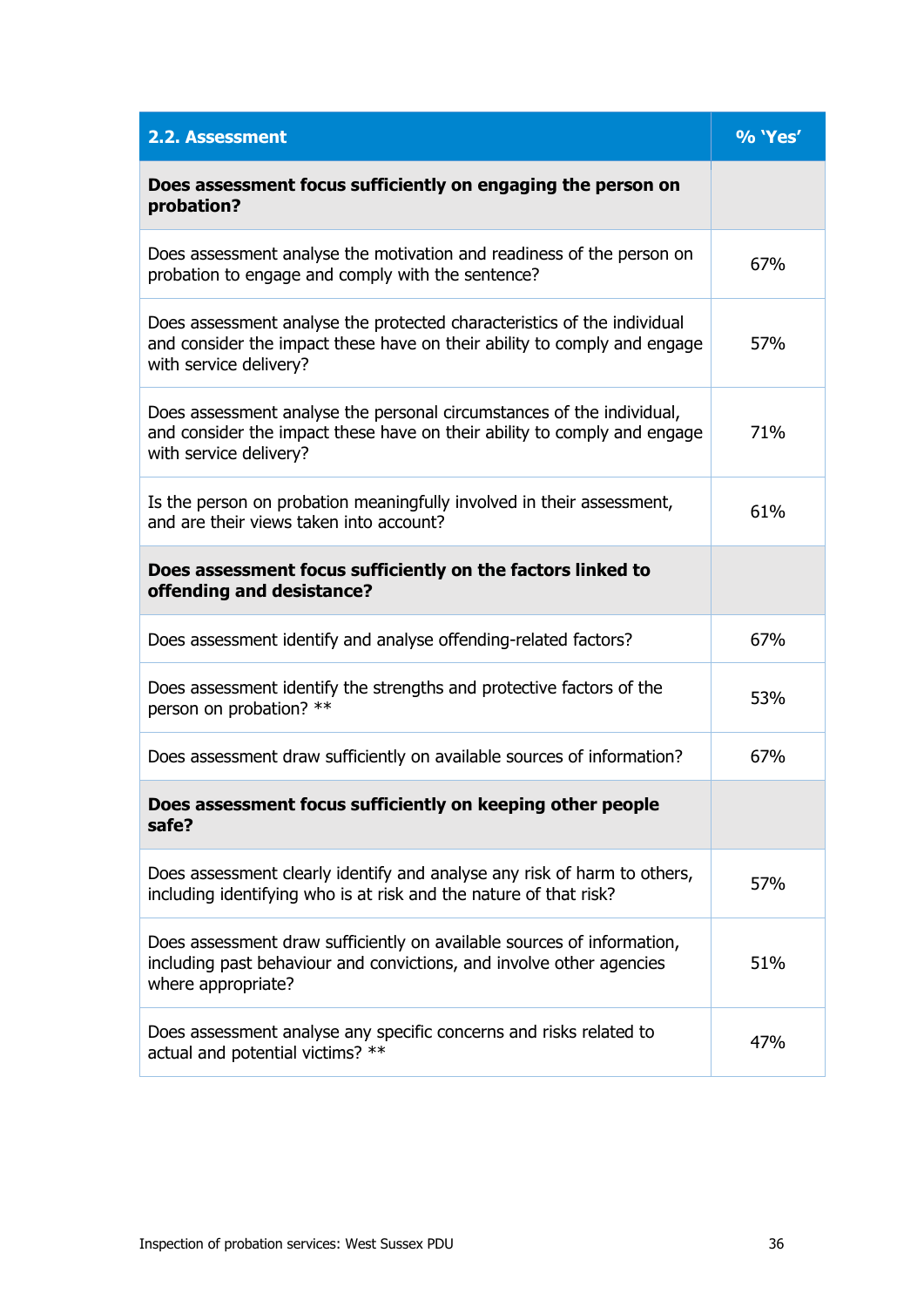| 2.3. Planning                                                                                                                                                | % 'Yes' |
|--------------------------------------------------------------------------------------------------------------------------------------------------------------|---------|
| Does planning focus sufficiently on engaging the person on<br>probation?                                                                                     |         |
| Is the person on probation meaningfully involved in planning, and are<br>their views taken into account?                                                     | 57%     |
| Does planning take sufficient account of the diversity factors of the<br>individual which may affect engagement and compliance? **                           | 39%     |
| Does planning take sufficient account of the personal circumstances of<br>the individual which may affect engagement and compliance? **                      | 69%     |
| Does planning take sufficient account of the readiness and motivation of<br>the person on probation to change which may affect engagement and<br>compliance? | 65%     |
| Does planning set out how all the requirements of the sentence or<br>licence/post-sentence supervision will be delivered within the available<br>timescales? | 53%     |
| Does planning set a level, pattern and type of contact sufficient to<br>engage the individual and to support the effectiveness of specific<br>interventions? | 59%     |
| Does planning focus sufficiently on reducing reoffending and<br>supporting desistance?                                                                       |         |
| Does planning sufficiently reflect offending-related factors and prioritise<br>those which are most critical? $*$                                            | 47%     |
| Does planning build on the individual's strengths and protective factors,<br>utilising potential sources of support? **                                      | 49%     |
| Does planning set out the services most likely to reduce reoffending and<br>support desistance?                                                              | 61%     |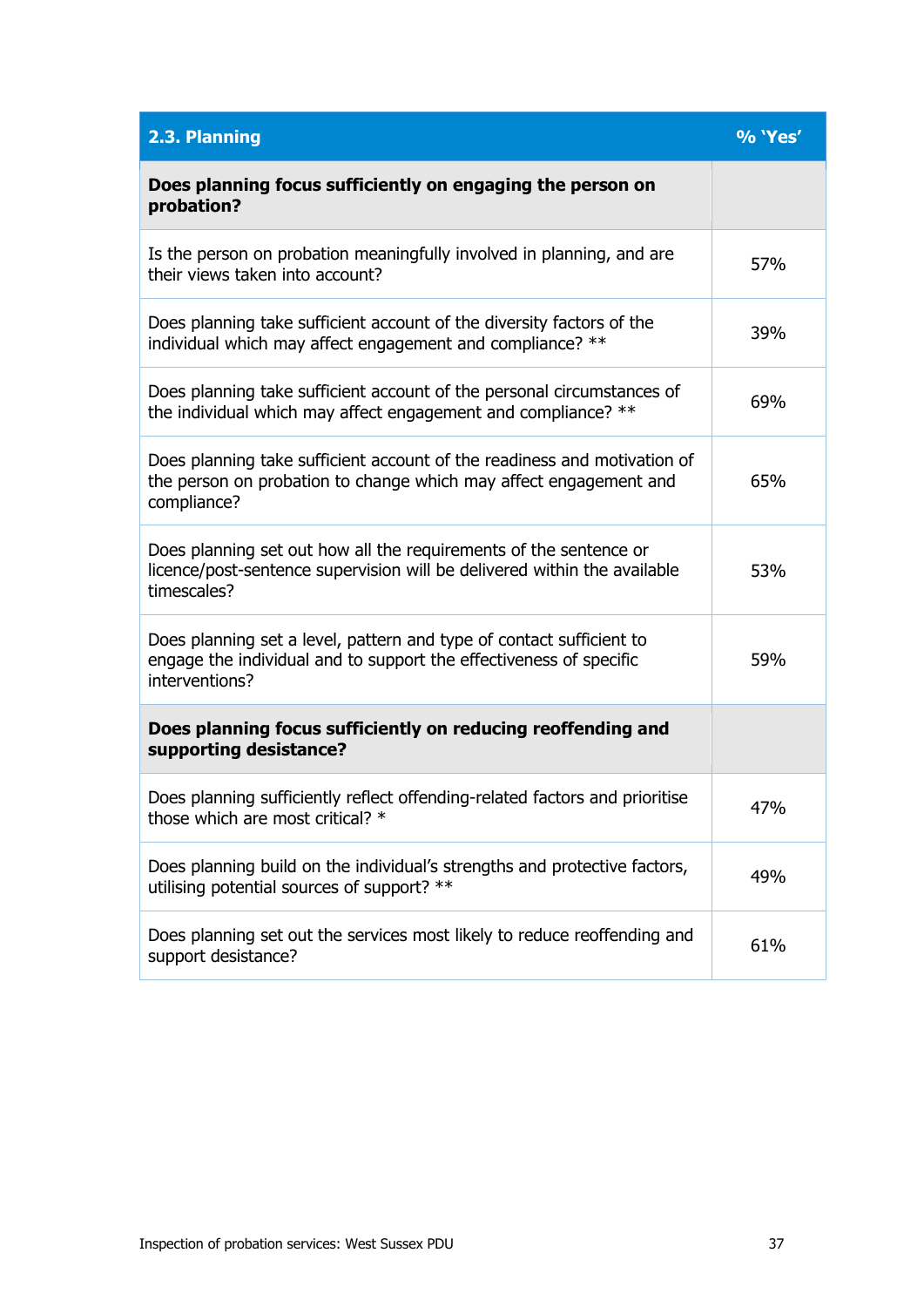# **Does planning focus sufficiently on keeping other people safe?** Does planning sufficiently address risk of harm factors and prioritise Does planning surficiently address risk of narm factors and prioritise and provide those which are most critical? \*\* Does planning set out the necessary constructive and/or restrictive boes planning set out the necessary constructive analyon restrictive  $\frac{39\%}{39\%}$ Does planning make appropriate links to the work of other agencies Does planning make appropriate links to the work of other agencies<br>involved with the person on probation and any multi-agency plans? \*\* Does planning set out necessary and effective contingency arrangements boes planning set out necessary and effective contingency arrangements<br>to manage those risks that have been identified? \*\*

| <b>2.4 Implementation and delivery</b>                                                                                                                                    | % 'Yes' |
|---------------------------------------------------------------------------------------------------------------------------------------------------------------------------|---------|
| Is the sentence or post-custody period implemented effectively<br>with a focus on engaging the person on probation?                                                       |         |
| Do the requirements of the sentence start promptly, or at an appropriate<br>time?                                                                                         | 67%     |
| Is sufficient focus given to maintaining an effective working relationship<br>with the person on probation, taking into account their diversity needs?                    | 84%     |
| Are sufficient efforts made to enable the individual to complete their<br>sentence, including flexibility to take appropriate account of their<br>personal circumstances? | 94%     |
| Are risks of non-compliance identified and addressed in a timely fashion<br>to reduce the need for enforcement actions? **                                                | 58%     |
| Are enforcement actions taken when appropriate? **                                                                                                                        | 43%     |
| Are sufficient efforts made to re-engage the individual after enforcement<br>actions or recall? **                                                                        | 46%     |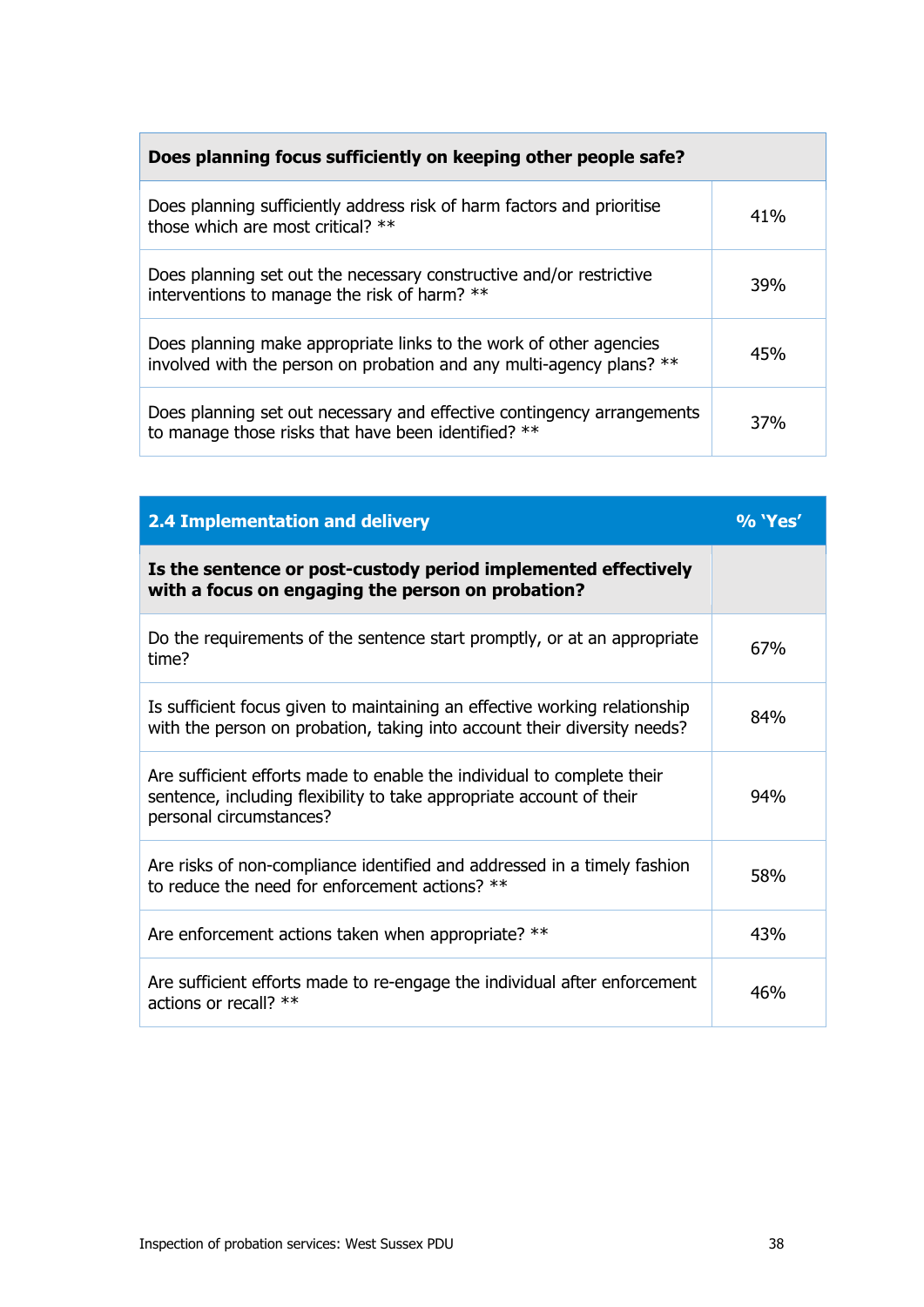| Does the implementation and delivery of services effectively<br>support desistance?                                                                                          |     |
|------------------------------------------------------------------------------------------------------------------------------------------------------------------------------|-----|
| Are the delivered services those most likely to reduce reoffending and<br>support desistance, with sufficient attention given to sequencing and the<br>available timescales? | 48% |
| Wherever possible, does the delivery of services build upon the<br>individual's strengths and enhance protective factors? **                                                 | 58% |
| Is the involvement of other organisations in the delivery of services<br>sufficiently well-coordinated? * **                                                                 | 42% |
| Are key individuals in the life of the person on probation engaged where<br>appropriate to support their desistance? * **                                                    | 31% |
| Is the level and nature of contact sufficient to reduce reoffending and<br>support desistance?                                                                               | 62% |
| Are local services engaged to support and sustain desistance during the<br>sentence and beyond? * **                                                                         | 42% |
| Does the implementation and delivery of services effectively<br>support the safety of other people?                                                                          |     |
| Is the level and nature of contact offered sufficient to manage and<br>minimise the risk of harm? **                                                                         | 55% |
| Is sufficient attention given to protecting actual and potential victims? **                                                                                                 | 39% |
| Is the involvement of other agencies in managing and minimising the risk<br>of harm sufficiently well-coordinated? * **                                                      | 35% |
| Are key individuals in the life of the person on probation engaged where<br>appropriate to support the effective management of risk of harm? * **                            | 25% |
| Are home visits undertaken where necessary to support the effective<br>management of risk of harm? * **                                                                      | 29% |

 $\overline{\phantom{0}}$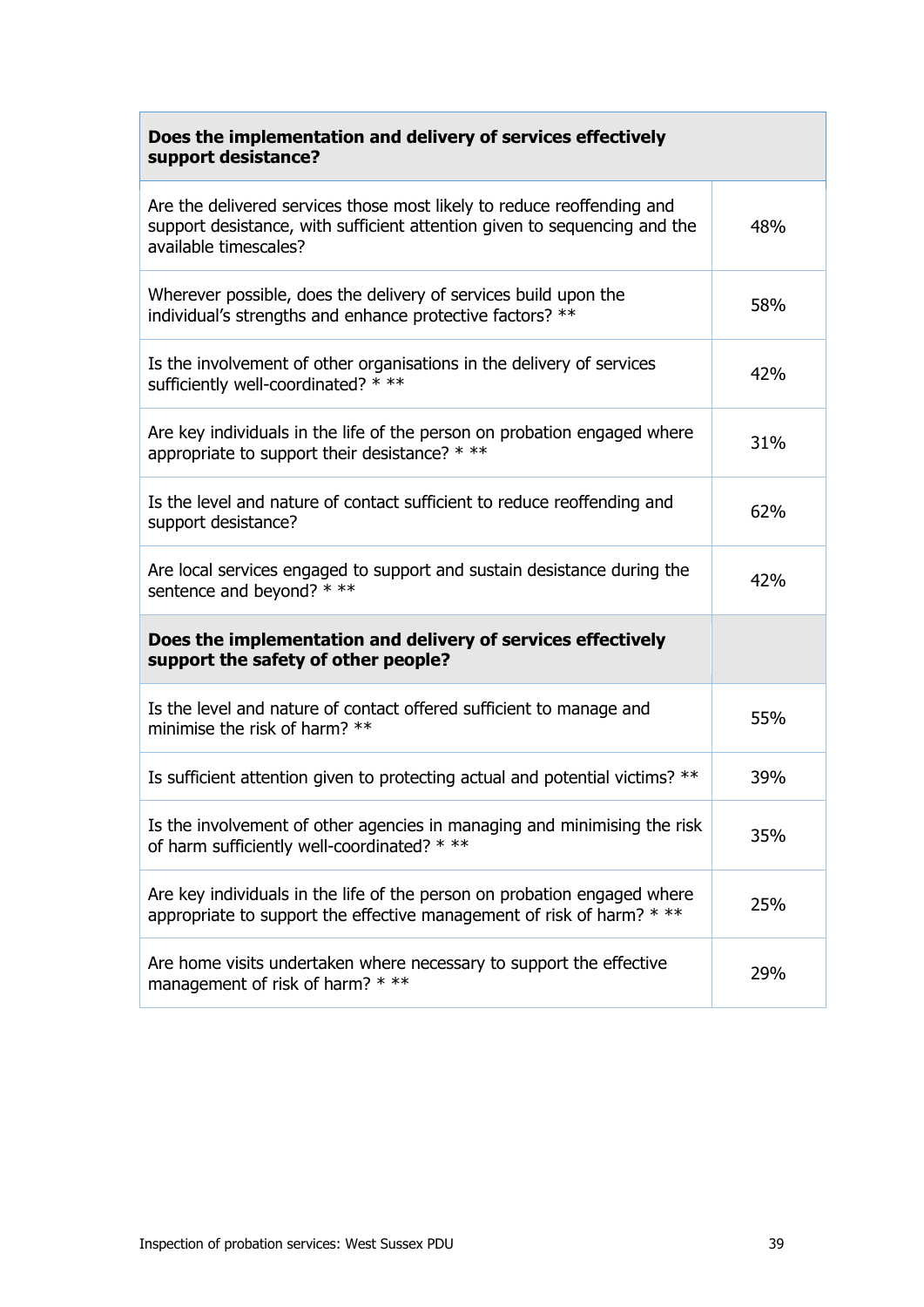| Prompts relevant to post-custody cases only:                                                                                             |     |
|------------------------------------------------------------------------------------------------------------------------------------------|-----|
| Post-custody cases only: Did the community offender manager ensure a<br>proportionate level of contact with the prisoner before release? | 12% |
| Post-custody cases only: Did the community offender manager address<br>the key resettlement or desistance needs before release?          | 20% |
| Post-custody cases only: Did the community offender manager address<br>key risk of harm needs before release?                            | 12% |

| <b>2.5 Reviewing</b>                                                                                                                                                 | % 'Yes' |
|----------------------------------------------------------------------------------------------------------------------------------------------------------------------|---------|
| Does reviewing focus sufficiently on supporting the compliance<br>and engagement of the person on probation?                                                         |         |
| Does reviewing consider compliance and engagement levels and any<br>relevant barriers, with the necessary adjustments being made to the<br>ongoing plan of work? **  | 65%     |
| Is the person on probation meaningfully involved in reviewing their<br>progress and engagement?                                                                      | 44%     |
| Are written reviews completed as appropriate as a formal record of<br>actions to implement the sentence? **                                                          | 55%     |
| Does reviewing focus sufficiently on supporting desistance?                                                                                                          |         |
| Does reviewing identify and address changes in factors linked to<br>offending behaviour, with the necessary adjustments being made to the<br>ongoing plan of work? * | 38%     |
| Does reviewing focus sufficiently on building on the strengths and<br>enhancing the protective factors of the person on probation? **                                | 50%     |
| Is reviewing informed by the necessary input from other agencies<br>working with the person on probation? **                                                         | 46%     |
| Are written reviews completed as appropriate as a formal record of the<br>progress towards desistance? **                                                            | 46%     |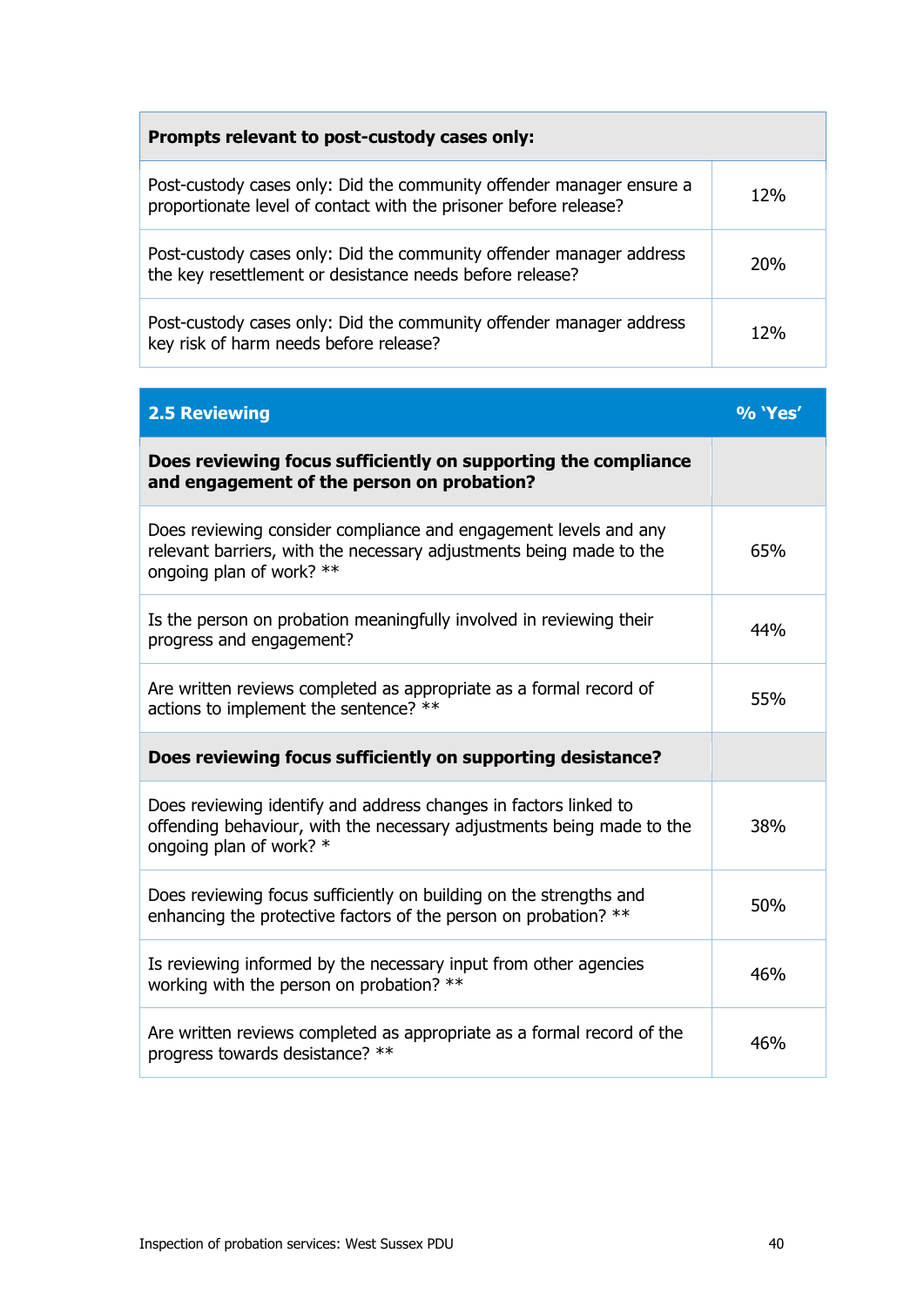# **Does reviewing focus sufficiently on keeping other people safe?**

| Does reviewing identify and address changes in factors related to risk of<br>harm, with the necessary adjustments being made to the ongoing plan of<br>work? ** | 37% |
|-----------------------------------------------------------------------------------------------------------------------------------------------------------------|-----|
| Is reviewing informed by the necessary input from other agencies<br>involved in managing the risk of harm? **                                                   | 44% |
| Is the person on probation (and, where appropriate, are key individuals<br>in their life) meaningfully involved in reviewing the risk of harm? $**$             | 25% |
| Are written reviews completed as appropriate as a formal record of the<br>management of the risk of harm? **                                                    | 46% |

| <b>2.6 Outcomes</b>                                                                                                                         | $\%$ 'Yes' |
|---------------------------------------------------------------------------------------------------------------------------------------------|------------|
| Do early outcomes demonstrate that reasonable progress has<br>been made, in line with the personalised needs of the person on<br>probation? |            |
| Have there been improvements in those factors most closely linked to<br>offending both in developing strengths and addressing needs?        | 23%        |
| Has there been a reduction in factors most closely related to risk of harm<br>to others? $**$                                               | 17%        |
| Has there been a reduction in offending?                                                                                                    | 6%         |